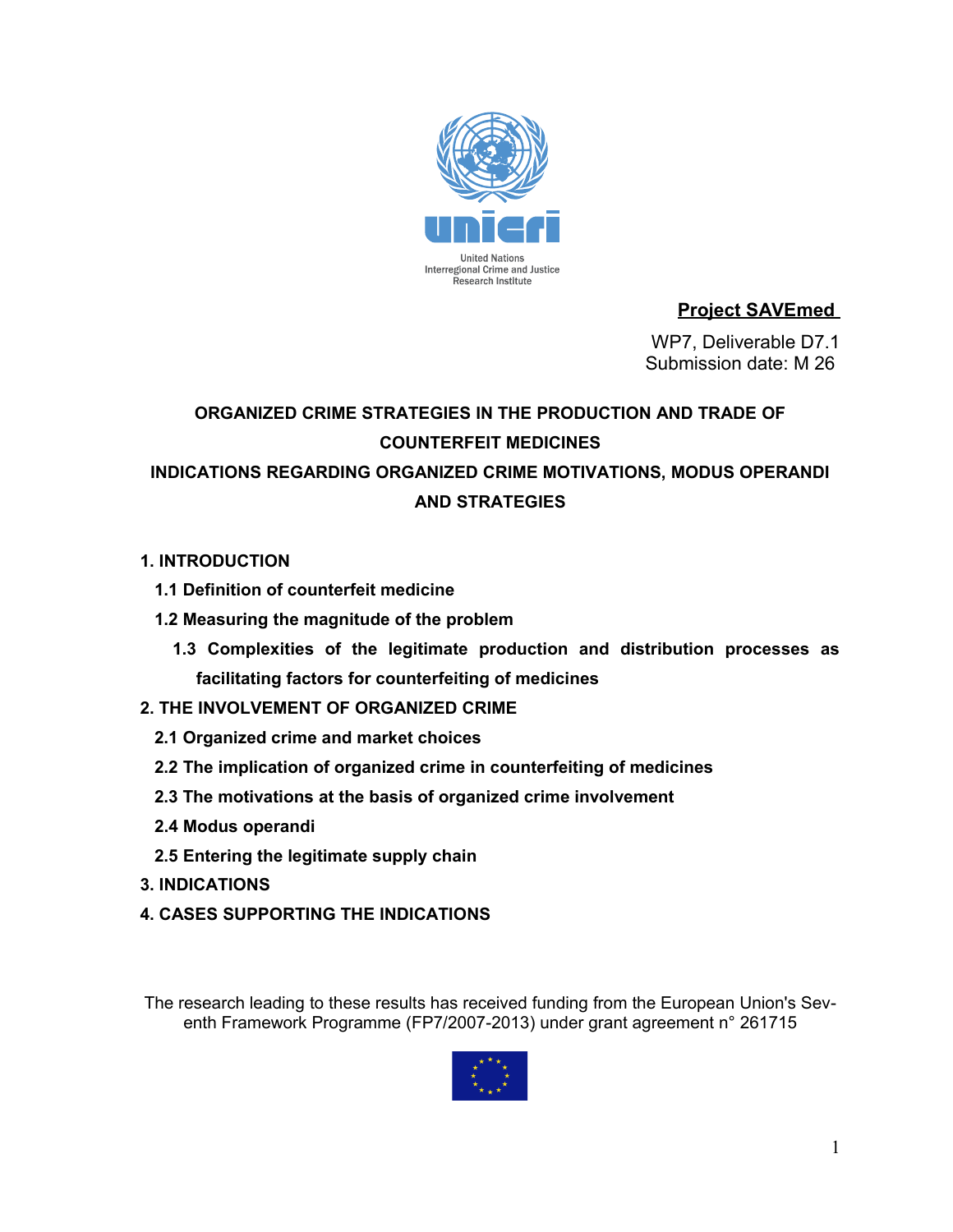#### **1. INTRODUCTION**

This research has been elaborated within the framework of the SAVEmed project, financed by the European Commission and aimed at developing an innovating anti-counterfeiting technology capable of substantially increasing the security of the medicines' market and the safety of patients. The purpose of this research is to provide the "technological partners" with a series of information, data, and suggestions concerning the strategies used by organized crime for the management of the production and distribution of counterfeit medicines, indicating them what they should take into account during the project in order to create a technology that can directly respond to the identified criminal strategies. This element is one of the innovative components of the SAVEmed project since this is the first time that a criminological research directly influences the creation of an anticounterfeiting technology, contributing to make this project a breakthrough in the fight against counterfeit medicines and the criminal organizations that are behind this trade. Part of the information presented in this paper has been collected through interviews with 15 different National Drug Regulatory Authorities of EU Member States that UNICRI conducted during the project. Thanks to these interviews some "border line" topics that are included in this paper were brought to our attention, as the need to start investigating the problem of fake food supplements which are often only a cover for a counterfeit medicine.

Since the focus of the research is the need to provide concrete indications to the technology partners, the structure of this paper will be organized accordingly. The indications will be presented after a brief introduction to the problem and a more extended analysis of how organized crime is managing the production and trade of counterfeit medicines. Case studies confirming the relevance of the indications will be presented separately at the end of the research.

#### **1.1 Definition of counterfeit medicine**

According to the definition elaborated by the World Health Organization (WHO) in 2006, a counterfeit medicine is a pharmaceutical product whose origin and/or identity specifications have been deliberately and fraudulently modified, regardless whether it is a pharmaceutical product protected by a patent or whether it concerns a generic drug. This commonly accep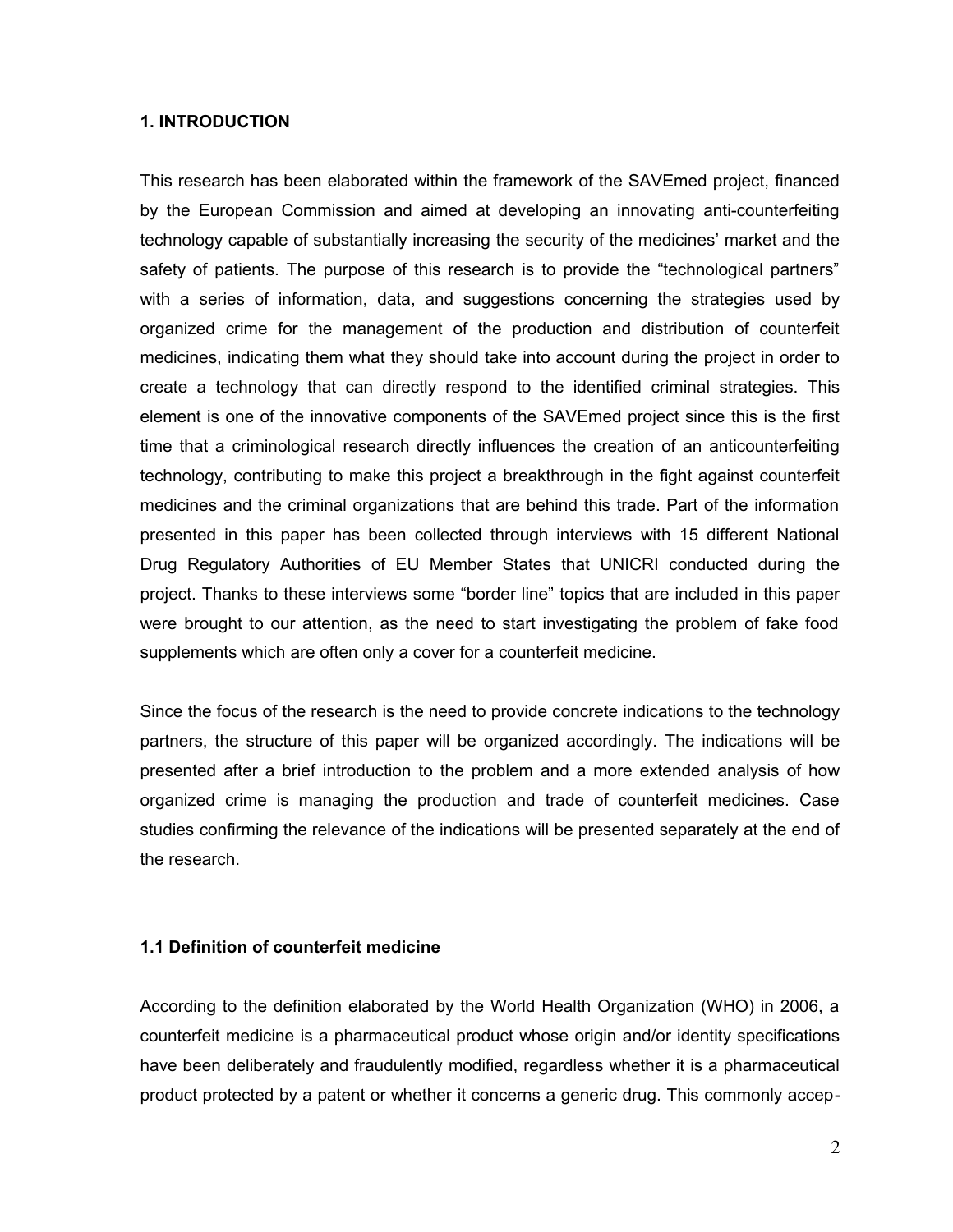ted meaning falls within the broader definition of *substandard medicines*. The meaning associated with "counterfeit medicines" incorporates various cases that are ascribable to the adulteration/replication of a product and/or tampering of the relevant packaging:

- Products containing the same active ingredients and the same excipients of the original pharmaceutical agent, correctly packaged and labeled, but illegally imported into a country.

- Products containing the same ingredients of the genuine medicine, with genuine packaging, but containing incorrect amounts of ingredients.

- Products which – despite being identical from an external point of view and have genuine packaging – do not contain any active ingredient.

- Products externally similar to original products with genuine packaging, but containing harmful substances instead of the same active ingredients.

- Products with counterfeit packaging and correct amounts of active ingredients.

- Products with counterfeit packaging but with different amounts of active ingredients.

- Products with counterfeit packaging that contain a different active ingredient.
- Products with counterfeit packaging that do not contain active ingredients.

Nonetheless, the WHO has now proposed a more comprehensive definition, which includes substandard/spurious/ /falsely-labelled/falsified/counterfeit (SSFFC) medical products. The SSFFC medicines are medicines that are deliberately and fraudulently mislabelled with respect to identity and/or source. As the WHO indicates:

- Use of SSFFC medicines can result in treatment failure or even death.
- Public confidence in health systems may be eroded following use and/or detection of SSFFC medicines.
- Both branded and generic products are subject to counterfeiting.
- All kinds of medicines have been counterfeited, from medicines for the treatment of life-threatening conditions to inexpensive generic versions of painkillers and antihistamines.
- SSFFC medicines may include products with the correct ingredients or with the wrong ingredients, without active ingredients, with insufficient or too much active ingredient, or with fake packaging.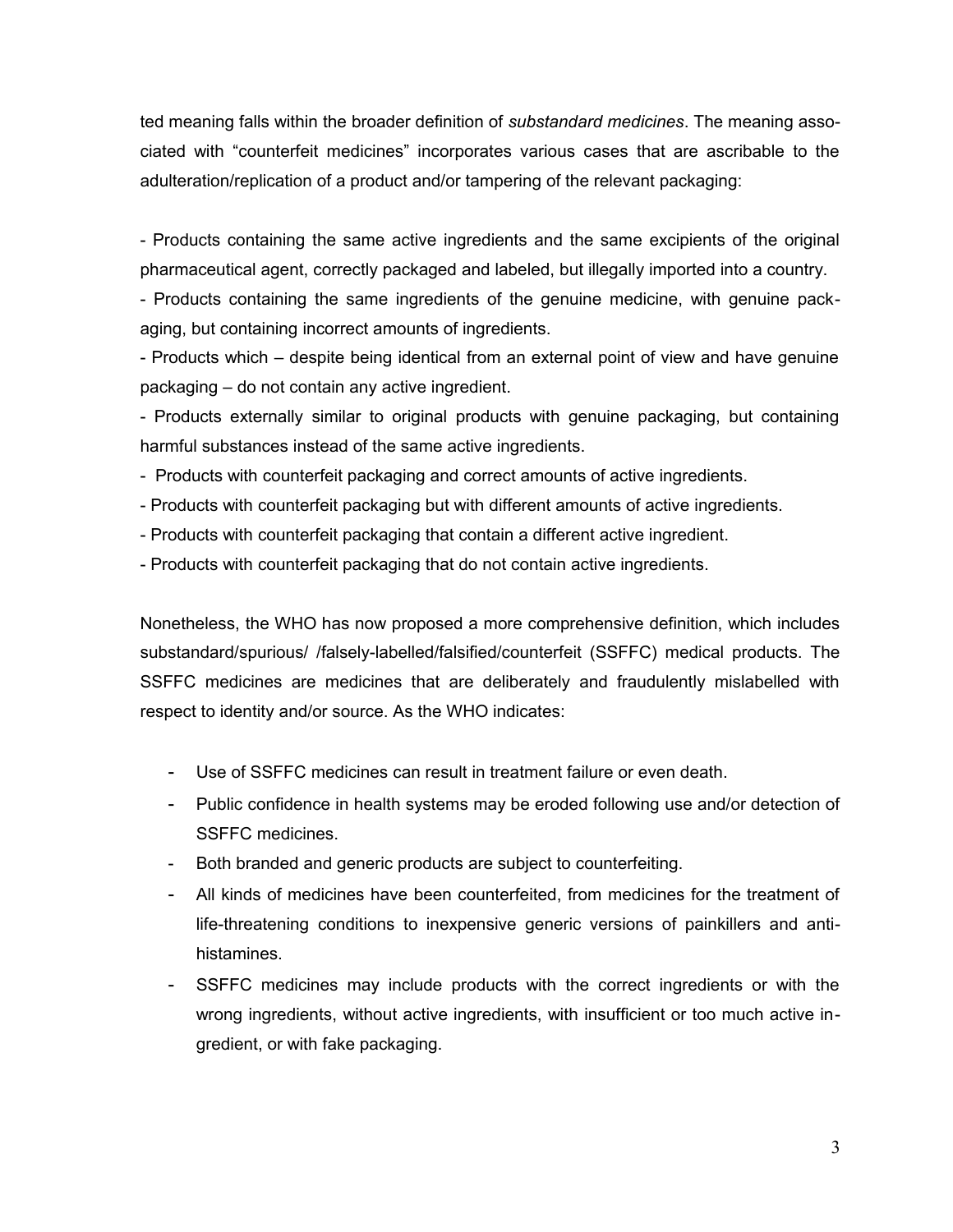The counterfeiting of medicines may also involve products being initially genuine but whose packaging has been modified declaring a higher level of active ingredients than the actual amount of the product, thereby allowing for an increase in sales' price. Expired drugs may also be placed within packages that report a later expiration date.

In its 2007 report on counterfeiting and piracy, the Organization for Economic Cooperation and Development (OECD) provided a list of categories of products that are subject to counterfeiting, including pharmaceuticals. This list, without being exhaustive, included medicines used for treating cancer; HIV; malaria; osteoporosis; diabetes; hypertension; cholesterol; cardiovascular disease; obesity; infectious diseases; Alzheimer's disease; prostate disease; erectile dysfunction; asthma and fungal infections; antibiotics; anti-psychotic products; steroids; anti-inflammatory tablets; pain killers; cough medicines; hormones and vitamins; and treatments for hair and weight loss.<sup>[1](#page-3-0)</sup> Literally all kinds of medicines have been or can be counterfeited.

"Counterfeit medicines" are not the only problem. According to several EU regulatory authorities, the issue is broader and includes also illegal medicines. The focus of the attention needs to be expanded since the counterfeiters and, more in general, the criminals involved in these illicit activities are more and more interested in trafficking other profitable products such as food supplements, herbal products or steroids.

## **1.2 Measuring the magnitude of the problem**

As for many criminal activities, reliable estimates on counterfeit medicines are extremely hard to come by. Reliability of the existing estimations is hindered by the obscure underground markets and by the challenges that authorities and experts often encounter in distinguishing a counterfeit medicine from an original one. Statistics are based on official data collected by regulatory authorities and law enforcement agencies in different countries. They depend on the capacity of the stakeholders to collect the information, on the fluctuations of law enforcers' performance and on data comparability.<sup>[2](#page-3-1)</sup> Notwithstanding such caveats and

<span id="page-3-0"></span><sup>&</sup>lt;sup>1</sup> OECD (2007), "The Economic Impact of Counterfeiting and Piracy", Directorate for Science, Technology and Industry, Committee on Industry, Innovation and Entrepreneurship, June 4<sup>th</sup>, p.10

<span id="page-3-1"></span> $2$  The accuracy in estimating the problem may be also linked to the definition itself of counterfeiting, which may change according to the country.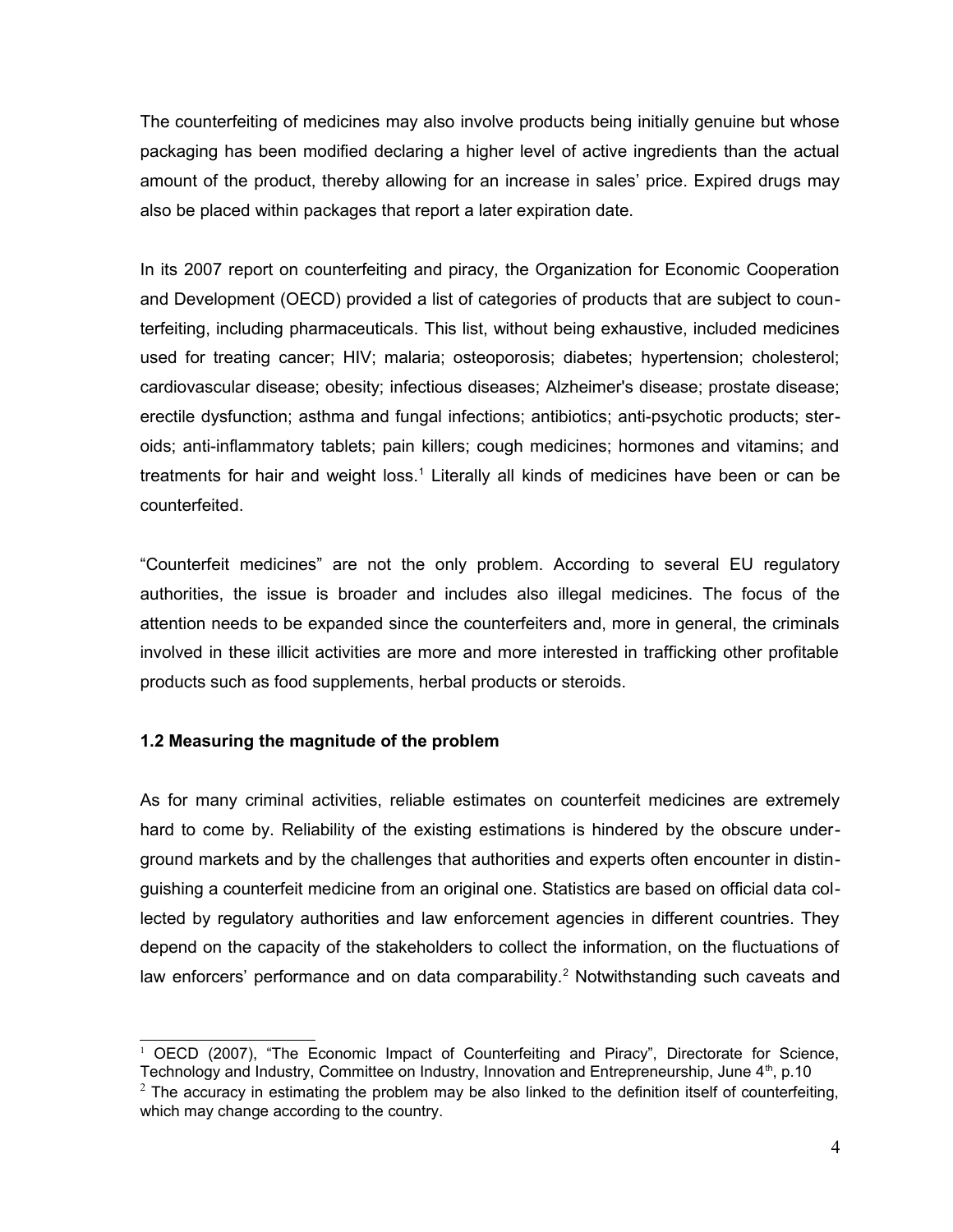lack of exact estimations, available estimates can serve as useful indices to confirm the existence of the phenomenon and understand its trends.

According to the WHO estimates, counterfeit medicines represent approximately 10 per cent of the entire amount of medicines worldwide. Furthermore, countries such as the US, Australia, Canada, Japan, New Zealand and those within the EU have a very low proportion of counterfeit medicines, and their share accounts for no more than 1 per cent of the total market value.  $3$ 

However, the considerable amount of counterfeit drugs cases declared on an annual basis by industrialized countries prove that this problem affects, to a greater or a lesser extent, both developed and developing countries. Mainly in Africa and partially in Asia and in Latin America, counterfeit medicines' sales would range from 10 per cent to more than 30 per cent of the national legitimate markets. In the transitional economies of many of the former Soviet Republics there is an estimate of above 20 per cent of market value<sup>[4](#page-4-1)</sup>.

The size of the problem is also confirmed by the statistics gathered and elaborated by the national health and safety regulatory authorities. Some of these statistics and data are listed below to show how widespread the diffusion of counterfeit medicines is and how it virtually affects every region in the world:

- Just after a case of fake heparin in 2008, the *United States Food and Drugs Administration* (FDA) issued statistics reporting an 800 per cent increase in the incidence of fake drugs within the period of 2000-2006.

- The DG Taxation and Customs' Union of the European Commission (TAXUD) announced on 16 December 2008 the results of the MEDI-FAKE action, a two-month operation across the external borders of the EU implemented by the customs services of all the Member States and coordinated by TAXUD. The operation achieved tremendous results, with more than 34 million illegal pills seized within two months, ranging from antibiotics, anti-cancer, anti-malaria and anti-cholesterol medicines to painkillers, and Viagra.

<span id="page-4-1"></span><span id="page-4-0"></span><sup>&</sup>lt;sup>3</sup> IMPACT (2006), "Counterfeit Medicines: An Update on Estimates", November 15<sup>th</sup>, available online: http://www.who.int/medicines/services/counterfeit/impact/TheNewEstimatesCounterfeit.pdf 4 Ibid.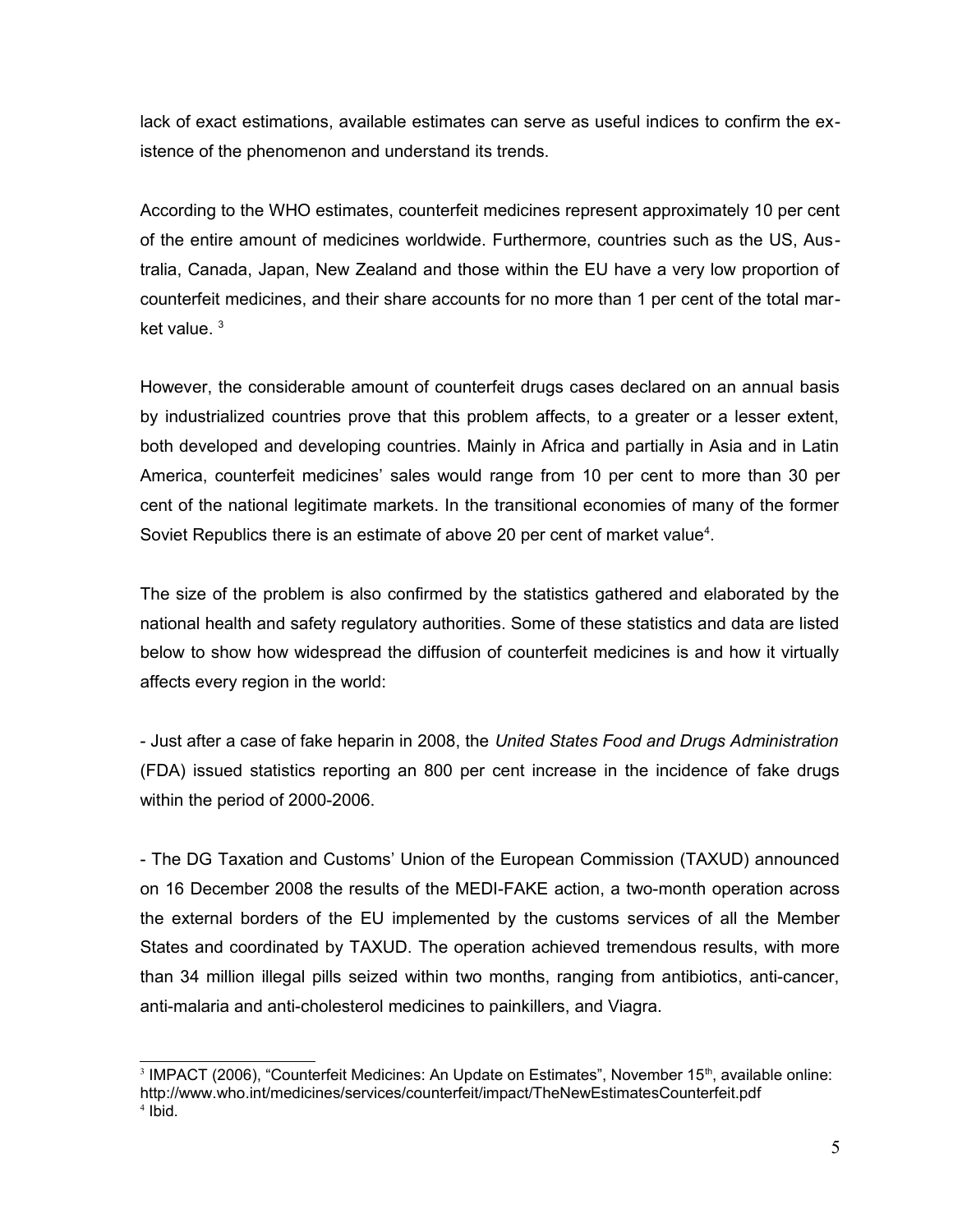- In the Russian Federation, the *Federal Service for Health Sphere Supervision* (FSHSS) reported that in 2006, 10 per cent of all drugs on the Russian market were counterfeit. However, and according to other estimates, these rates climb up to 20 per cent as there is a growing problem of "look-a-like" drugs in the Russian market. The situation seems to be even worse in some countries of the former Soviet Union. In Ukraine, for instance, it is estimated that 40 per cent of the drugs circulating in the country's market may be counterfeit.

- The *General Directorate of Medicines, Supplies and Drugs* (DIGEMID) of the Department of Health (MINSA) in Peru seized around 460,000 adulterated and expired medicines in 2005 alone.

- In 2005, the Dominican Republic's Public Health Department reported that 50 per cent of pharmacies in the Dominican Republic operated illegally and 10 per cent of the medicines that arrived in the country were fakes. It was also found that some of the medicines sampled had expired over 10 years before.

- In Kenya, a random survey by the *National Quality Control Laboratories* (NQCL) and the *Pharmacy and Poisons Board* found that almost 30 per cent of the drugs were counterfeit with some of them containing chalk powder and water, but being marketed as original products.

- In 2004, the *Ebonyi State Task Force on Counterfeit and Fake Drugs* in Nigeria reported that approximately 48 per cent of various goods and drugs imported into the country were substandard or counterfeit.

- According to the *Associated Chambers of Commerce and Industry of India* (ASSOCHAM) 20 per cent of the medicines sold in India are counterfeit. Among them 60 per cent lack active ingredients, 19 per cent contain incorrect ingredients and 16 per cent have either harmful or inappropriate ingredients, such as talcum powder. Other estimates show that 38 per cent of the medicines used in government hospitals are fake.<sup>[5](#page-5-0)</sup>

- According to two official surveys conducted by the Cambodian Ministry of Health with the support of the WHO, the number of purchased counterfeit drugs was far from being di-

<span id="page-5-0"></span><sup>5</sup> "Counterfeits, Spurious & Contraband Goods: Preventive & Remedial Issues" by ASSOCHAM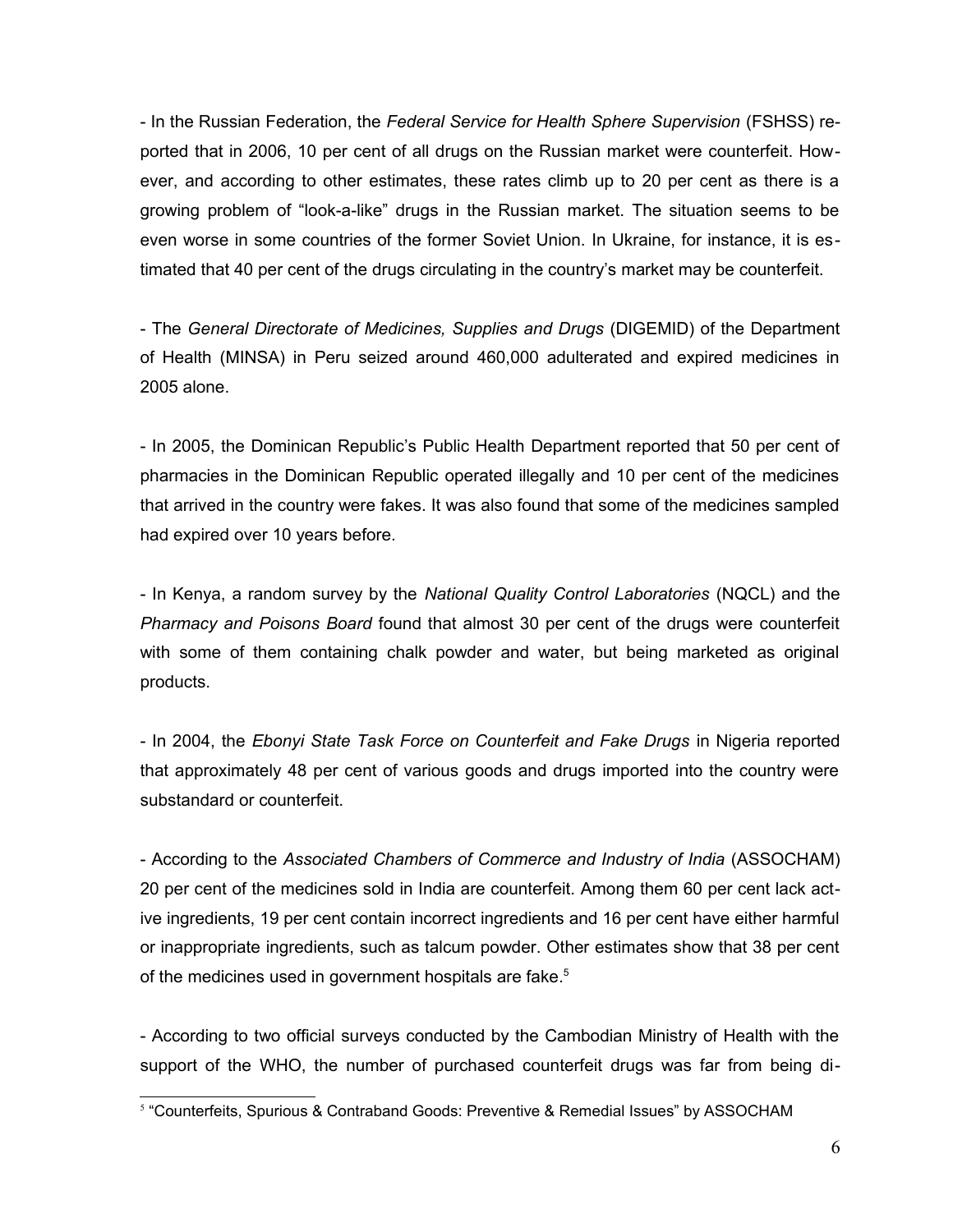minuished along the years. In the year 2000, national drug-testing laboratories in Phnom Penh and Bangkok proved that 3.5 per cent of the tested antibiotics and painkillers samples turned out to be counterfeit, and contained less than 60 per cent of the labelled quantity of active ingredients. In 2003, when the survey was repeated, the percentage had risen to 11 per cent.<sup>[6](#page-6-0)</sup> In 2010 the *Inter-Ministerial Commitee to Fight Counterfeit and Substandard Medicines* (IMC) led an operation which forced almost 65 per cent illegal pharmacies to shut down and five manufacturers to stop from selling their products in the whole country.<sup>[7](#page-6-1)</sup>

- According to a study conducted by a team from the Oxford University's Center for Tropical Medicine in Vientiane, Laos, the percentage of counterfeit over-the-counter antimalarial arte-sunate tablets increased from 3[8](#page-6-2) per cent to 53 per cent between 1999 and 2004. $8$ 

The phenomenon is similarly widespread with reference to the kind of drugs that are fraudulently produced and traded. Experience has shown that almost every existing medicine can be counterfeited, regardless of its kind, composition, form and purpose.

# **1.3 Complexities of the legitimate production and distribution processes as facilitating factors for counterfeiting of medicines**

A clear distinction shall be made between the legal and the illegal supply chain. In the legal supply chain there are some vulnerabilities that might facilitate the introduction of counterfeit medicines. Occasionally counterfeit products may be introduced through unscrupulous wholesalers or through unscrupulous re-packagers involved in the legal parallel trade system in Europe<sup>[9](#page-6-3)</sup>. However, in developed countries, the majority of the problems are

<span id="page-6-0"></span><sup>6</sup> "Counterfeit pharmaceuticals: Murder by medicine", Nature 434, 132-136, 10 March 2005; Published online 9 March 2005 – article available here: <http://www.nature.com/nature/journal/v434/n7030/full/434132a.html>

<span id="page-6-1"></span><sup>7</sup> "Cambodia Takes Action in Fight against Substandard and Counterfeit Medicines as Unprecedented Number of Illegal Pharmacies are Forced to Shut Down", The Standard, News and Information about the United States Pharmacopeial Convention, Vol. 7, issue 4, summer 2010 - article available here: http://www.usp.org/pdf/EN/aboutUSP/theStandard2010Summer.pdf

<span id="page-6-2"></span><sup>&</sup>lt;sup>8</sup> "Fake Pharmaceuticals: Increase In Counterfeit Anti-Malarial Drugs Prompts Call For Crackdown And Better Detection", Science daily, 20 June 2006 – article available here: <http://www.sciencedaily.com/releases/2006/06/060619005440.htm>and "Media Reports on Medicine Quality: Focusing on USAID-assisted Countries", by the Promoting the Quality of Medicines program, updated 3 August 2010 – available here: http://www.usp.org/pdf/EN/dqi/ghcDrugQualityMatrix.pdf <sup>9</sup> D. Sword, "Finding a Cure for Counterfeit Drugs: Technologies that Combat Vulnerabilities in the Pharmaceutical Supply Chain", in PharmPro, 27 May 2010, available online:

<span id="page-6-3"></span><http://www.pharmpro.com/articles/2010/05/lab-instrumentation-Finding-a-Cure-for-Counterfeit-Drugs/>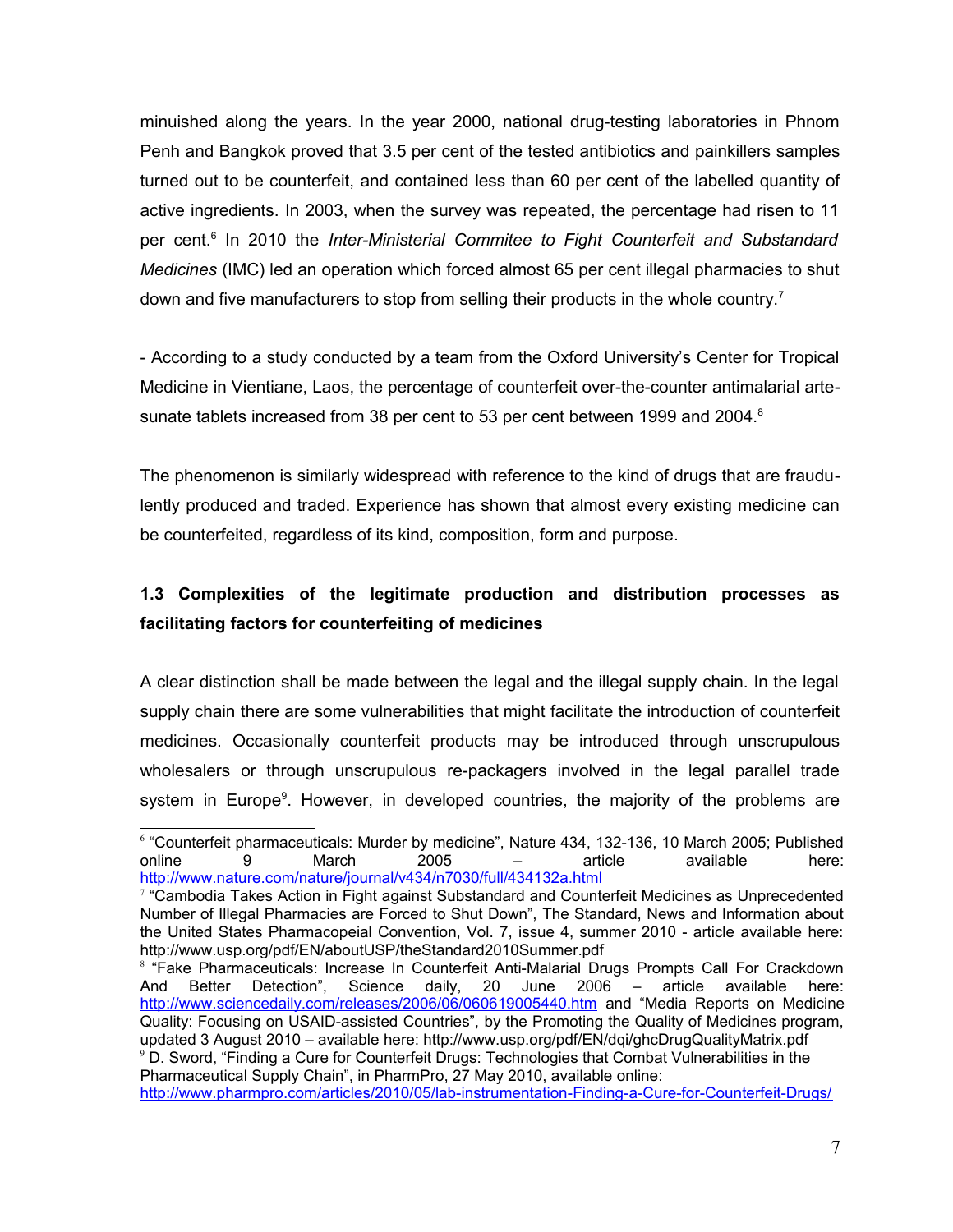related to the illegal supply chain, such as the "black market", the street vendors, the online sales or the distribution of particular products in gyms or beauty centers. The situation is different in developing countries. In these regions, there are many weak points also in the legal supply chain, rendering the system and patients more vulnerable.

The following considerations on the legitimate production and distribution processes of medicines is a useful starting point for our analysis focused on how counterfeiters can market their products exploiting the market's vulnerability.

The production/manufacturing process of legitimate medicines is quite complex. However, it might be divided into two main phases: the primary production phase and the secondary production phase. The first essentially refers to the production of active ingredients which allow the desired therapeutic effects to be attained. The secondary production phase refers to the manufacturing of the final product, by combining the active ingredients with various excipients that allow the human body to properly absorb these ingredients. Once the final product is attained, the distribution phase starts.

The distribution phase can also be divided into two phases which we will refer to as the 'primary' and 'secondary' distribution. The primary can develop in two distinct modalities. In most cases, it is entrusted by the producer to large wholesale area distributors who distribute it to the retailers or directly to the pharmacies. In fewer cases, producers themselves directly sell their products to the retailers, and in this case, the product is intended for exclusive sale to the patient and cannot be re-introduced into the distribution chain. The secondary distribution may appear more complex and does not directly involve manufacturers. It utilizes intermediary parties operating between the wholesale distributors and the retailers, often referred to as "brokers". These intermediary parties vary in size and usually do not distribute the entire range of products of a pharmaceutical company. They operate by acquiring products from wholesale distributors or other sources and then re-sell them to other wholesale distributors or retailers. The excessive complexity of the distribution chain may create difficulties in controlling that all the parties are respecting good distribution practicies and established agreements, adding an element of vulnerability and opening the door for possible insertions of counterfeit medicines into the distribution chain.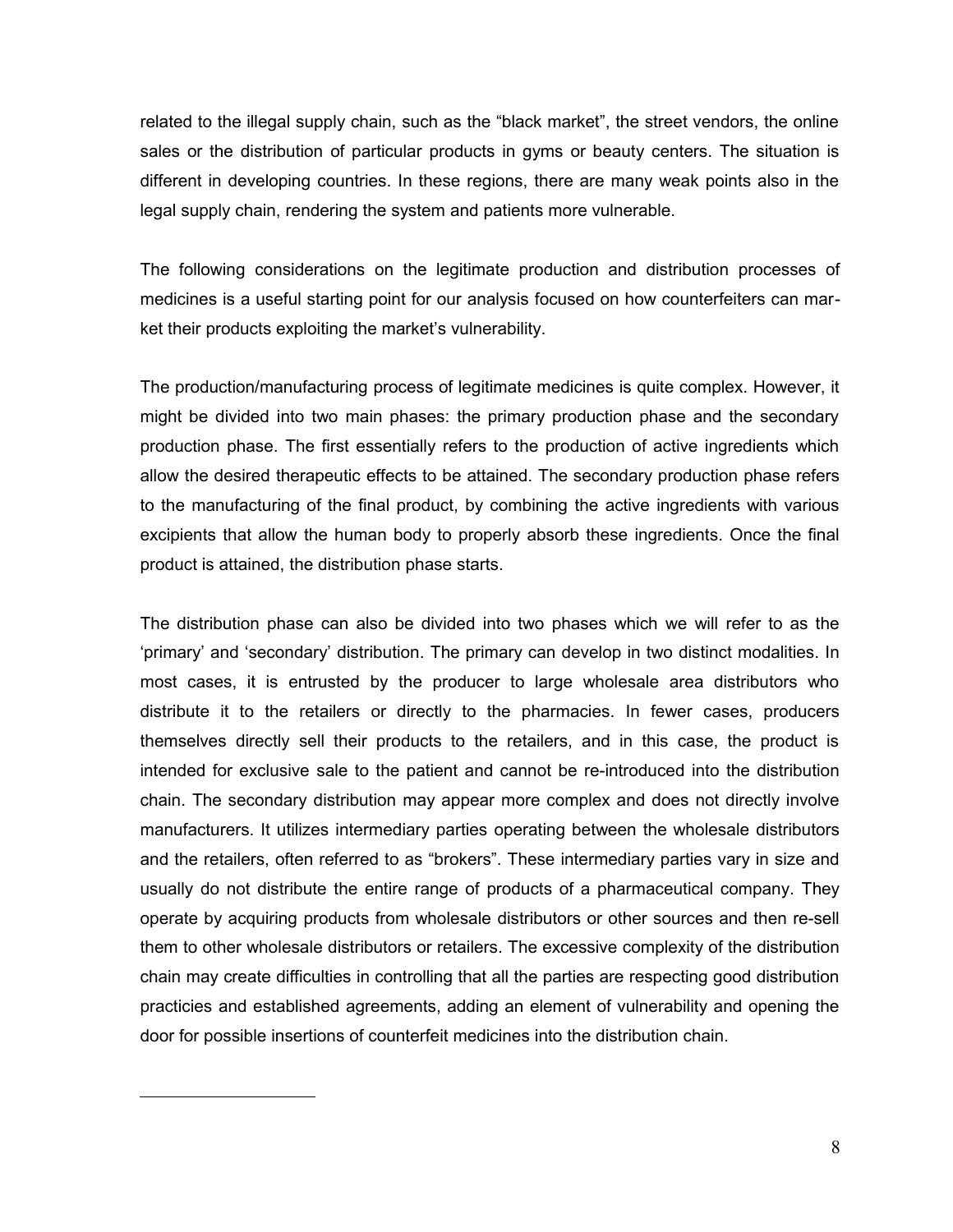In theory, these operations could potentially benefit the final consumer since they may lead to lower retail prices. For instance, the intermediary producers acquire drugs at reduced prices, derived from surpluses in production or storage on the part of producers or large distributors and pharmacies; therefore they are capable of re-selling the products at lower prices. Their small size allows them to exploit changes in the market and to concentrate on specific drugs that exhibit high demand at specific times and in specific areas (for example medicines that are used occasionally for targeted vaccination campaigns). Their size grants them a certain flexibility and capacity to respond to changes in demand, thereby allowing them to compensate for warehouse shortages affecting pharmacies or the major distributors in cases of rapid and unexpected increases in the demand for a specific drug. Finally, the existence of significant differences in the sale prices of drugs across different geographical areas creates opportunities for other operators, the parallel importers, who exploit these differences and generate profits by acquiring the product in countries where the sale price is lower and then re-selling it in countries where it is higher. However, this complexity of the distribution chain presents vulnerabilities that may facilitate the entry of unauthorized or counterfeit products into the legal market. The monitoring of drug movements during their journey from the producer to the patient becomes very difficult. The higher is the number of brokers within the distribution chain, the more strenuous it becomes to monitor the origin of the product and identify its commercial route.

Both intermediary and parallel distributors are entities that operate at the secondary distribution level. Parallel distributors need to have a license in order to operate legitimately but do not need to have any form of agreement with the producer. The same applies to intermediary distributors, who also do not need to stipulate an agreement with the producer.

The existence of commercial operators that are not subject to specific commercial agreements with the manufacturer may add an element of uncertainty to the system. This element is worsened by various factors. One factor is that intermediary distributors – operating in the secondary market – do not receive the goods directly from the producer but simply re-distribute the products amongst various market players. It is thus not possible to identify the supply sources and this may pose a significant element of risk. Given that these parties are directly involved in the distribution of significant amounts of products, an imprudent purchase from suppliers that are "low cost" but not "safe" could lead to the penetration of counterfeit drugs within the distribution chain. The ramification of the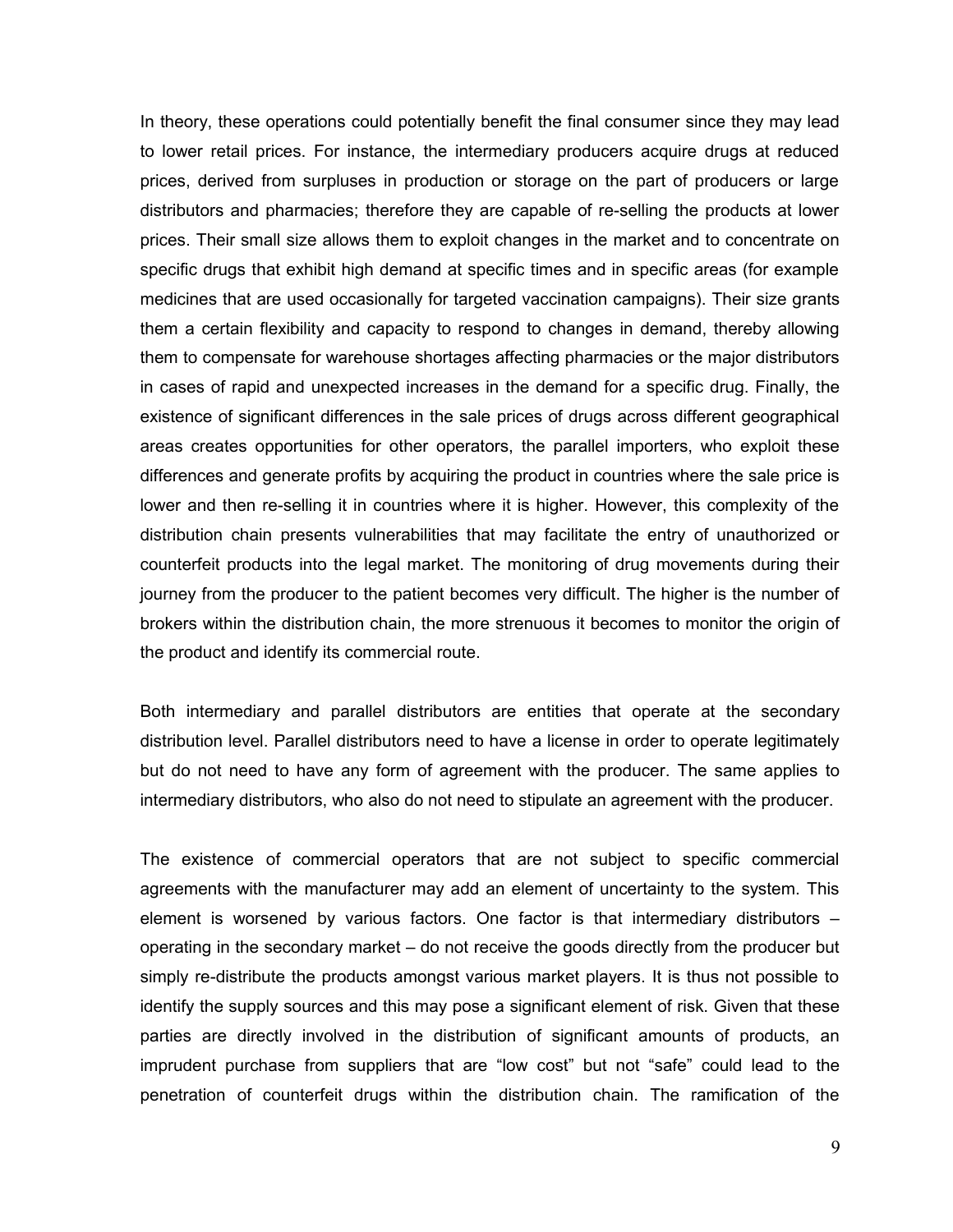distribution process and the numerous transfers of products render it virtually impossible to identify the real origin of the medicines in question.

Counterfeit medicines may be inserted into the distribution chain in multiple ways and at almost all levels. The complexity of the distribution process, the scarce and rarely implemented controls in the distribution and re-packaging phases, and the existence of transportation documents that can easily be modified are some of the factors which weaken the system.

Moreover, commercial practices adopted by some brokering companies and intermediaries illustrate how their behaviour may facilitate the trade in counterfeit medicines. During the transport phase, the distribution brokers often conceal the names of the previous suppliers on the shipping documents to prevent customers from bypassing them in future purchases. This so-called "neutralization" is applied by many intermediaries to protect their commercial interests and exclude as many competitors as possible from the distribution chain and the business. Through this practice, the origin of the medicine is also concealed, as any hint referring back to its provenance disappears, making it literally impossible to trace the provenance of the drug or the medical substance. This can lead to unfortunate results, as ignoring the origin of the product also means ignoring its quality.

Despite security measures undertaken to protect the distribution chain, counterfeit drugs can still find their way into the legitimate supply chain. Brokers acting as middlemen between manufacturers and distributors may play a role in this, as they may either intentionally conceal or simply ignore the real origin of the products they trade. In this regard, the scandal of the counterfeit home diabetes test "OneTouch" provides a good example. Investigations revealed that copies of Diabetes testing strips were produced in China, without respecting the production quality standards, and were channeled through Canada into the United States. Counterfeit strips had also been found in considerable amounts in 35 other countries worldwide, including Greece, India, Pakistan, the Philippines, Saudi Arabia and Turkey. The defendants – importers, brokers and wholesalers who had supplied American pharmacies with the bogus stripes – claimed that they had only distributed the products because they wanted to achieve more competitive prices and that they believed that the counterfeit strips were only lower-priced gray market products, diverted from normal distribution channels.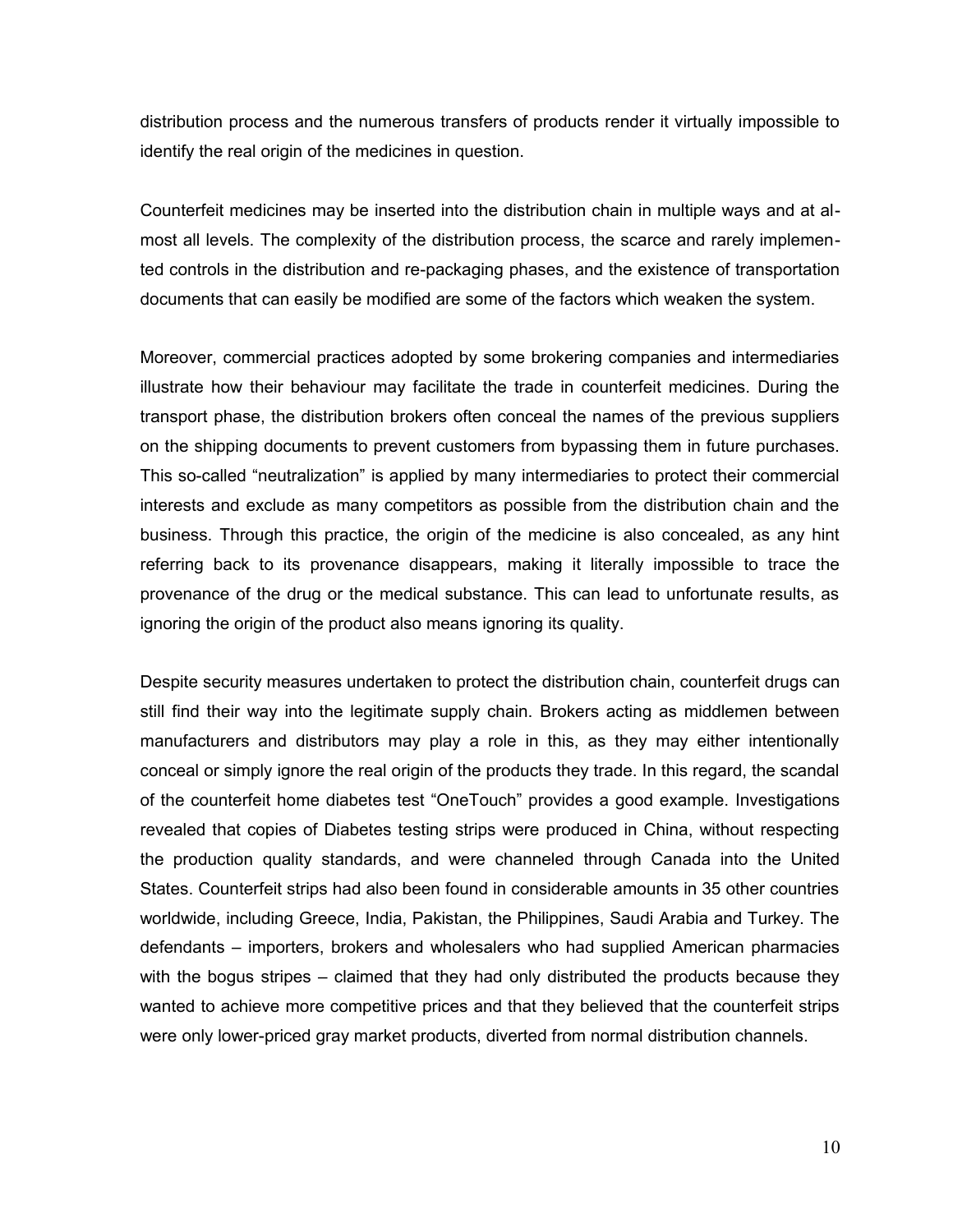In addition to the above mentioned vulnerabilities, counterfeiters can also take advantage of gaps in the regulation of specific commercial practices (mainly parallel trade and diversion) and of the use of the Internet as a distribution channel. These gaps will be now better explained.

## - **Parallel trading**

It is worth mentioning that within Europe the framework of the parallel trade is closely monitored, and the regulations in place will be further strengthened following the implementation of Directive 2011/62/EU of the European Parlimient (amending the Directive 2001/83/EU relating to medicinal products for human use), which concerns the prevention of the entry into the legal supply chain of falsified medicinal products. Although European regulation has come a long way in ensuring the adequate monitoring of parallel trade, the overall system is still subject to a variety of risks that warrant a general overview.

Parallel traders, even those operating in relatively regulated markets like the European one, are not legally required to verify the origin of the products they buy, as they are only required to check that the person or company they buy from has an appropriate license. This leaves room for possible infiltration of counterfeit medicines in the legal supply chain.

In the case of parallel trading, a drug that is sold in a given country through the various stages of the ordinary distribution chain is again acquired by the major distributors to be inserted into the parallel distribution chain. The product is thus transferred to a new and more lucrative market by means of parallel intermediaries/distributors, taking advantage of the price differential that exist in different countries<sup>[10](#page-10-0)</sup>. The times a pharmaceutical product is being transferred can be numerous. It is estimated that, on average, a drug which is entered into the parallel market may be subject to 20-30 intermediary transactions. This extension of the distribution chain creates a problem of verifiability with respect to the source from which each intermediary receives the product. There still does not exist an efficient mechanism for verifying the licenses of parallel importers; similarly, there is no obligation for the parties involved in the parallel distribution process to record product batch identification numbers.

<span id="page-10-0"></span><sup>&</sup>lt;sup>10</sup> These price differential are due to marketing strategies employed by manufacturers, government policies or by the local market forces.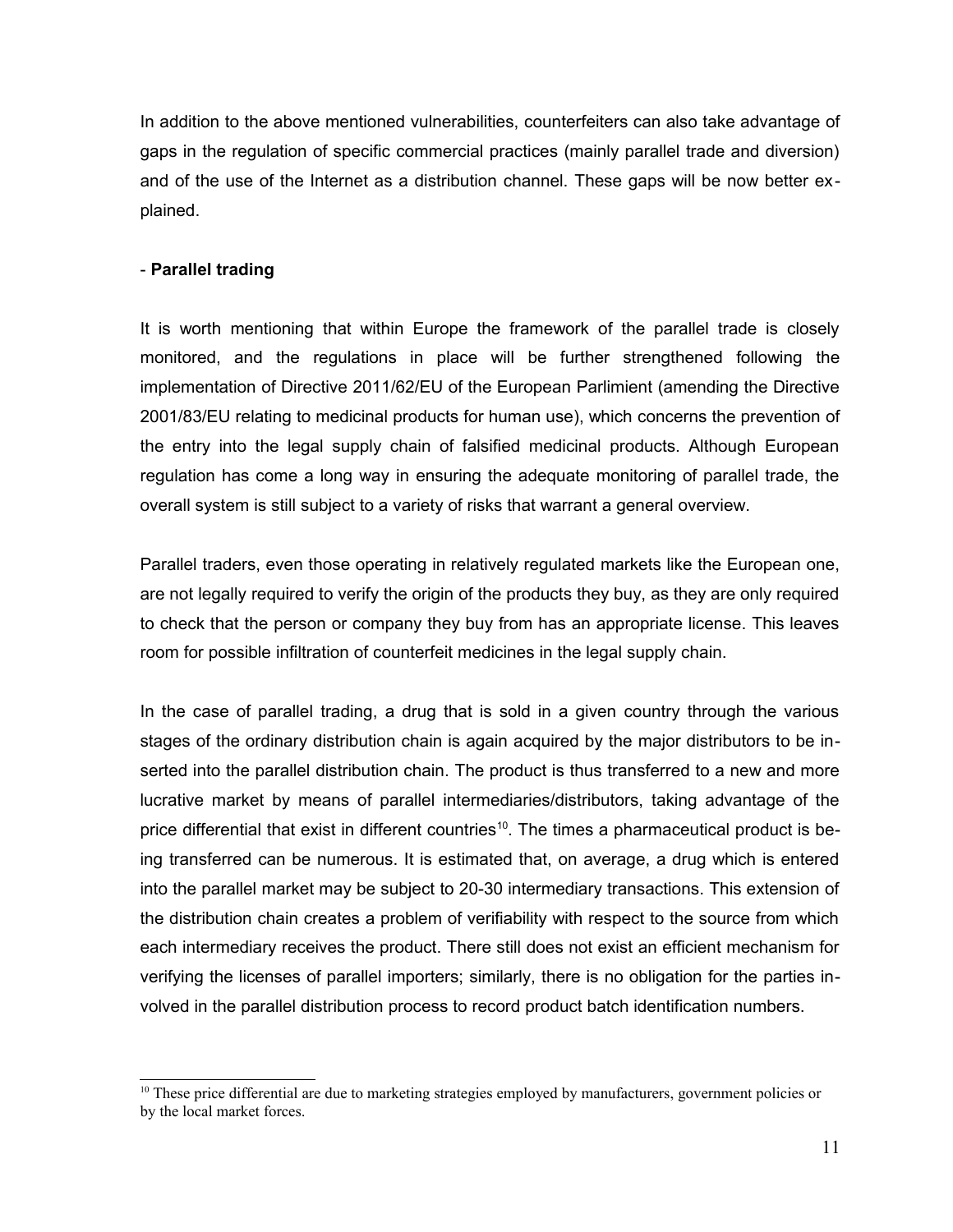A change in the country of sale of the drug necessarily implies that the package and prescription instructions will be modified or replaced. This phase is not free from risks and creates possibilities for counterfeiters to infiltrate the legitimate supply chain.

The following case shows the vulnerabilities linked to the parallel trade in medicines. An amount of 40.000 packs of tablets were seized in the U.K. by the Medicines and Healthcare products Regulatory Agency (MHRA) in 2007. The seizure involved fake medicines for the treatment of cancer, blood-clot and psychotic disorders. They were packaged in France, made in China and shipped to Singapore, subsequently a wholesaler in Luxembourg had bought them and, in turn, sold them both to a Belgian wholesaler and to another one based in Liverpool, who had sold them to other U.K. parallel importers. Among these latters, one noticed certain anomalies on the packaging and reported the case to the pharmaceutical company which in turn contacted the MHRA, leading to the seizure.<sup>[11](#page-11-0)</sup> Although the case highlights the inherent vulnerabilities of the distribution of pharmaceuticals, it is also an example of good communication practice between the parallel distributor and the authorities. Their collaboration actually enabled the seizure of the counterfeit medicines avoiding possible dangers for consumers.

## **- Repackaging**

Further difficulties for the identification of counterfeit drugs arise when original pharmaceutical products transit in various countries, and numerous importers, retailers and distributors are involved. In this context, an extremely delicate phase is that of repackaging. The repackaging process takes place throughout the distribution and shipment procedure and is a necessary step in ensuring that the package and instructions related to a particular drug are understandable by the patients. This process may be implemented by the importers themselves – when granted a special license – or by specialized parties authorized to perform such services.

This phase is not, however, free from risk. The original package, designed by the producer or by a party delegated by the latter, fulfills a descriptive function and guarantees the originality of the drug through anti-counterfeiting features within the packages or labelling.

<span id="page-11-0"></span><sup>&</sup>lt;sup>11</sup> "Parallel trade in drugs puts EU patients at risk", by Oliver Morgan, The Observer, 29 June 2008 article available here: http://www.guardian.co.uk/business/2008/jun/29/pharmaceuticals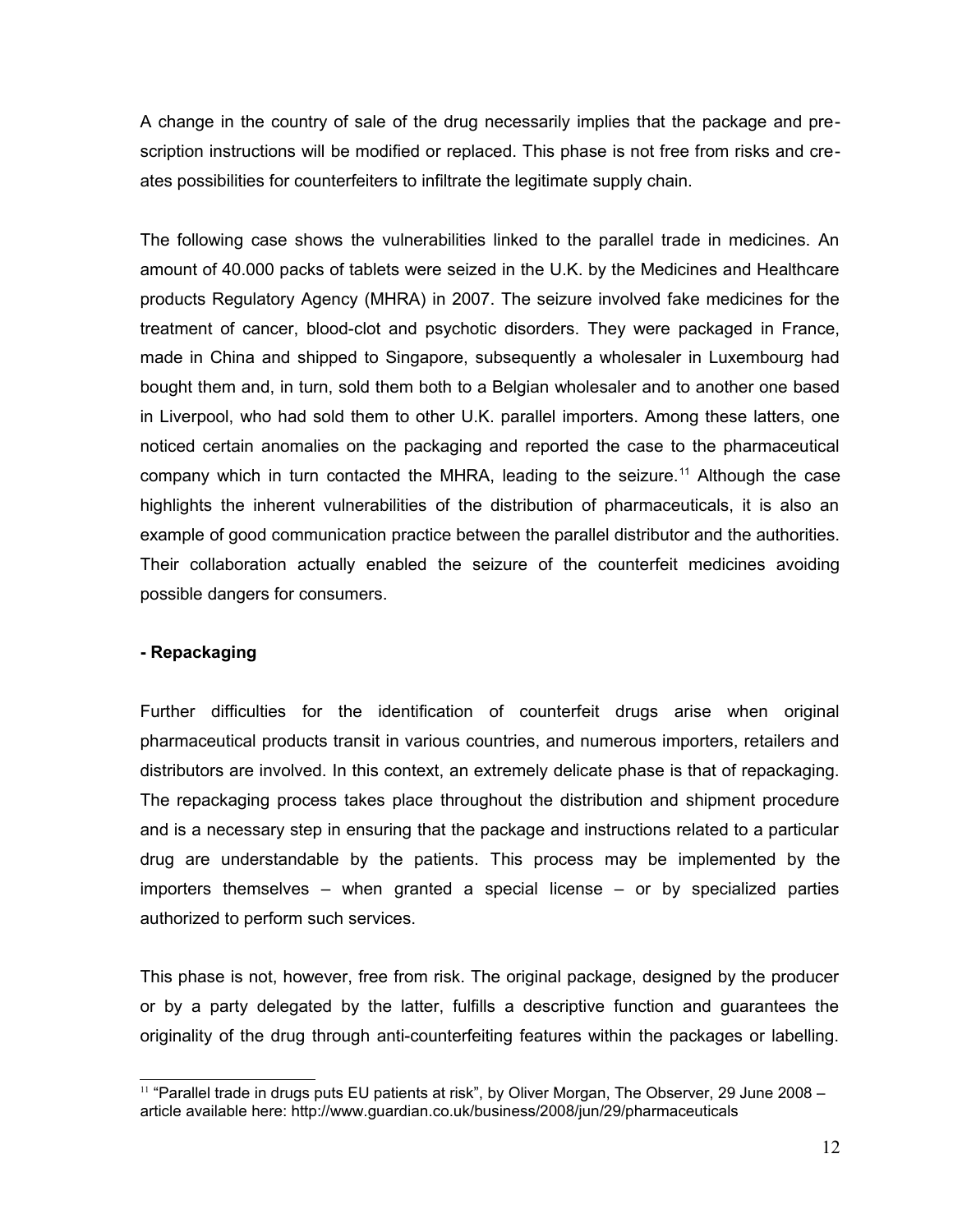Once the product is opened and repackaged, however, these features may become useless.

In addition, the serial numbers of medicines – which are very useful in the case of a batch recall – are reprinted, leaving room for mistakes in the reprinting phase. Thus, this procedure presents several loopholes through which counterfeit medicines may enter the legal supply chains.

Given its multifaceted nature, and the vast number of entities it involves, the repackaging phase may be exploited to disguise the provenance of counterfeit medicines, making tracing almost impossible and leaving the question of who makes the counterfeit drugs difficult to answer.

There are additional complications linked to repackaging. For example, despite the fact that each package replaced ought to be destroyed, counterfeirters have been known to re-use them to dispense their non-legitimate products

Repackaging may also create opportunities for the adulteration of boxes. Two very common practices of falsification of packages are linked with: 1) the quantity of the Active Pharmaceutical Ingredient (API) - usually the greater the quantity of active ingredients, the higher the sale price of the drug; and 2) the change of the expiration date which allows the sale of already expired products.

The potential use of rejected hospital material should also be underlined here as a possible risk. This process is facilitated in cases where the drug package does not include anticounterfeiting features. For instance, cases have been reported in which counterfeiters obtained rejected packages from clinics or hospitals and re-used them by modifying their expiration dates. If the rejected packages still contain the drug it may be marketed again, otherwise the package may serve as a container for a counterfeit product. However, this is unlikely to happen in smaller countries where there are few companies in charge of destroying the hospital waste. They use to destroy both the content and the package of the hospital material, so that it is almost impossible that these products re-enter into the legitimate supply chain.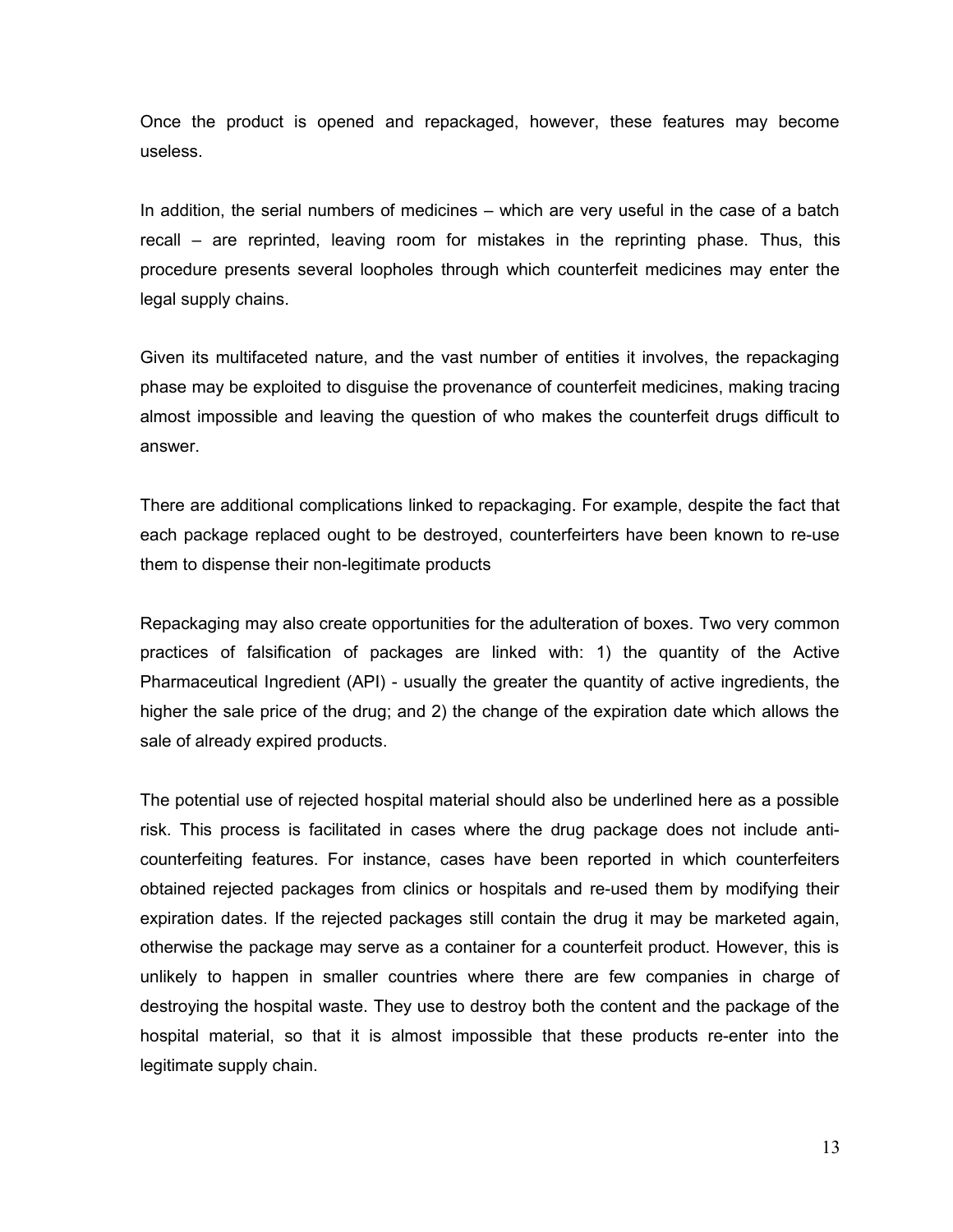Repackaging is a necessity for parallel distributors in Europe, as they are obliged to label the product which they are placing on the market in the approved language specimens of the market of destination, and insert the patient leaflet in the appropriate language as approved for the particular product by the drug regulatory authority of the destination market. In order to exchange the 'old' leaflet with the correct one, parallel distributors must open the original package and thereby break possible anti-counterfeiting features. They are not free to replace such features with a feature of their choice, because the form of repackaging (relabeling of existing package; or re-boxing, i.e. producing a new outer carton) is determined by trademark rules, not by patient safety rules, and the parallel distributor must not harm the reputation of the trademark's owner. This means for example that it is not possible to re-seal an opened package with an anti-counterfeiting sticker indicating that "this package has been opened and repackaged under GMP conditions by company X" because such an addendum to the labeling may be considered as a violation of the trademark law.

The maintenance of information relating to the characteristics of a medicinal product, in particular its batch number and expire date, are mandatory conditions for the repackaging process, and must be shown on the outer carton of repackaged products. When medicines are re-boxed, the original packaging material must be destroyed in a GMP controlled process.

Although the risks that we have outlined above are a reality that is to be confronted, the positive aspects that arise from parallel trading as monitored by the European Union's regulatory framework also warrant some attention. On one side, parallel trading is a legal commercial practice in Europe. On the other side, repackaging of medicines in the region is highly regulated, both at the level of companies that repackage as well as at the level of each product undergoing a repackaging. Products for parallel distribution are exclusively sourced in a country of the European Economic Area (EEA). Companies that engage in parallel distribution must be holders of a manufacturing authorization and they are subject to regular controls and inspections by the respective national authorities. They must operate along good manifacturing procedures, and the final batch released by a parallel distributor is equal to the situation of any manufacturer - the responsibility of a Qualified Person (QP) who will normally also be responsible for Quality Assurance. These provisions are there to ensure that repackaging observes equally high standards of packaging as at any pharmaceutical manufacturer.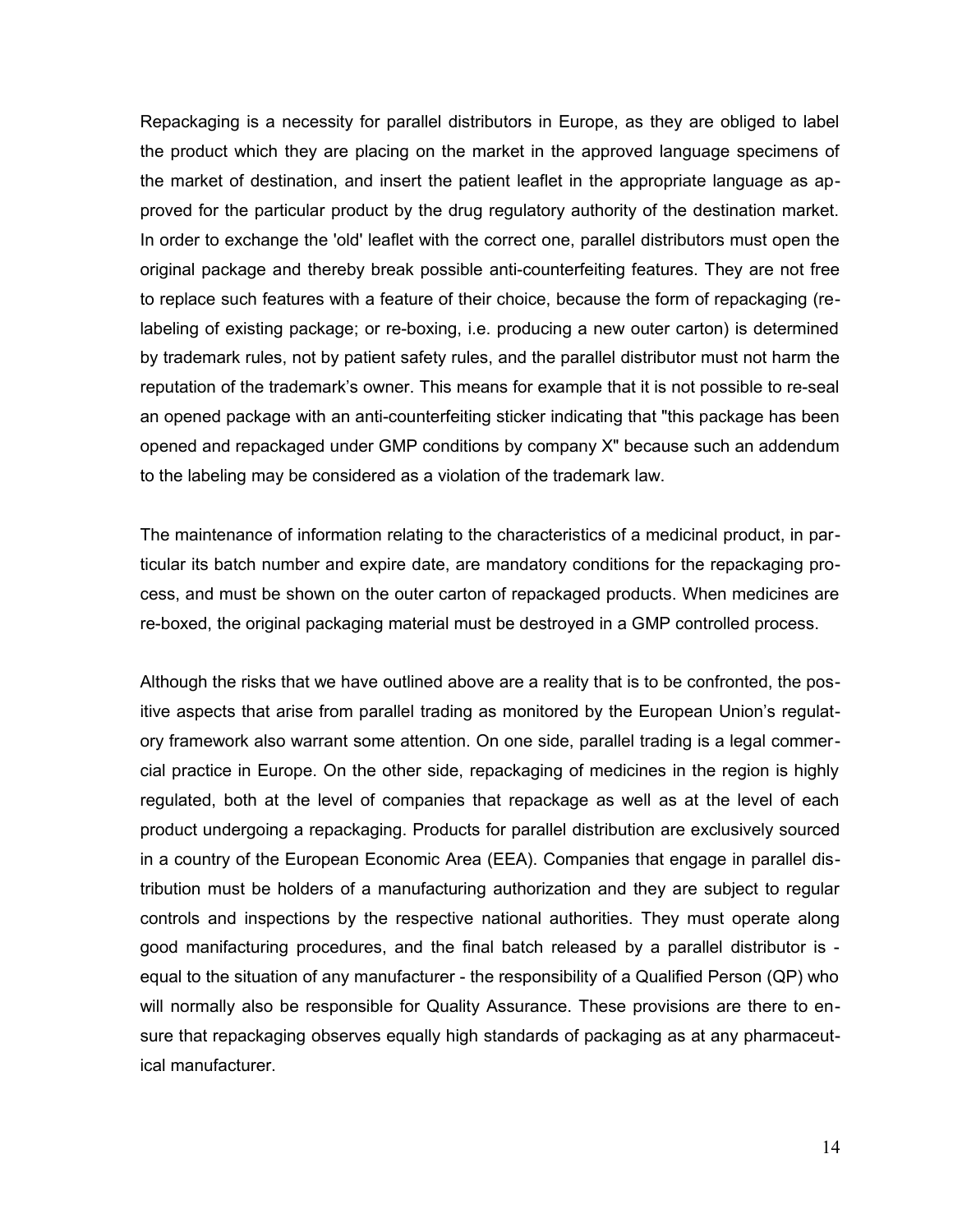The recently adopted EU directive on Falsified Medicines is going to further strengthen the modalities for repackaging; it obliges a repackager to replace safety features which had been fully or partially removed during the repackaging process. The European trade association for parallel distribution (EAEPC) has advocated for parallel distributors being obliged to produce new outer cartons when repackaging, thereby replicating not only the necessary trademark and other relevant labeling information, but also safety features that will have equivalent effect to those put on the package by the original manufacturer*.* 

#### **- Diversion**

The term diversion refers to those cases in which a product designed for a specific market or function is re-marketed in violation of the producer's instructions. This phenomenon occurs in two forms: it may be limited to the national territory of a country or it may become international in scope. In both cases, through diversion the products will not reach their intended destination but will be marketed at full price.

The motivation underlying these operations is the difference in purchasing price between a product that is marketed at full price and one that is allocated for specific purposes. This difference allows for the attainment of significant profits.

With regards to international diversion, the international exchanges are implemented through multiple transfers and involve frequent repackaging of the product, thereby providing opportunities for counterfeit products to penetrate the legal distribution chain. The multiple transfers and re-packaging also make the authentication phase very difficult for retailers.

#### - **The Internet**

One of the main challenges in the fight against counterfeit drugs is represented by the Internet, which is increasingly becoming one of the main distribution channels for this type of products, also according to the main regulatory agencies at European level.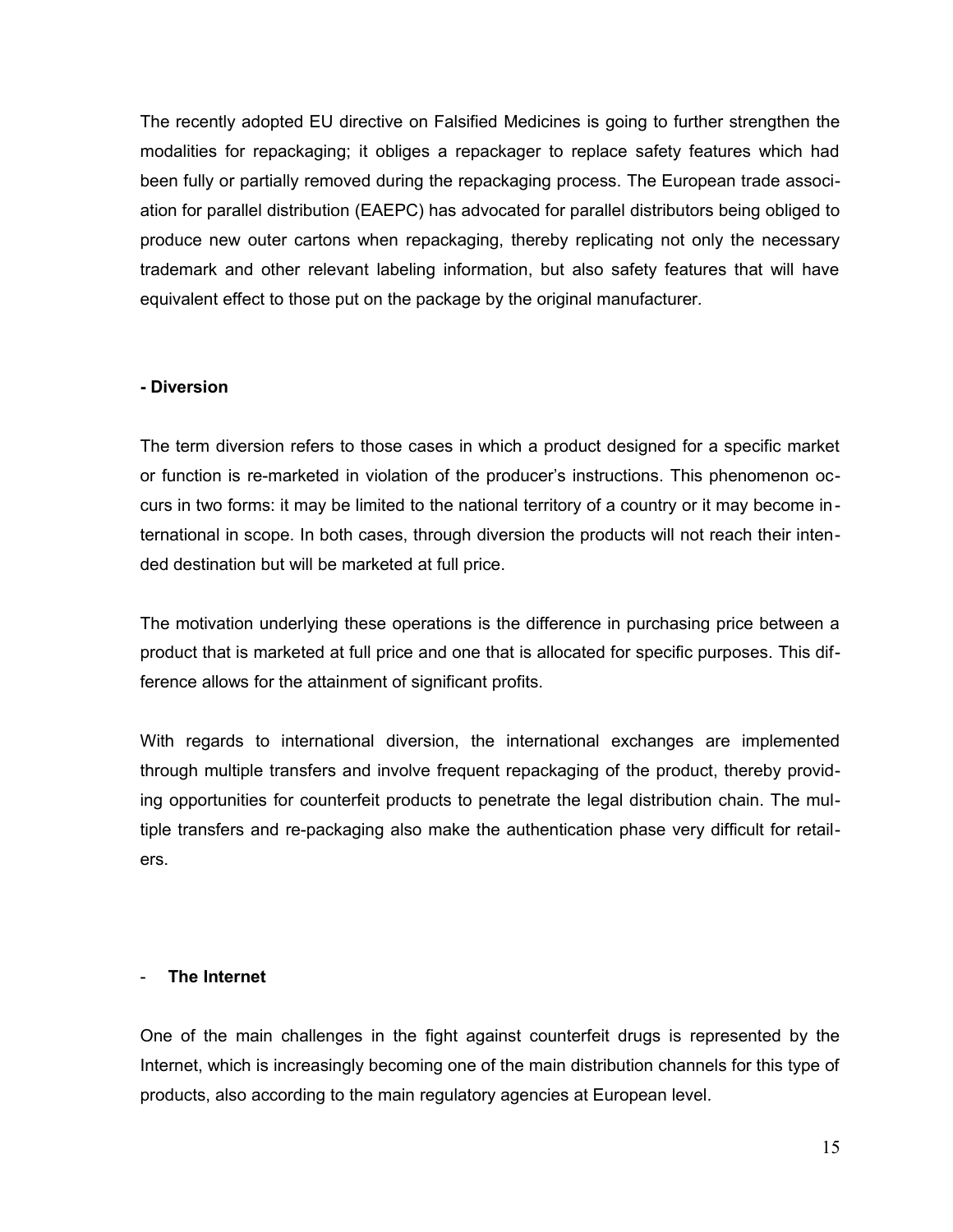People suffering from several kinds of diseases, especially those that are seen merely as taboos (for example sexual or psychological problems), may turn to the Internet for medical advice and treatments. However, and according to WHO estimates, half of the drugs sold on rogue Internet sites are fakes.<sup>[12](#page-15-0)</sup>

In an attempt tto encourage patients to buy from legimitate producers over the Internet, Pfizer - the pharmaceutical company which produces the well known Viagra – recently decided to sell their blue pills online. Pfizer also conducted a survey on 935 men over 35 years of age. Among its findings it resulted that 50 per cent of the surveyed people purchased online medicines without a prescription and 67 per cent of them bought erectile dysfunction drugs. 60 per cent of the interviewed men also stated that the possibility that the drugs were counterfeit would have influenced their decision to purchase presciption-only medicines through the Internet.<sup>[13](#page-15-1)</sup>

Moreover, the Internet is used as a tool for self-diagnosis and self-treatment for patients willing to bypass classic medical control. By consulting general information on illnesses, their prime or possible symptoms and suggested cures, an increasing number of patients think that the solution to their health problem can be found on the screen of their computer rather than through the consultation of a specialist. Without any prescription requirement and review, or any origin and quality guarantee of the product purchased, patients are defenceless.

A clear example of how the cyber environment may contribute to the spread of counterfeit medicines is represented by an operation conducted by the FDA. It was found that 85 per cent of the drugs that buyers believed were coming from Canadian pharmacies were actually coming from 27 other countries. In this case, original spam messages (emails sent in bulk for advertisement and promotion reasons) were sent from an address licensed to someone in the Russian Federation, the website server used by the the counterfeiters was located in China, the credit card payee phone number was in the United Kingdom, the card payment was processed in Australia and the drugs were mailed from Chicago in the USA.

<span id="page-15-0"></span><sup>&</sup>lt;sup>12</sup> See WHO website,<http://www.who.int/mediacentre/news/releases/2006/pr69/en/>

<span id="page-15-1"></span><sup>&</sup>lt;sup>13</sup> "Counterfeit medicines", The Parliamentary Office of Science and Technology, January 2010 Number 352 – article available here:

http://www.parliament.uk/business/publications/research/post/publications-by-year/pubs2010/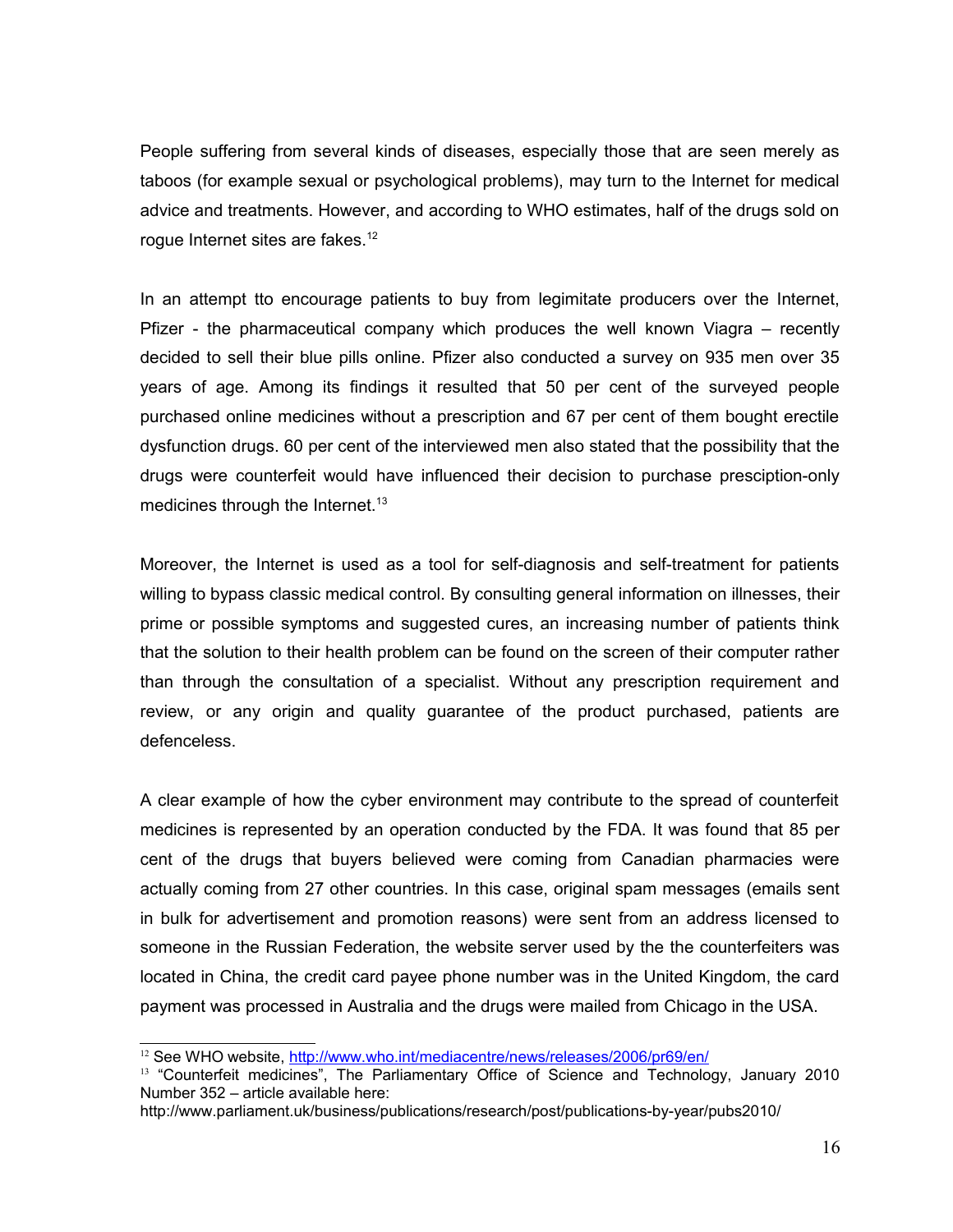The use of the Internet for the advertisement of counterfeit products has created an independent distribution process which directly targets final users. Ordinary distribution occurs in conjunction with the supply of drugs through the Internet and may result in the entry of illegal products into the legal distribution chain. For example, within the EU, a distributor which acquires goods from an unauthorized online source could become an entry portal for counterfeit medicines which, due to the single market, could then reach any destination within the Union.

In this regard we may point out that counterfeiters exploit the Internet as an important channel of offer for products at both the retail and wholesale level.

In the first case, the consumer is often deceived through attractive and convenient prices and a constant stream of unsolicited commercial messages (a.k.a. spam) in her/his inbox which will link them to a legitimate looking Internet site where they can make their purchases.

Although there is currently no legislative framework that governs spam at the international level, several countries and organizations are already taking action to improve international cooperation in anti-spam action both on a technical and a regulatory level. This cooperation is mostly driven by the exchange of information and best practices. In Europe, after the implementation of the [European Directive on Privacy and Electronic Communications](http://europa.eu.int/eur-lex/pri/en/oj/dat/2002/l_201/l_20120020731en00370047.pdf) [\(2002/58/EC\),](http://europa.eu.int/eur-lex/pri/en/oj/dat/2002/l_201/l_20120020731en00370047.pdf) which entered into force in 2003, unsolicited communications via e-mail or phone have become more rigidly regulated across all the EU Member States.

In addition to the ready availability of spam advertising, the chance to show up in search engine results and to place advertisements on legitimate websites is additionally alluring for counterfeiters. In 2010 a fake drug scam involving U.K. higher education institutions was uncovered. Counterfeiters exploited software flaws in a widely used technology named PHP, utilized to make websites more interactive. Spammers injected a code associated with terms such as Viagra, Cialis and other drugs and each time a person would look for online drugs, universities and colleges' web addresses would pop up. Once online visitors clicked on the link, they would immediately be re-directed to an online fake pharmacy. Because of this scheme, several institutions that made use of the ".ac.co.uk" domain unwittingly showed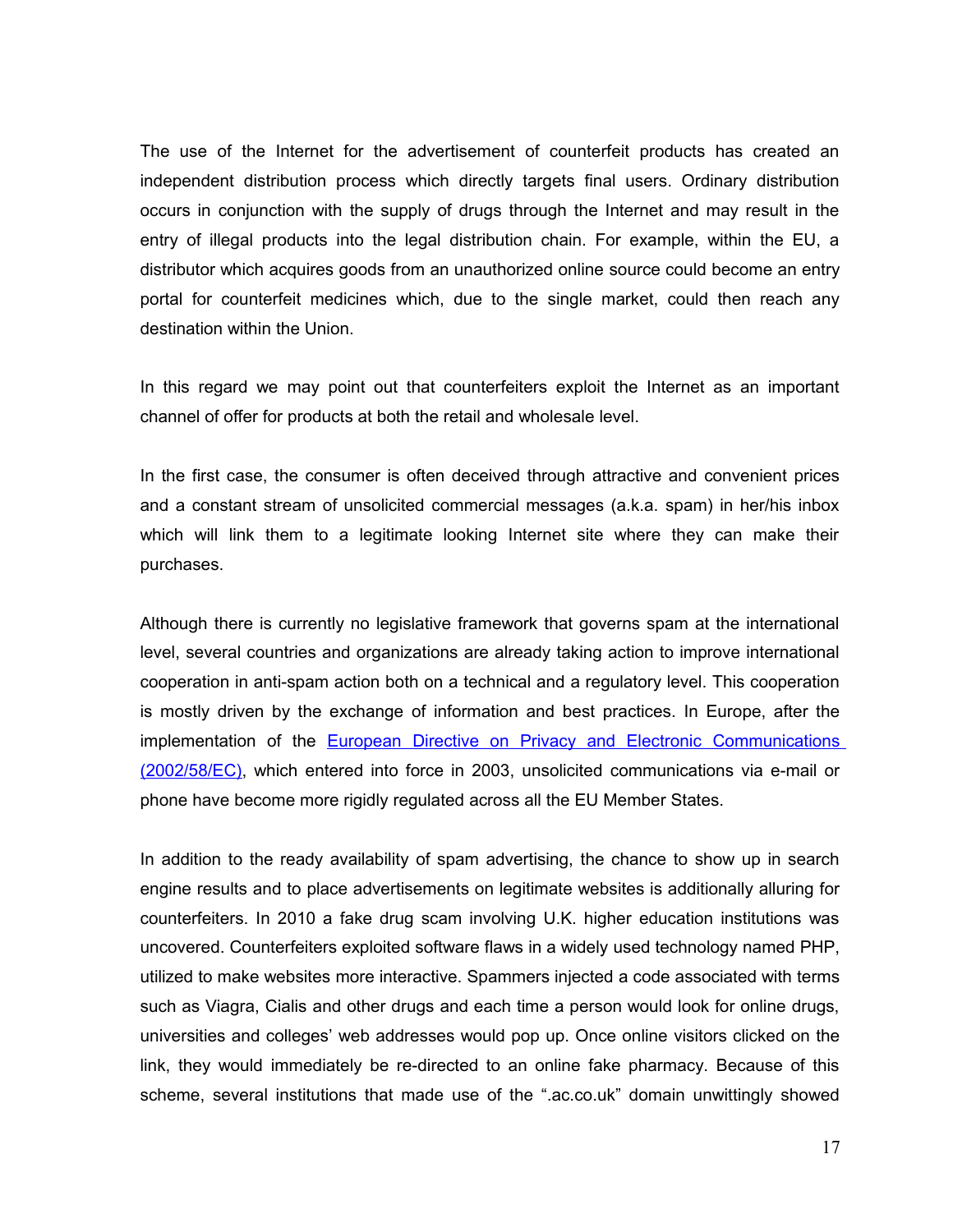customers to websites that were offering counterfeit pills. According to the researchers thousands of organisations fell victims of such drug spammers.<sup>[14](#page-17-0)</sup>

In the case in which criminals exploit the Internet trying to insert counterfeit medicines into the distribution chain at the wholesale level, counterfeiters penetrate the distribution chain exploiting the fact that various distributors are constantly searching for low-cost products to maximize profits. Once the products are acquired by the distributors, they can be marketed as any other drug deriving from an authorized source and tracing their origin will almost be impossible.

Furthermore, given the impersonal nature of online commercial exchanges, the Internet provides an element of anonymity that is especially alluring for counterfeitiers. Through this medium, the perpetrators may disguise their identity and conduct business on a global scale, operating across various judicial jurisdictions. Consequently, investigations implemented by law enforcement officials are considerably more difficult and, as a result, the risk of being subject to sanctions, seizures of goods or criminal proceedings becomes lower for criminals. Counterfeiters have obviously grasped this opportunity.

In 2004, an investigation on various Internet sites involved in the pharmaceutical distribution chain was implemented by the United States Immigration and Customs Enforcement (ICE). The investigation showed that primary Internet sites could rely upon an additional 650 affiliated sites and that the total value of distributed counterfeit drugs was equal to 25 million USD. Furthermore, an unauthorized distribution network for medicines was discovered originating in India and extended throughout North America. A similar case occurred within the EU when, in 2001, a criminal group established a network of online pharmacies. The online structure of this network allowed the potential buyer to choose from a large number of links to other sites which offered counterfeit drugs from various pharmaceutical companies. This generated significant business volumes by importing large amounts of counterfeit medicines from Asia in order to retail them in Europe by means of the regular postal service.

## - **The role of facilitators**

<span id="page-17-0"></span><sup>&</sup>lt;sup>14</sup> "Fake drug scam hijack UK college websites", BBC News, published online 5 March 2010 – article available here: http://news.bbc.co.uk/2/hi/technology/8550219.stm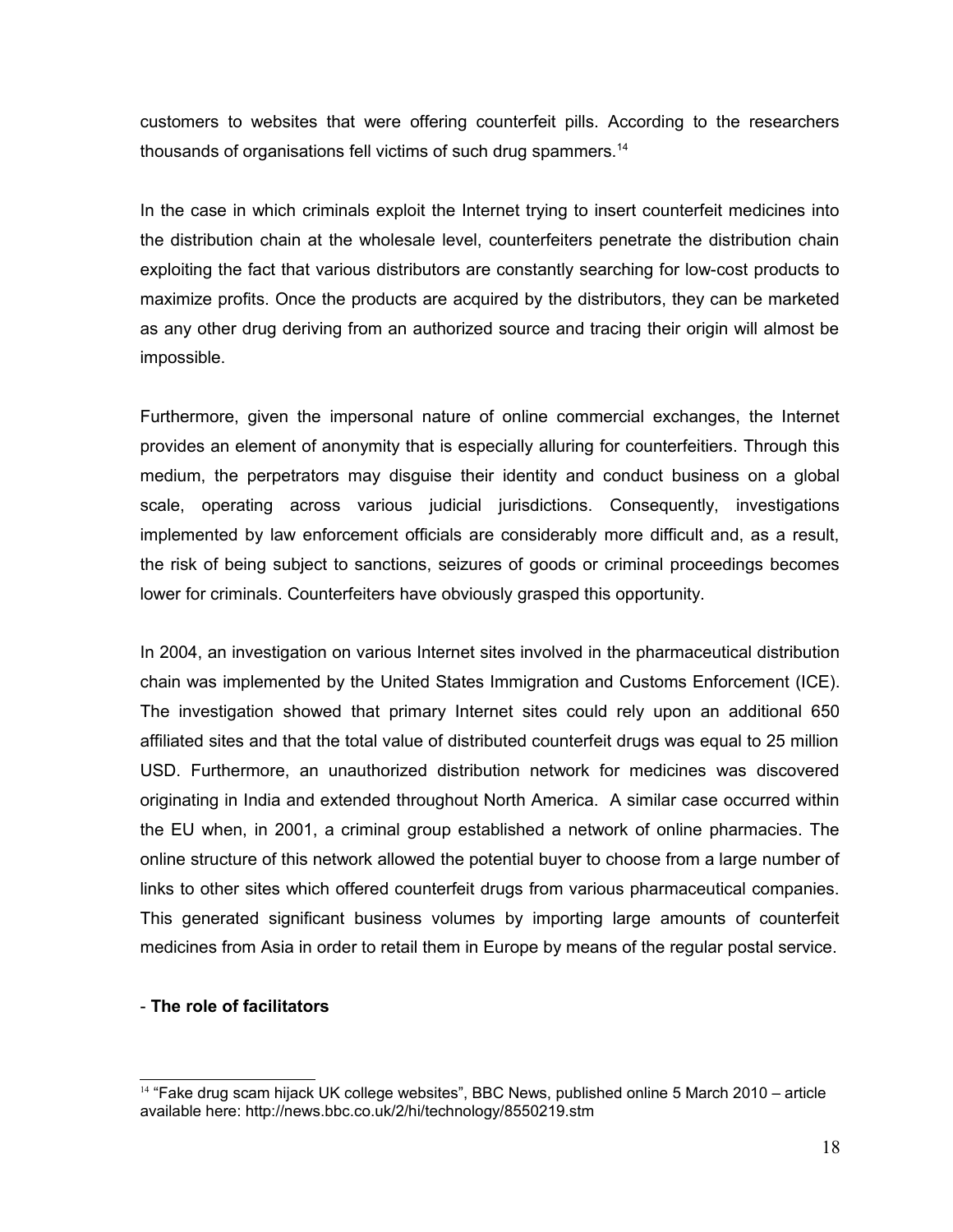Credit card issuers, money transferer services, Internet providers as well as private mail services can be considered as indirectly partly responsible for the distribution of counterfeit medicines. These services may facilitate these kinds of crime since (even if involuntarily or because of negligence) they allow transfers of money, they host illegal websites or transport of prohibited items from one country to another. To date there is no regulation placing liability on these services for the role they play in aiding the criminal network. Due to their involuntary involvement in this process, they should be encouraged to cooperate through specific tools such as the adoption of voluntary codes of conduct and awareness raising campaigns in the fight against trafficking of counterfeit medicines, following the example of what has been done for the prevention of child pornography online.

#### **- Further elements on the vulnerability of the system**

Some factors across the EU involuntarily play a role in facilitating the activities of counterfeiters, especially when these elements contribute to hinder the response put in place by law enforcers. The problem of jurisdiction, for instance, can greatly limit the powers of investigators. For this reason, cooperation between law enforcement agencies and regulatory agencies at national and international level and with the private sector<sup>[15](#page-18-0)</sup> are more and more important in the fight against counterfeit medicines. The issue of jurisdiction over the Internet is even more controversial and should be regulated since it is easy for organized criminals to create their own heaven in the cyber space.

Further difficulties are faced by national authorities at the detection and prevention level. One of the main difficulties is to prove the involvement of organized crime; this is primarily due to a lack of resources and poor information sharing between the authorities, both at national level and in the EU. Furthermore, if on the one side the problem is to understand, follow and prevent the strategies of counterfeiters – once a strategy has been identified, counterfeiters rapidly change their modalities of action – on the other side there might be technical difficulties related to the instruments needed to analyse the products.<sup>[16](#page-18-1)</sup> Moreover, it is impossibile to check every truck or container at the border of the EU, thus it is extremely important to implement a system of risk assessment based on intelligence and profiling. In

<span id="page-18-0"></span> $15$  The corporate security of private companies, in charge of intelligence, is not limited by jurisdiction.

<span id="page-18-1"></span> $<sup>16</sup>$  These instruments are very expensive and, usually, the national authorities do not have enough</sup> resources to provide themselves with these kinds of tools.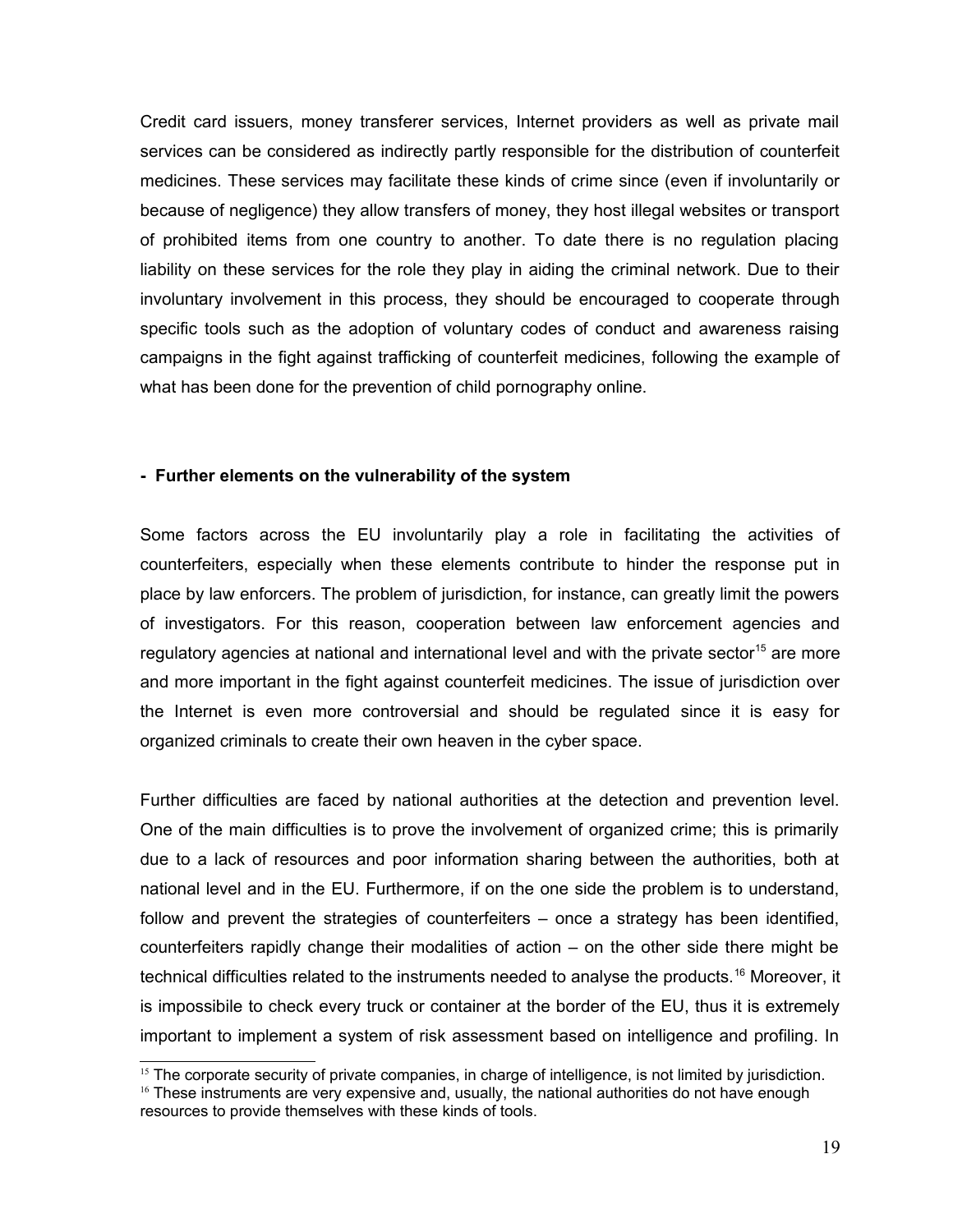this regard, there are already several good practices in Italy, Portugal, Ireland and other EU countries. There are many different criteria to assess the risks related to particular products. For example, in Finland a big case of counterfeit medicines was discovedered because of the repetition of the same addressee, based in a remote region of the country, that cought the attention of the customs officers in charge of the controls.

Several national regulatory agencies also underline how important is the cooperation with the manufacturers, in view of detecting illegal products and for the analysis of the medicines. There are good practices of cooperation within the public sector: in Spain, the Spanish Agency of Medicines and Health Products (AEMPS) established a pilot experience in cooperation with the Postal Customs and with the intervention of the Tax Agency (Agencia Tributaria), the Postal system (Correos) and the colleagues of the Pharmaceutical Inspection. The aim of this pilot experience was to demonstrate that the authorities have a clear vision of what is going on in the field of trafficking of illicit medicines and to establish evaluation criteria of risk assessment modalities.

Similar experiences exist at the European level, even if they are not always provided by law but rather based on good relations established among the people involved. In this perspective, the political will of the governments and their consequent support – both in terms of resources and the development of a solid legal background – is a crucial aspect in view of preventing and tackling the phenomenon of counterfeit medicines.

## **2. THE INVOLVEMENT OF ORGANIZED CRIME**

**2.1 Organized Crime and market choices**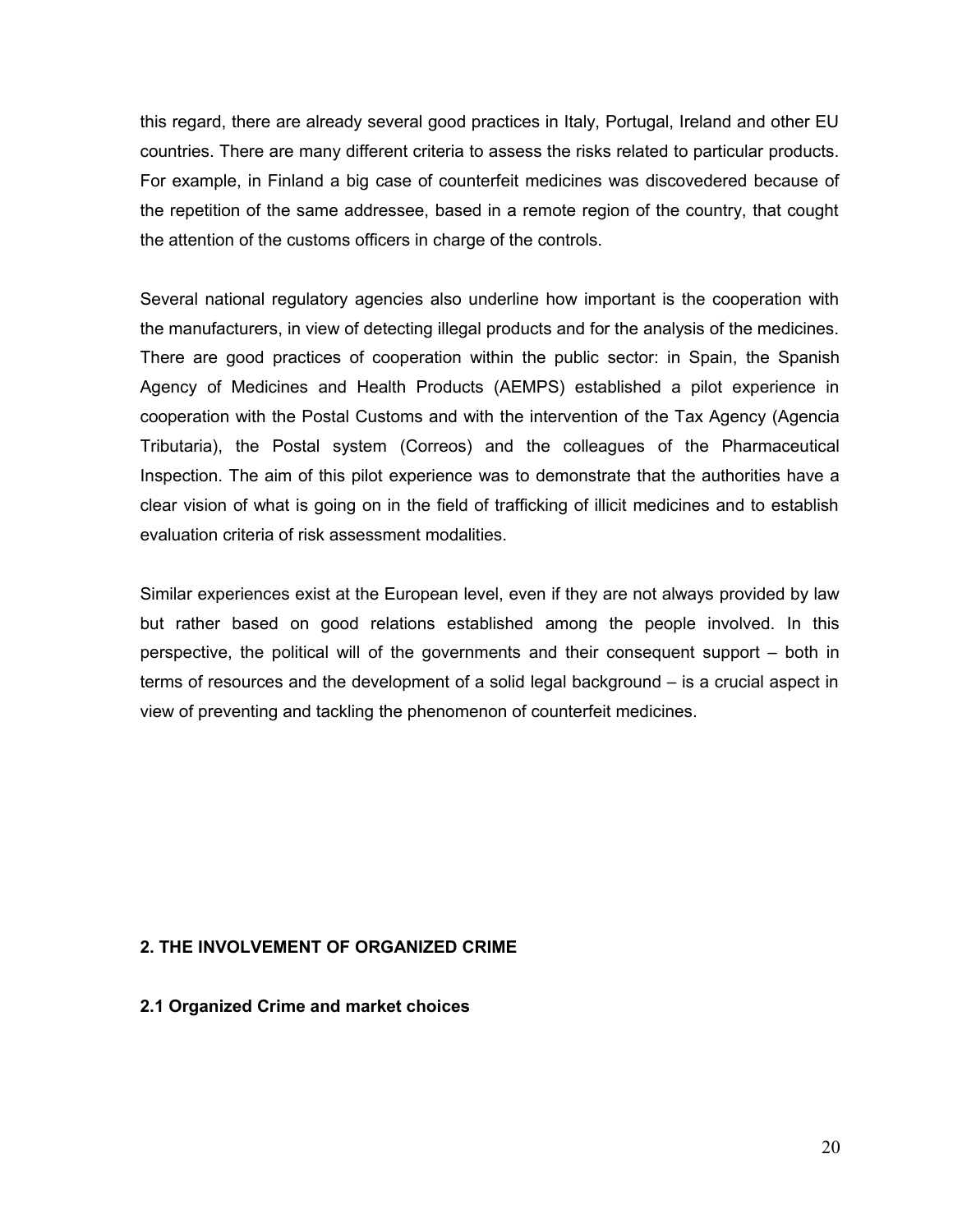Robust evidence shows that organised crime is increasingly involved in counterfeiting.<sup>[17](#page-20-0)</sup> Counterfeit medicines are by no means an exception. Once recognized that counterfeiting is part of the strategies of organized crime, it is interesting to consider more in detail the specific role it plays within these strategies as well as how organized crime contributed to transform counterfeiting into a mass-production industry.

With regards to counterfeit medicines, it is possible to identify clear market choices operated by counterfeiters, especially with reference to the distribution of different categories of drugs in developed and developing countries. Counterfeiters exploit the demand for specific pharmaceutical products existing in a given socio-economic context, often operating with a high level of organization and demonstrating a veritable planning capacity which is owned by the managers of this trade. A significant difference remains in terms of the type of counterfeit medicines which reach these two markets. In Europe, the United States and Canada, for instance, the trafficking of fake medicines primarily involves pharmaceutical products that are lifestyle-related. These so-called lifestyle drugs include pharmaceutical agents against male sexual dysfunction, substances for weight loss, fake steroids, or products to slow down the aging process.

Counterfeiting of medicines in developing countries, on the other hand, usually targets drugs used to treat serious diseases such as malaria, vaccines of all types, antibiotics and antiretro-virals for HIV. The differences in counterfeit products between these two market "types" reflect the specific marketing strategy adopted by counterfeiters. Drugs with the highest market share and/or profitability are marketed. Furthermore, counterfeiters can count on an almost rigid demand curve in developing countries, due to the need to combat epidemics or serious diseases, the elevated cost of drugs designed for these functions and the low supply of such products combined with the constant need for medical supplies and low levels of wealth.

Intelligence obtained through investigations and police raids in Europe, the United States of America and Canada, demonstrates that production, consumption and distribution of counterfeit medicines is a global phenomenon that is not limited to emerging economies.

<span id="page-20-0"></span><sup>17</sup> See, UNICRI (2011), *Counterfeiting: A Global Spread, A Global Threat. An Update*, p.78 and followings.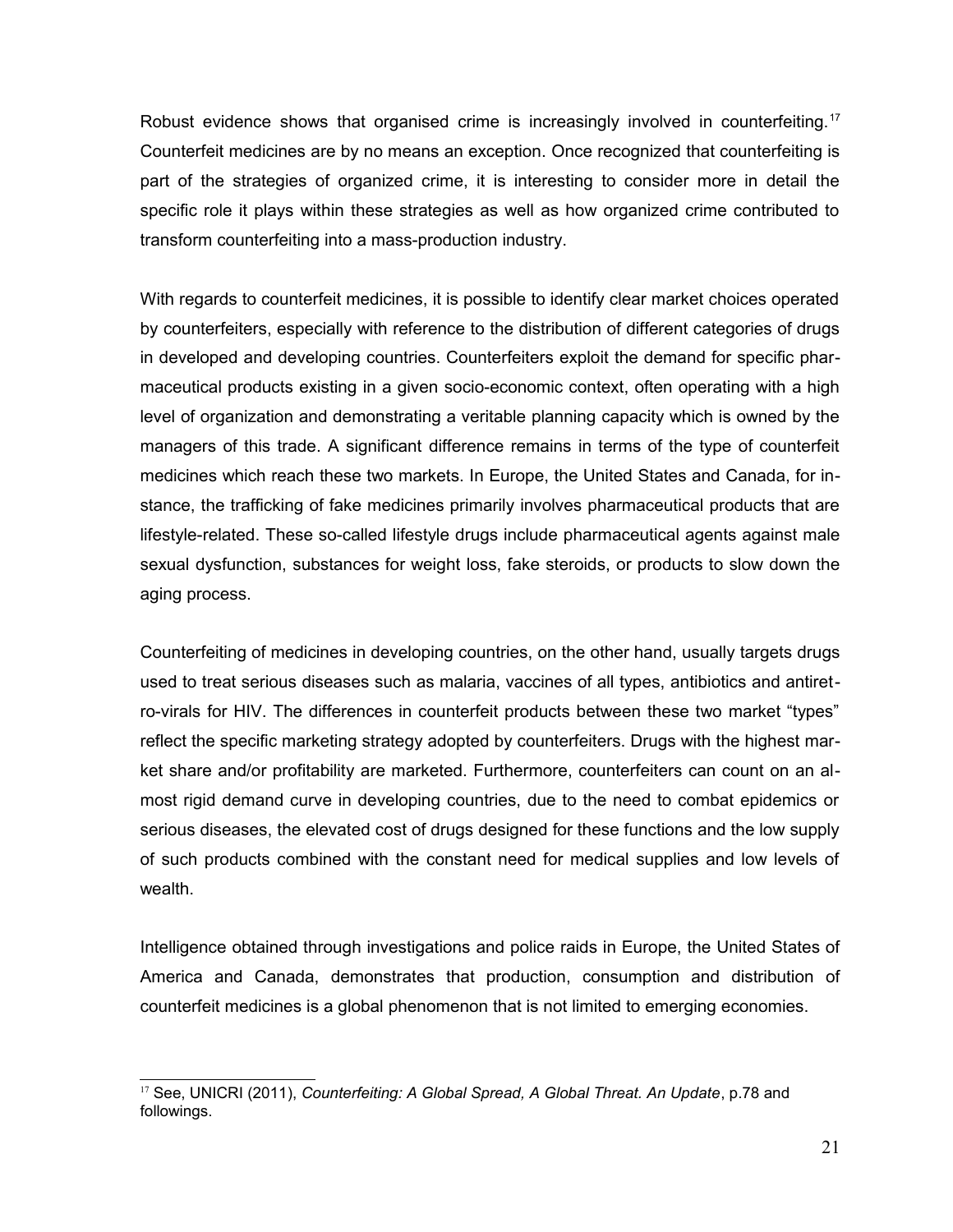This global market of counterfeit medicines is similar to the legitimate one and, thanks to the infinite connections and actors it may exploit, it allows a medicine to be produced in a country that is very distant from the place of its final marketing. It exploits the possibility of producing at reduced costs, and relies on well established organized criminal networks. The attention of the counterfeiters is always directed towards those products that are more profitable. As widely reported by the drug egulatory agencies at European level, the market of food supplements, steroids and herbal products (containing active ingredients) has been increasing during the last years. As a consequence, also the counterfeiting of these products, which can illegally contain active ingredients, is augmented. The following case is an example.

In 2005, the Spanish police raided six laboratories in the northeastern region of Catalonia. The operation resulted in the seizure of 30 million doses of counterfeit anabolic steroids, hormone-boosting substances and cancer drugs, which weighted a total of 10 tons. The substances came in various forms including vials, capsules, tablets and doses for injection. The products seized were destined for distribution in various EU countries and considerable amounts had been already exported in Italy, France and Portugal. Transportation and distribution were carried out through the use of vans and many of the medicine products discovered were being sold via the Internet or were found on the shelves of "healthy food" stores. Even though the production of the fake substances was taking place in Spain, the authorities concluded that the ingredients used for their production originated from Mexico, Brazil, and Thailand.

This case serves to depict the differentiation strategies adopted by counterfeiters as well as the market-oriented strategies. By choosing to produce fake body mass increasers, a product that appeals particularly to the sporting industry, counterfeiters were able to penetrate markets of developed countries where products of that kind are sold at relatively high prices and can only be purchased in authorized places. It is for that reason that counterfeiters tried to sell those fake products to sports clinics, gyms, fitness clubs, and even directly to athletes, at far lower prices than the normal ones. Moreover, the number and the geographical position of the countries involved, demonstrate the complexity of the production processes and the interconnection of supply markets all around the world, which are interesting factors that will be shortly discussed.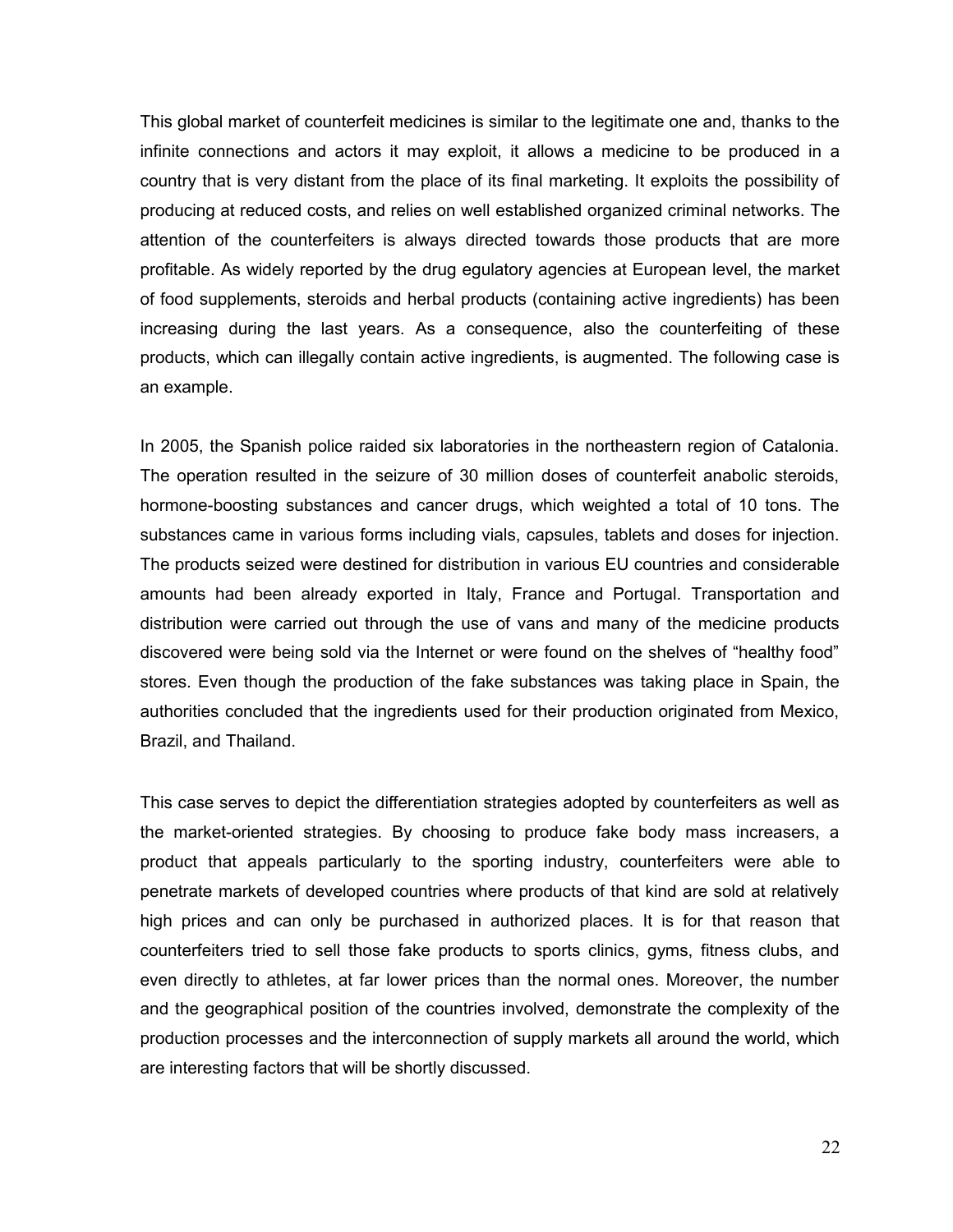## **2.2 The implication of organized crime in counterfeiting of medicines**

Some of the key issues to be addressed are the profile, motivation and *modus operandi* of those individuals hidden behind the counterfeiting production and distribution chain. However, factors contributing to the spread of counterfeit medicines are based on various levels that have to be examined as a whole as they are inherently connected and influence each other.

The numerous cases of seizures, alerts and recalls of counterfeit medicines in almost every region of the world, corroborate the transnational scope of the phenomenon. This huge market and the level of organization of the counterfeiting network supports the conclusion that counterfeiting is based on complex and sophisticated structures often set and maintained by organized criminal groups. Counterfeiting is both a very lucrative and relatively low-risk illegal activity. This leads counterfeiters to act in coordinated ways – adopting market behaviours, sophisticated methods of production and distribution and enter in the logic of industry and massive production. There is serious evidence establishing links between counterfeiting and other forms of organized criminal activities such as narcotic drugs production and trafficking, trafficking in persons, arms trafficking and money laundering. The knot of this link is obviously the economic benefit.

The reasons behind the close interconnection between counterfeiting and other forms of organized crime can be briefly summarized in the following assumptions. There is a wide range of means and aims used by medicine counterfeiters which are compatible with other types of criminal activities. For example, medicine counterfeiters can use their installations and equipment to produce narcotic drugs and *vice vers*a. This is best represented in the Jupiter Operation<sup>[18](#page-22-0)</sup>. Analysts were investigating fake antimalarial drugs in Southeast Asia and found traces of safrole, a carcinogenic precursor to MDMA, better known as Ecstasy. Such discovery suggested that the same criminals who produced party drugs were also producing fake antimalarials.<sup>[19](#page-22-1)</sup> What is more, counterfeiting can finance and be financed by

<span id="page-22-0"></span> $18$  Operation Jupiter is led by INTERPOL in partnership with the World Customs Organization (WCO). Launched in 2004, Operation Jupiter expands in scope every year. Each phase of the operation targets an increasingly wide range of counterfeit and illicit goods, in more distribution channels and in more countries. Operation Jupiter V (2010) resulted in the seizure of nearly 8 million counterfeit products worth more than USD 200 million and led to nearly 1,000 arrests.

<span id="page-22-1"></span><sup>&</sup>lt;sup>19</sup> "The fatal consequences of counterfeit drugs", by A.Marshall published on Smithsonian magazine, October 2009 – available on-line: http://www.smithsonianmag.com/people-places/Prescription-for-Murder.html?c=y&page=3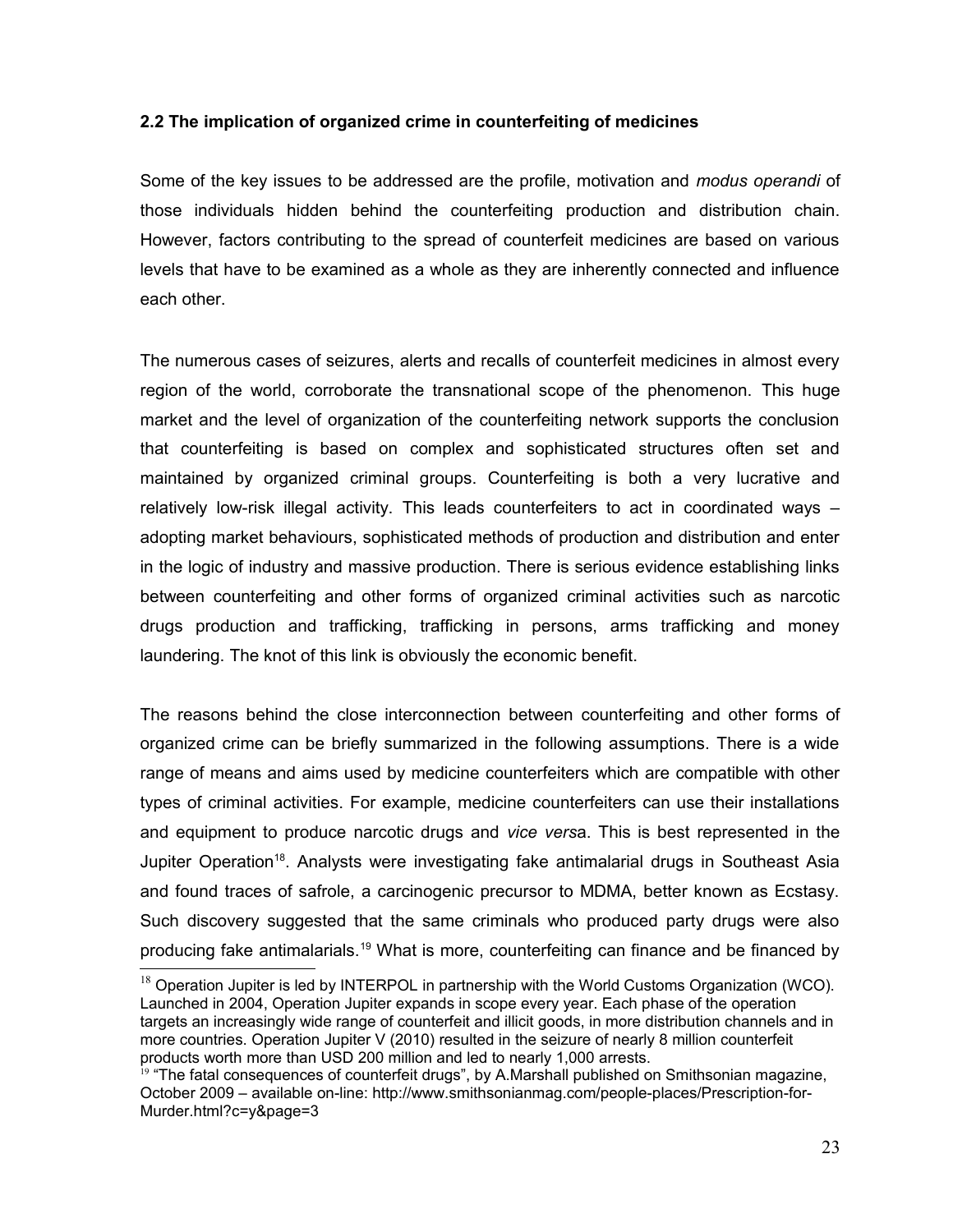other forms of organized crime. Illegal distribution and trafficking routes can be used for many purposes, allowing counterfeiters to avoid spending extra money and time in establishing new distribution networks.

Before further elaborating on the organized crime involvement in counterfeit medicines, it is important to define the concept of organized crime. We will do this by referring to the definition provided for in the United Nations Convention against Transnational Organized Crime (UNTOC) (2000) – the most important international regulatory instrument on this subject – which identifies an organized criminal group as a "structured group of three or more persons, existing for a period of time and acting in concert with the aim of committing *one or more serious crimes or offences…in order to obtain, directly or indirectly, an economic or other material benefit*". [20](#page-23-0)

## **2.3 The motivations at the basis of organized crime involvement**

 The involvement of organized crime in the production and trade of counterfeit medicines is often bypassed by key stakeholders, at times even by governments and law enforcers. One of the most common questions raised on this issue concerns the reasons at the basis of organized crime interest in counterfeiting. The reply to this question is linked with the general expansion of the interests of criminal organizations, which have become more and more prone to exploit every opportunity for profit. However, an in-depth analysis of the relation between counterfeiting and organized crime allows for more interesting elements to come to the surface.

The assumption that organized crime is essentially dedicated to offering illegal goods and services that are in demand within a given territory may be taken as a starting point. Organized crime supplies a range of services to potential customers and, from this point of view, does not significantly differ from any legal entrepreneurial venture. The criminal activity is essentially linked to the existence of demand for illegal goods and/or services. The evolution of this demand – or rather, the changes in the object of this demand – is among the factors that in the '70s caused a change in the criminal structures.

<span id="page-23-0"></span><sup>20</sup> Refer to: United Nations, *United Nations Convention against Transnational Organized Crime*, Art. 2 (a), available online: http://www.unodc.org/documents/treaties/UNTOC/Publications/TOC

<sup>%20</sup>Convention/TOCebook-e.pdf [last accessed on 22 March 2011].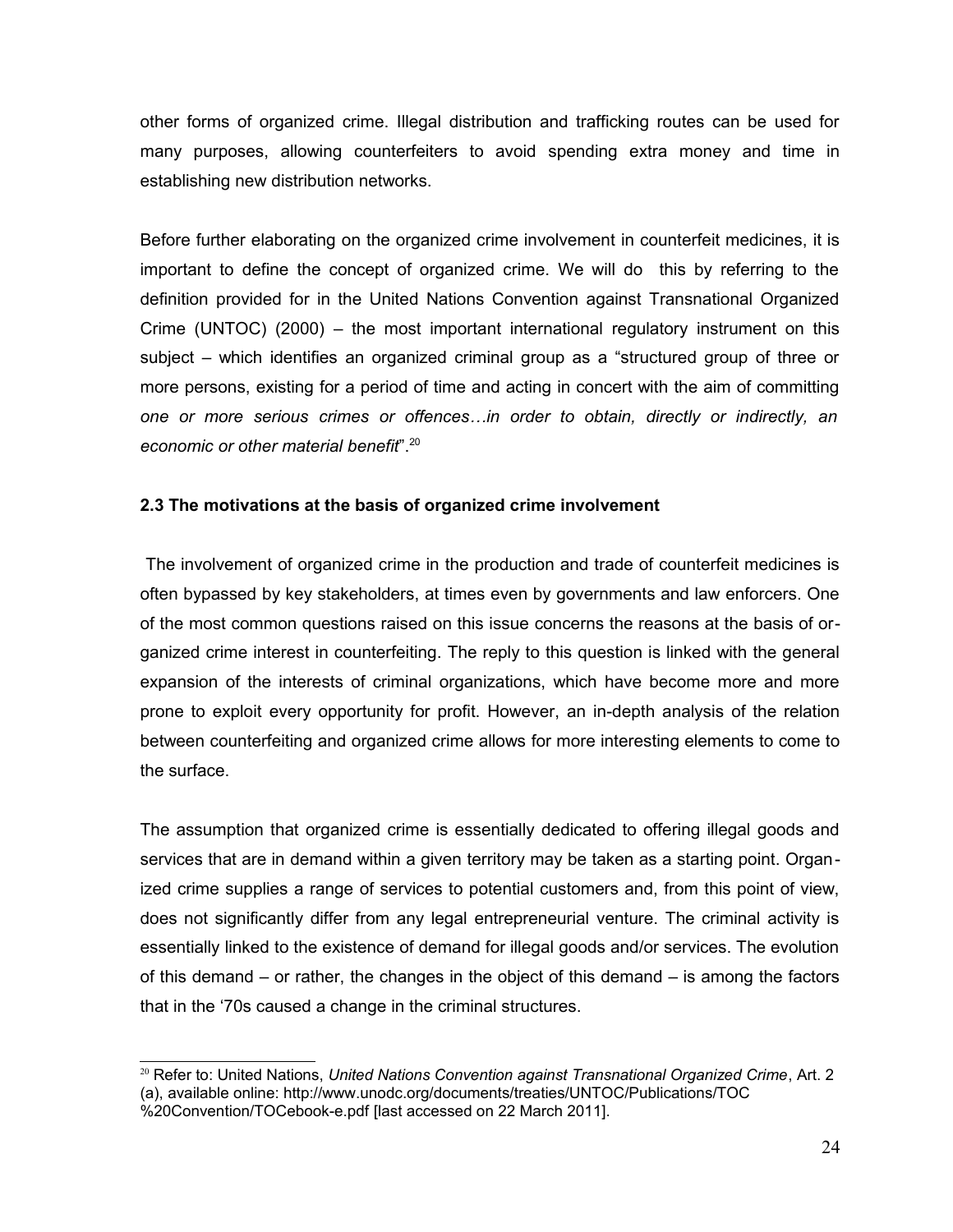The modus operandi with which the production and distribution of counterfeit medicines are organized is based on a set of alliances and trafficking schemes that reflect those established with the narcotic drugs trade. Generally speaking, offering illicit goods and services often means that a production and distribution structure/network has to be put in place, with different forms and dimensions, and various organizational levels. In some cases, the goods or services will be produced and sold within the same territory, while in others an actual trading scheme will have to be created  $-$  as in the case of narcotics  $$ leading to the establishment of alliances involving various criminal organizations. For example, criminal groups involved in the trafficking of counterfeit medicines use the same intimidation, corruption or extortion practices established in their other trades. These practices can extend to concealment methods, trade routes or document forgery which explains why counterfeit medicines are often found alongside cargoes of other illicit goods. These practices may take place at both national and international level.

Counterfeiters profit by exploiting primarily two forms of demand, firstly they attract consumers seeking the counterfeited version of the product and secondly the demand generated by those who find the legal market unattainalbe because of shame or financial reasons. Alongside these types of demand, organized criminals are also profiting by exploiting the legal market. This generally happens when they present themselves as legitimate suppliers to other actors of the distribution chain, who fail to accurately evaluate the source of the product.

This combination of demands and penetration into the legal market is a fundamental element in the creation of a real "business case" for criminal organizations which see in counterfeiting an opportunity for immense profit.

#### **- Profits vs. risks**

The trade in counterfeit medicines is a high profit/low risk criminal activity, and as such it is extremely attractive to organized criminal groups. This is exemplified by the proven involvement in this activity of criminal groups such as the Russian mafia, the Chinese triads, the Colombian cocaine traffickers, and the Mexican mafia. In his report entitled "Making a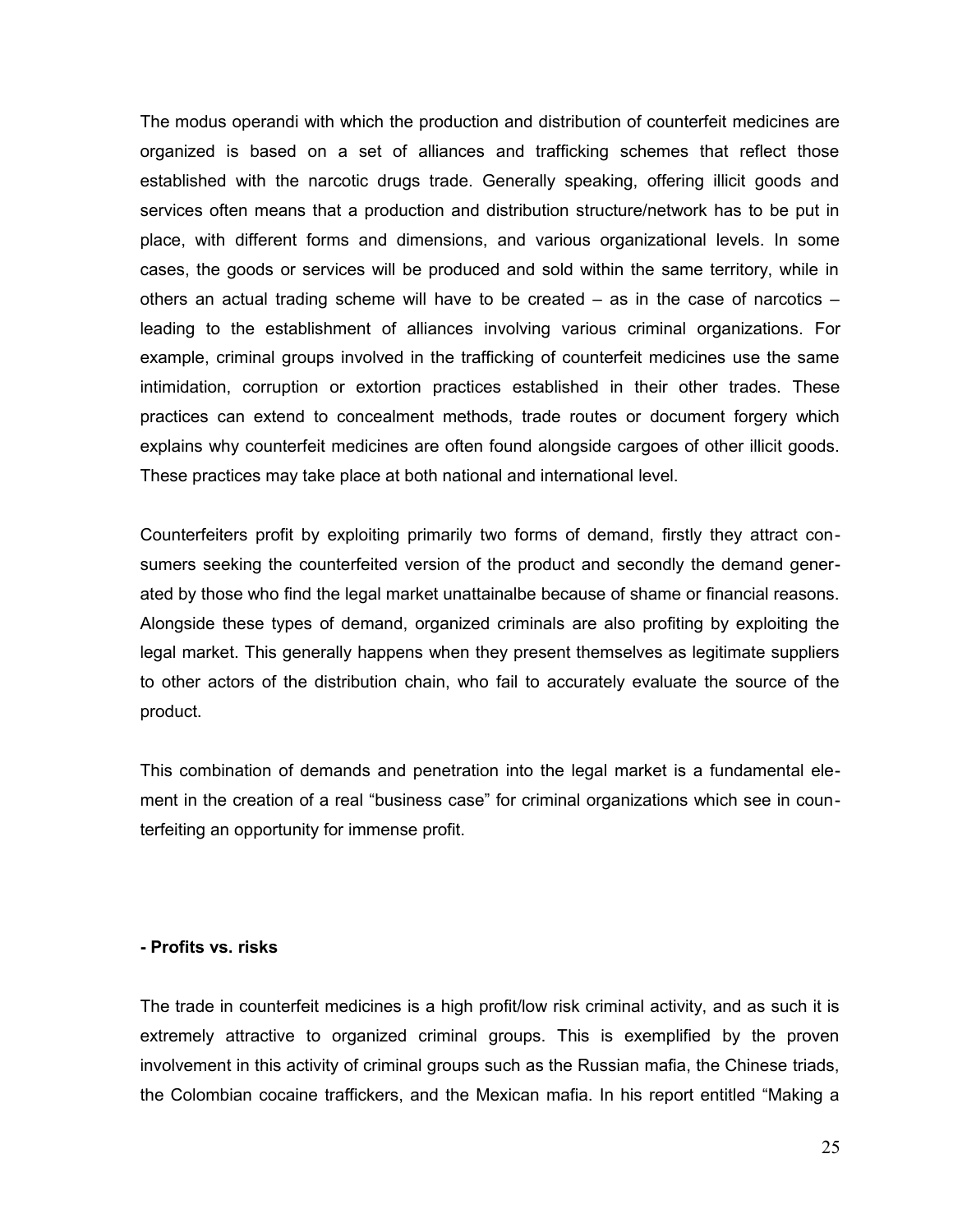Killing", Roger Bate quotes Francis Burnett of the Caribbean Industrial Research Institute who pointed out that many of those groups switched from narco-trafficking to the counterfeit drug trade due to the potential for high profits, and comparatively low risks (especially where regulations and enforcement are weak and sanctions are clement). $21$ 

The high profit margins that derive from the production of counterfeit products in general are clearly visible through an analysis of available cases provided by law enforcement agencies. These cases involve criminal organizations that where obtaining huge profits from counterfeiting activities and that were subsequently dismantled by law enforcement actions leading to the confiscation of relevant proceeds of crime. Digital piracy is an interesting example. In the U.S., for instance, the Federal Authorities estimated that the revenues of a dismantled criminal organization dedicated to this trade could reach 1.2 million USD per year, while in another case, also in the U.S., it has been established that a criminal organization remitted to manufacturers of counterfeit goods in Asia 9.8 million USD.

For what concerns the specific case of counterfeit medicines, according to the *Centre for Medicine in the Public Interest*, counterfeit drug sales generated 75 billion USD globally in 2010, with an increase of 92 per cent with respect to 2005. The *Peru's Association of Pharmaceutical Laboratories* (ALAFARPE) affirms that the value of sales of counterfeit drugs in Peru has risen from an estimated 40 million USD in 2002 to a 66 million USD in 2006. Finally, according to figures from the *Kenyan Association of Pharmaceutical Industry*, counterfeit pharmaceutical products would account for approximately 130 million USD annually in sales in the country.

The level of profitability of counterfeiting has been estimated similar, or even higher, to that of the trade of narcotics. The table below has been kindly provided by Europol. It clearly shows the profitability of Sildenafil in comparison to different types of narcotic drugs and presents why criminal organizations are so interested in the trafficking of counterfeit and falsified medicines.

<span id="page-25-0"></span> $21$  R. Bate (2008), Making a killing. The deadly implications of the counterfeit drug trade, The AEI Press, p. 35, available online at: [http://counterfeiting.unicri.it/docs/Making%20a%20Killing.the%20Deadly](http://counterfeiting.unicri.it/docs/Making%20a%20Killing.the%20Deadly%20implications%20of%20%20the%20Counterfeiting%20Drug%20Trade.%20Roger%20Bate.pdf) [%20implications%20of%20%20the%20Counterfeiting%20Drug%20Trade.%20Roger%20Bate.pdf](http://counterfeiting.unicri.it/docs/Making%20a%20Killing.the%20Deadly%20implications%20of%20%20the%20Counterfeiting%20Drug%20Trade.%20Roger%20Bate.pdf)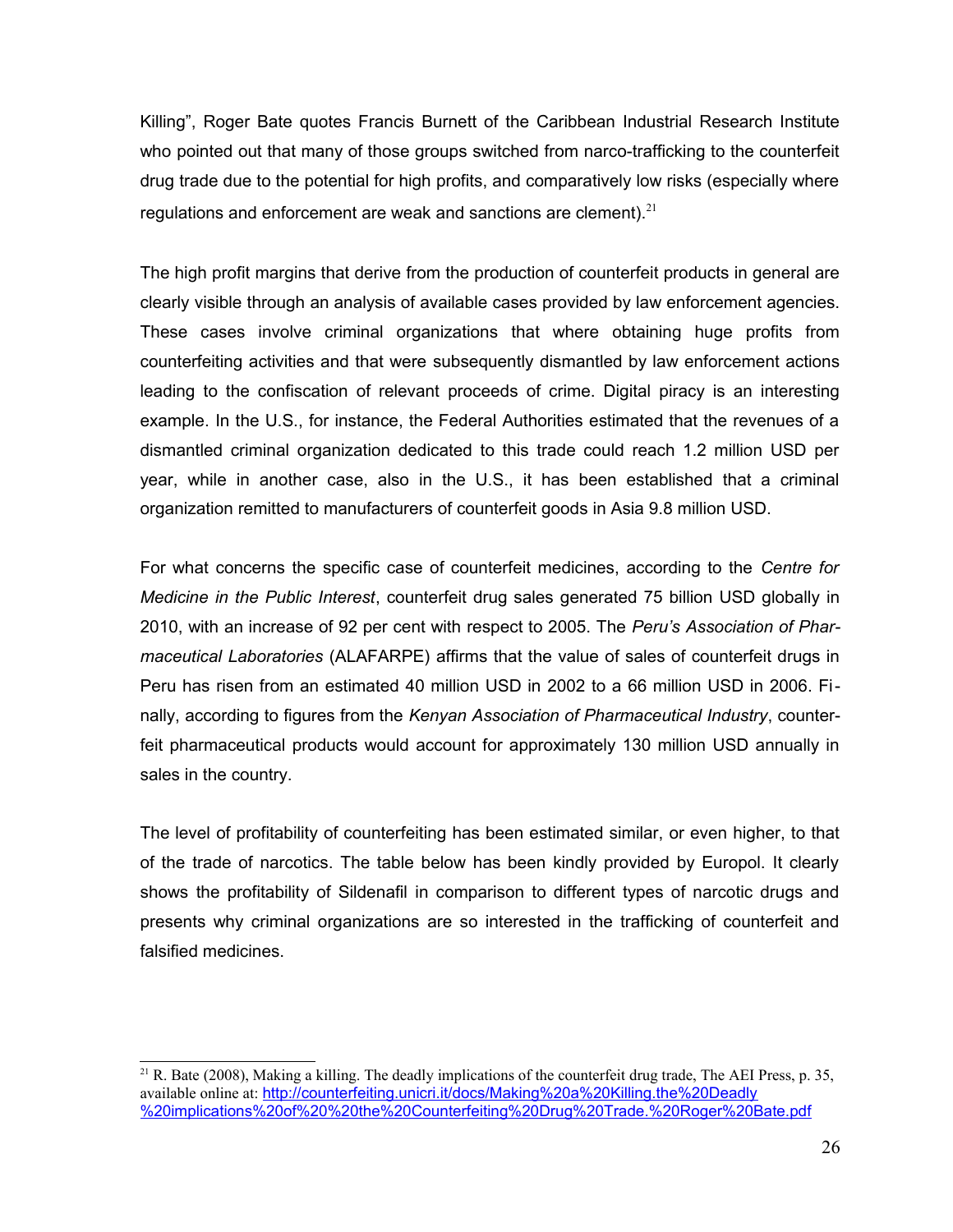|                                  | <b>Purchase prices</b> | Retail prices (street <sup>%</sup> |         |
|----------------------------------|------------------------|------------------------------------|---------|
| <b>Active ingredient</b>         | $E/Kg$ in 2007         | prices)                            |         |
|                                  |                        | $€$ /Kg in 2007                    |         |
| Opium*                           | 190                    | 52 000                             | 27 400  |
| Cocaine*                         | 1470                   | 67 000                             | 4 600   |
| Heroin*                          | 7190                   | 47 700                             | 660     |
| Sildenafil<br><b>API Viagra®</b> | 60                     | 100 000                            | 166 700 |

\*UNODC World Drug Report 2009 **Source**: Europol, undistributed materials

Another interesting study was conducted by the Institute for International Research on Criminal Policy<sup>[22](#page-26-0)</sup> which analyzed the vulnerability of the European Pharmaceutical sector to the penetration of organized crime, by taking into account particular elements of the market such as the nature of the product, the conditions for entry into the market and the existence of alternative irregular markets parallel to the principal one. The purpose of the study was to interpret, through the analysis of the combination of elements that characterize the European pharmaceutical market, the motivations of organized criminal groups in infiltrating

<span id="page-26-0"></span> $22$  T. Vander Beken (ed.), The European pharmaceutical sector and crime vulnerabilities, 2007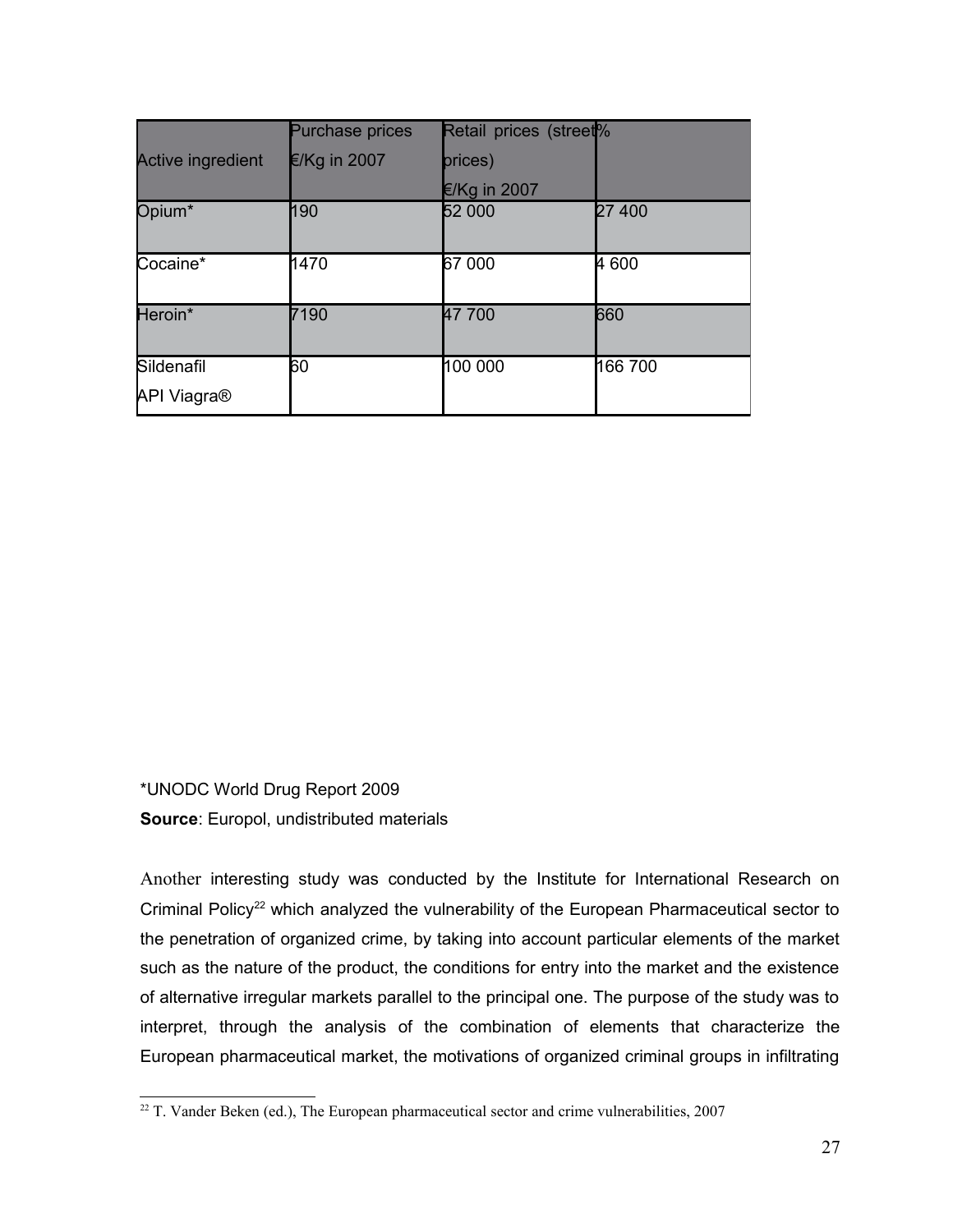the market as well as the "assets" that the sector offers for the expansion of illegal activities. According to the study, this vulnerability is essentially related to the fact that a medicine is a product that can be easily reproduced with a high level of external likeness to the original counterpart, even if it bears none of its therapeutic virtues. Furthermore, medicines are small-size products, easy to transport and, as they are generally not temporary and superfluous products, their demand is continuous and steady with sharp increases in cases when illnesses switch to epidemics.

For criminals, the risk involved in counterfeiting is significantly low, given that law enforcers often tend not to consider counterfeiting as a top priority for action. Penalties in the majority of countries are also less severe if compared with those applicable to other "serious crimes". The relatively low level of apprehension generated by this illegal activity is due to the initial perception that counterfeiting was associated only to luxury or textile goods, and it did not generate sufficient concern to warrant incisive action by law enforcement officials. The involvement of organized criminal groups in these activities has, however, multiplied the number of goods subject to unauthorized replication, thereby leading to the "evolution" of counterfeiting and its transformation into a large scale trade.

Aditionally, the significant potential for intimidation and corruption by organized crime has facilitated the expansion of trafficking in replicated products as well as the opportunity to offer them within normal sales channels, thereby also reaching unaware consumers. Increasing evidence of the presence in the market of counterfeit goods potentially harmful to the health and safety of consumers should disown the idea of counterfeiting being a "victimless crime".

To give an idea of the evidence, we cite a few dramatic figures.

- Counterfeit tuberculosis and malaria drugs alone kill 700,000 people a year, which is the equivalent of four fully laden jumbo jets crashing every day.
- According to WHO, 200,000 lives per annum could be saved if malaria was treated without using fake drugs.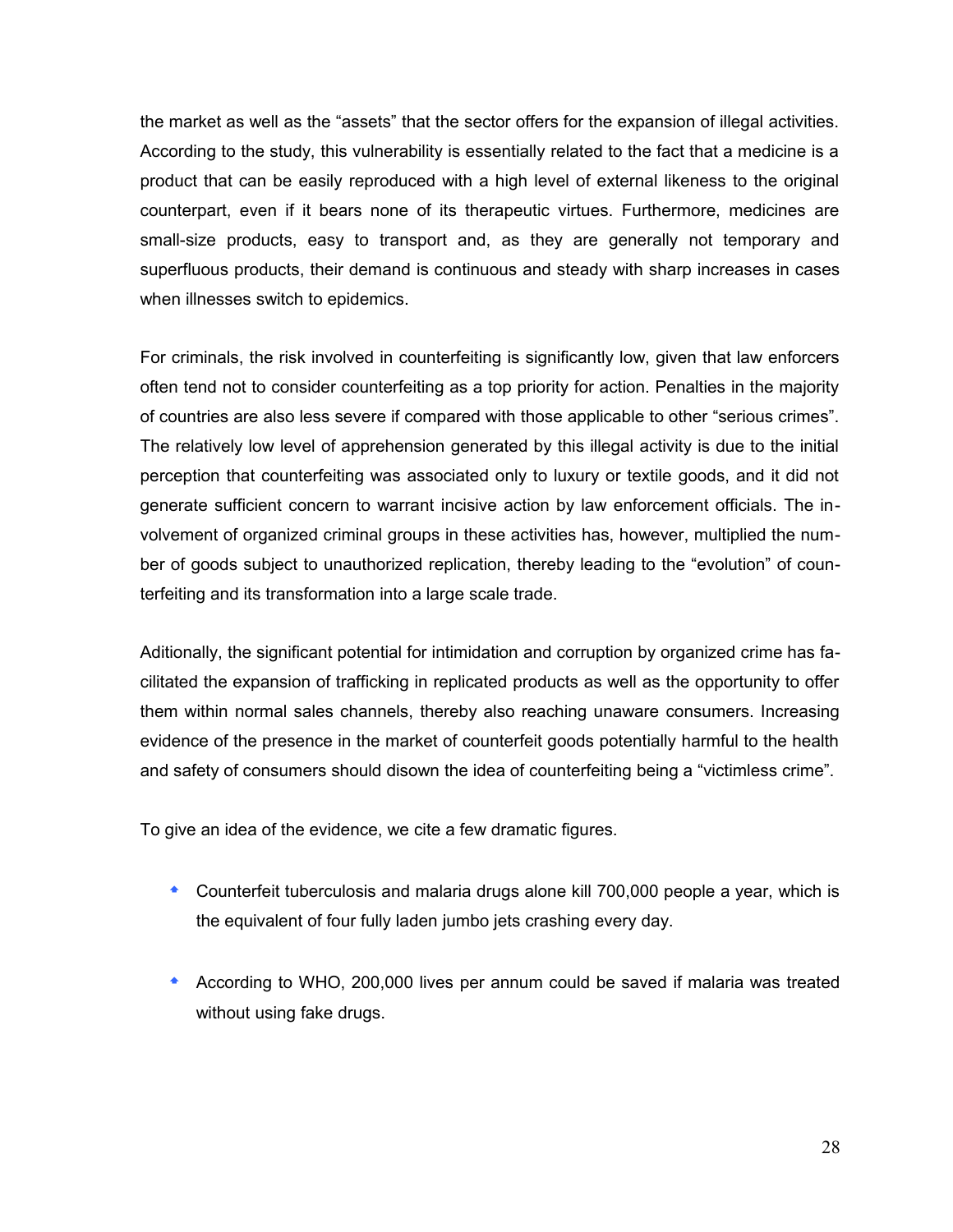- **In 1995 in Niger almost 50,000 people suffering from meningitis were treated with** vaccines received as a gift by a country considered safe and 2,500 of them eventu-ally faced death.<sup>[23](#page-28-0)</sup>
- **In 2001 192,000 deaths occured in China, officially caused by treatments which used** counterfeit medicines. [24](#page-28-1)

One of the primary appeals in counterfeit medicines for organized criminal groups is that the production and distribution processes can easily build upon their other illicit trades. This logistical simplicity extends to technologies that determine the external appearance of the product and to trade routes previously created by various groups to manage other types of illegal trade. The combination of these characteristics ensures that counterfeiting is an opportunity that modern organized crime will not fail to exploit. In addition to these elements, several investigastions conducted by law enforcement agencies around the world demonstrated that counterfeiting is also an important instrumental tool for criminal groups to easily launder proceeds from other crimes<sup>[25](#page-28-2)</sup>. Considering that counterfeiting is a huge source of money with a relatively low risk and a tool to launder proceeds of crime, the profit vs. risks ratio is extremely favorable for counterfeiters and constitutes one of the most important motivations at the basis of organized crime involvement in this illicit activity.

## **2.4 Modus operandi**

We will now analyze the various ways in which organized crime manages the production and distribution of counterfeit medicines with the aim of identifying important elements to be taken into account during the planning of a strategy against this crime and, in particular, during the design of an anti-counterfeiting technology.

The production phase, the infrastructure and logistics needed for the production of fake medicines are very similar to those used for the production of narcotic drugs under the form of pills, allowing the criminal organization to easily diversify the types of illicit products it

<span id="page-28-0"></span><sup>&</sup>lt;sup>23</sup> World Health Organization, Fact sheet n°275, Novembre 2003 – article available here: http://www.who.int/mediacentre/factsheets/2003/fs275/en/

<span id="page-28-1"></span> $24$  "Le marché mondial du faux", P.Delval, CNRS editions, 2010, p.119

<span id="page-28-2"></span><sup>&</sup>lt;sup>25</sup> For more information on ways in which organized crime uses counterfeiting as a money laundering tool refer to: "Counterfeiting: a global spread, a global threat, 2011 edition", UNICRI, p. 101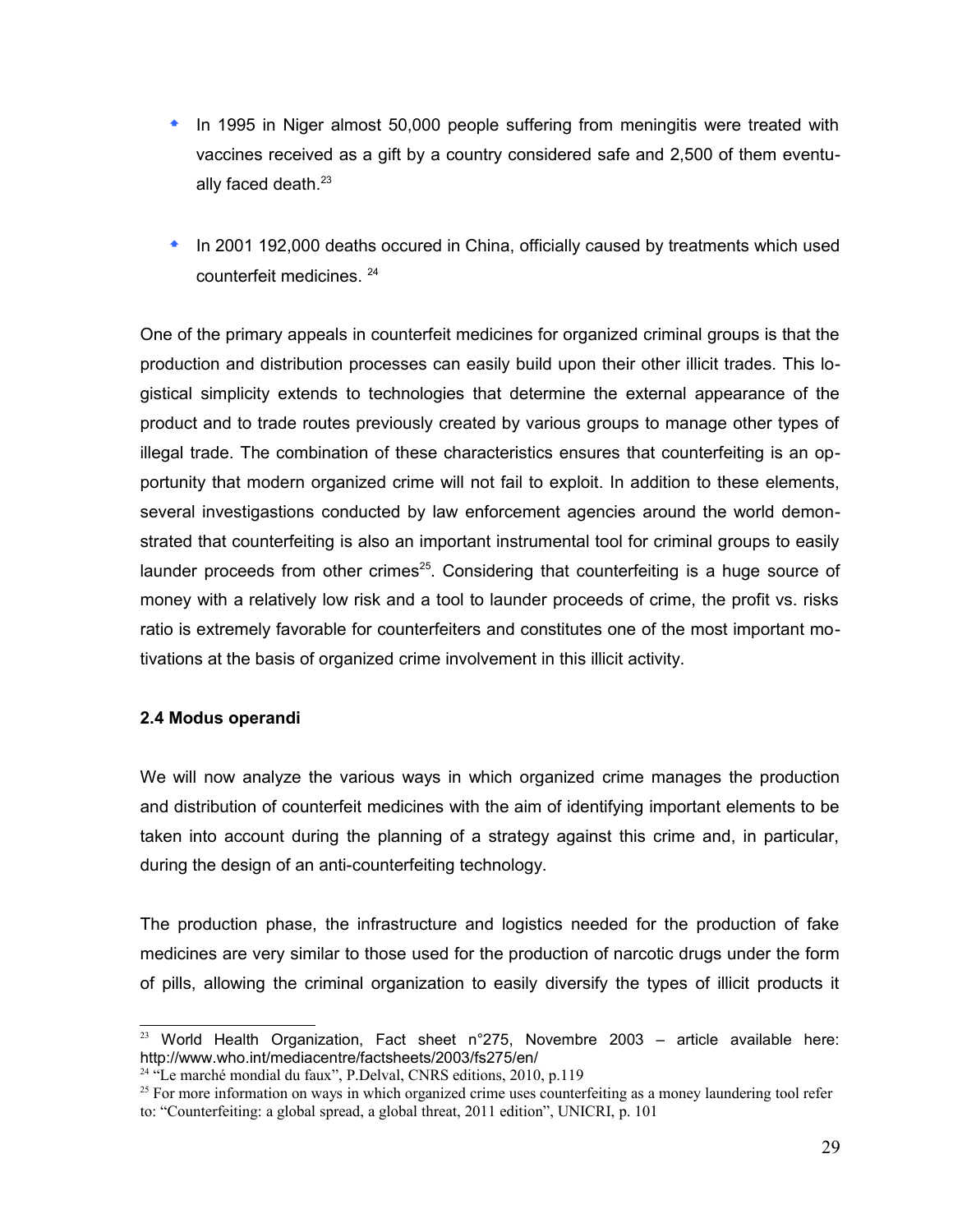offers. For example, in Canada in 2008 the police seized a massive quantity of narcotics and counterfeit drugs at an illegal pharmaceutical laboratory in Quebec. The seizure, reported to be worth over \$5 million, contained hundreds of thousands of ecstasy and methamphetamine pills as well as 35 kilograms of bulk powder which could be used to manufacture another 160,000 ecstasy pills. Also on the site were 25,000 Viagra tablets and 31,000 Cialis tablets that were seized during the raid.

Investigations and seizures of cargos of counterfeit medicines have proved that counterfeiters use technological equipment able to produce big amounts of apparently identical copies of the original products in a very short time. This suggests that counterfeit medicines are being mass produced by those involved in the relevant criminal networks.

Mass production and mass distribution of fake medicines, together with the level of resemblance these copies have with the original drugs, demonstrate, that this illegal activity is not undertaken just by individual offenders but has instead become a business of well organized criminal groups. Production and transportation techniques, distribution networks and practices used by counterfeiters and traffickers to waive controls and to co-ordinate their actions and communicate, show that production and distribution of counterfeit medicines cannot be classified as anything but an organized criminal activity in the majority of cases.

Since one of the main aims of counterfeiters is to make the final fake product look like the original one (so as to look reliable and to dupe the consumer), counterfeiters will invest a lot in technological means to assure this similarity. For the counterfeit market to flourish, great emphasis is placed on the exterior elements of the product, such as its appearance and packaging. At a glance the counterfeit products are generally easily mistaken for the original ones, as their external elements are often identical. The quality of the packaging boxes, blister packs, bottles, tubes, etc. that contain the drugs is the primary convincing factor for the consumer and this is why criminals try to create a perfect copy of these external elements. Criminals know that consumers will trust a product based on what they first see and, in case of medicines, the first thing a consumer sees is the packaging. It is for this reason that they focus their attention on making fake packaging look as genuine and authentic as the original one. Raids and investigations at premises and warehouses where fake drugs were produced revealed that they are often equipped with highly accurate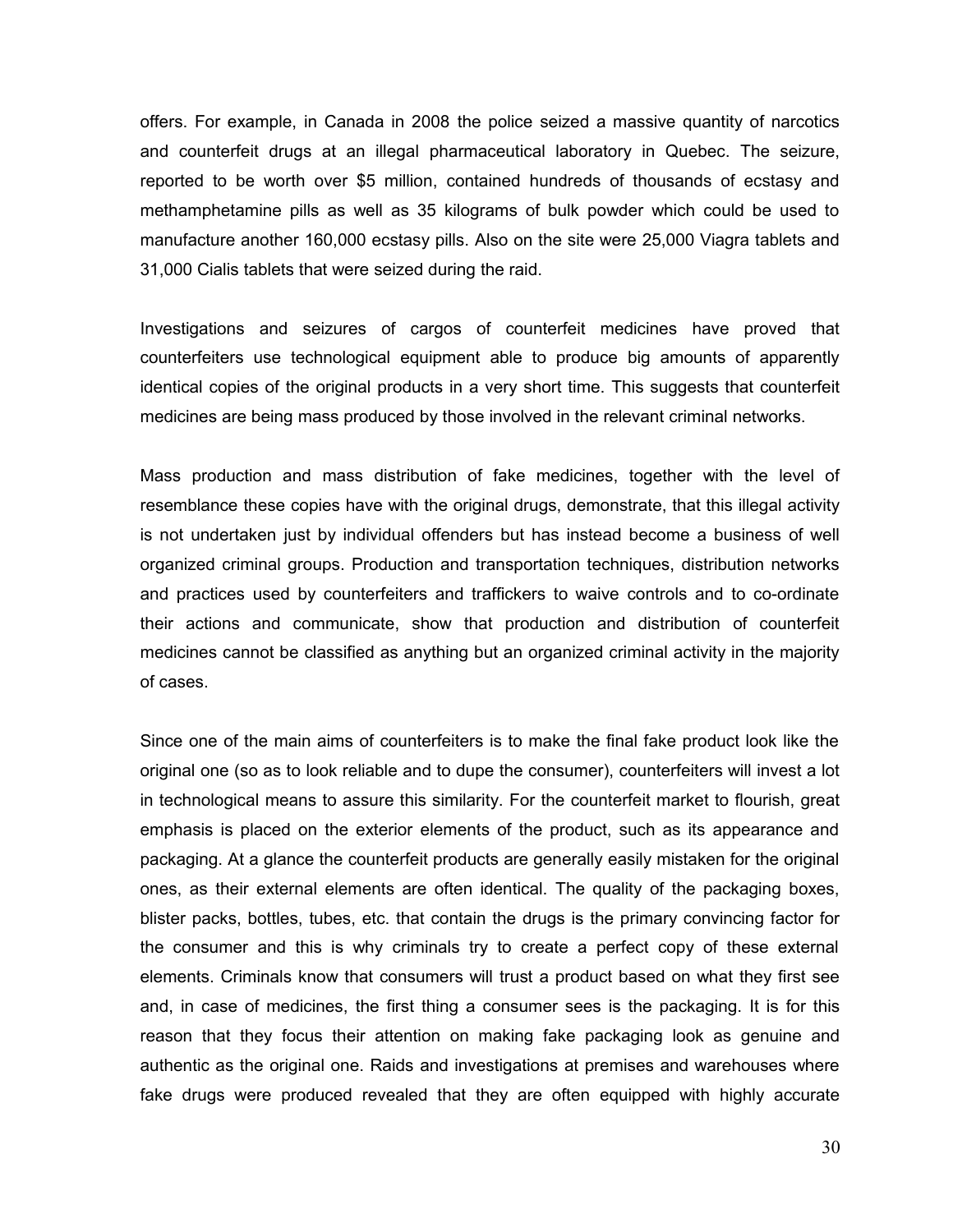printing and packaging machines, while the locations where "excipients" and "pharmaceutical ingredients" are produced do not meet even the minimum hygiene conditions.

The case of a counterfeited cancer medicine "Avastin" found in Demark exemplifies how the counterfeiting of packages can seriously jeopardize the integrity of distribution within the licit drug market. In the "Avastin case", the Denmark-based broker company never conducted checks on the product itself since as the distributor they were not entitled to open the packages. They only monitored the batch numbers of the vials and ensured that they corresponded to the batch number of the packages. The product was sold from a transit warehouse in Switzerland to a transit warehouse in Great Britain, while the final destination was California. The counterfeiting of the packaging rather than that of the drug proved instrumental in allowing the penetration into the legal market.

Unscrupulous practices are applied not only in the production phase but also during the transportation phase. The example presented above is very useful to present one of the strategies used by counterfeiters for trading counterfeit medicines: covering the real provenance of the products by multiplying the steps of the distribution chain in order to hide its real origin. In this case, the criminal organizations involved in the transportation process normally prefer to make shipments with more than one stopover before the fakes reach their final destination. By doing so they render it extremely difficult to trace the shipped product, establish the dates of shipment and predict the final destination. Through the multiple stopovers the fake medicines pass through various intermediaries and their accompanying documents may be subjected to various modifications with respect to dates of transportation, transported quantities, kinds of substances being shipped, names of shipping companies and persons involved.

To complicate matters further for law enforcers, transportation of counterfeit medicines can involve complete products or only its components, which are to be assembled elsewhere. Parts of the product can, for instance, originate from one country and other components from a different one, while the fabrication of the final product can be made in a third country, which is the final destination of the transported substances. For example, the packages of counterfeit medicines can be shipped separately from the counterfeit drug in order to avoid the identification of either product. The intricate production/distribution practices designed by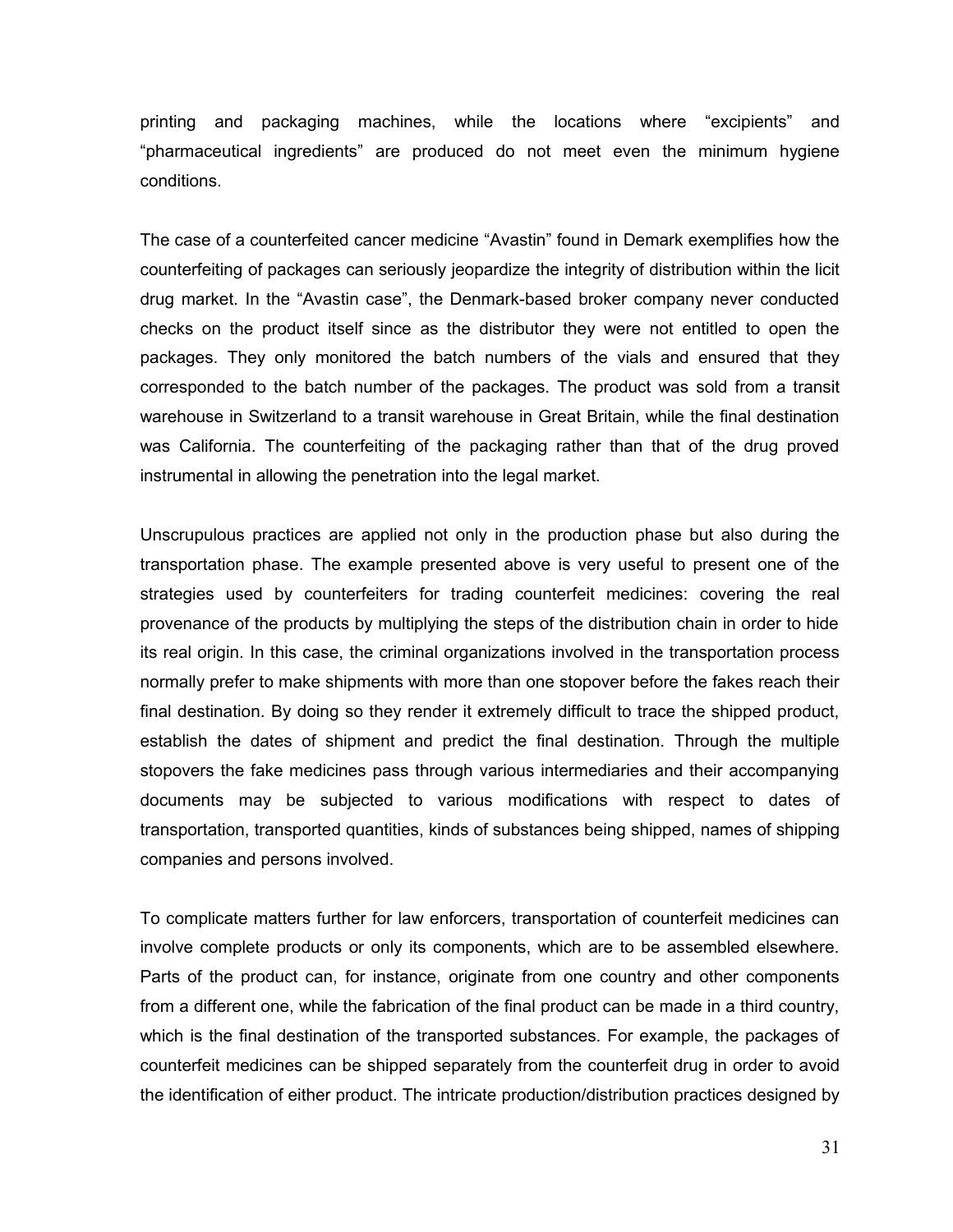the criminal groups enegaged in counterfeit medicines, greatly hinder any efforts to trace, detect and identify the products at border controls.

The trafficking routes that are used for the trade in counterfeit medicines connect the markets of developing countries with those of Europe and North America in a variety of ways. The raw materials and counterfeit drugs often originate from Asia, Latin America and Eastern Europe and reach the most profitable markets through various trade routes depending on the type of product. The European continent is also a site hosting production centers for counterfeit medicines. The presence of such centers in Europe, as well as the complexity of the utilized trade routes, is clearly illustrated by a case involving the marketing of counterfeit Zantac – a drug used to treat gastritis – in which the raw materials were derived from Turkey while the manufacturing process was implemented in Greece. The final product was then marketed through a Dutch importer by means of a Swiss "broker".

In addition, trafficking routes usually change continuously, depending on the established criminal networks in various countries and the severity of controls and inspections. Finally, counterfeit medicines can be channelled into the markets of various countries through networks used for other illegal activities such as arms and drugs trafficking or trafficking in human beings.

Several interviews conducted with National Drug Regulatory Authorities highlighted cases in which medicines were coming from China and Hong Kong and were passing through big commercial hubs in the EU. Malta, Bulgaria and Belgium are some of the most important entry points; but also worth mentioning are Hamburg in Germany or Naples and Taranto in Italy. In Belgium, in particular, there is a lot of trafficking of counterfeit medicines from India which are re-exported to Africa via the Brussels' Airport. A recent report by the Dutch authorities identified the most important countries of origin for counterfeit medicines in Singapore, Hong Kong, India, China and Russia. If the products are shipped by sea, they usually arrive in Rotterdam while if they come by air, they arrive in Amsterdam Schipol. The authorities of Northern, Central and Eastern Europe also identify Russia and Ukraine as the main countries of origin and production. Finland, for instance, is considered as a tansit country both because it borders with Russia and because it is expanding its flight connections with the main Asian countries.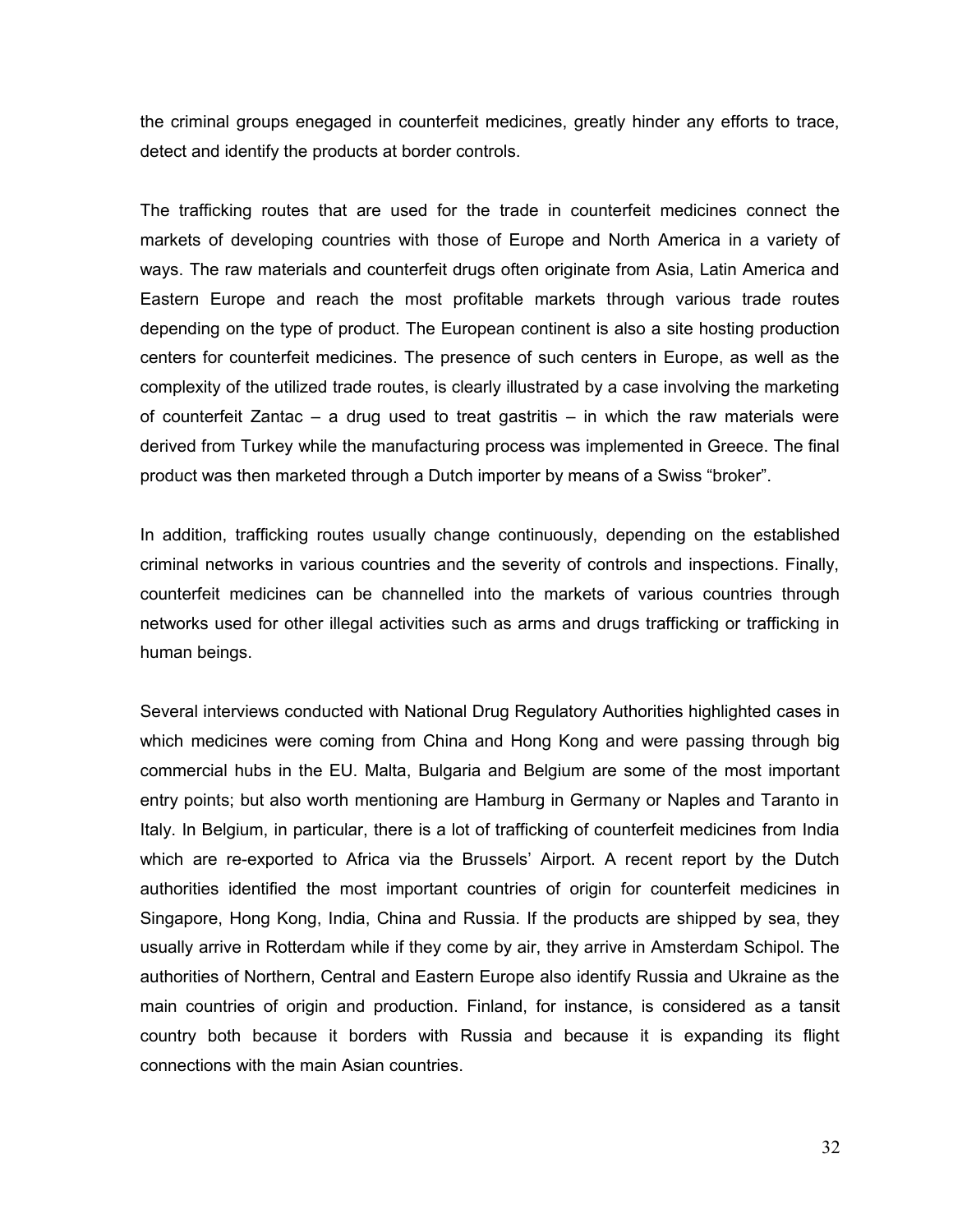In general, regarding the issue of the main trafficking routes, the information collected trough the National Drug Regulatory Authorities often confirm that following complex routes in order to divert the investigations and cover the real provenance of the illicit products is one of the main strategies of organized crime.

## **2.5 Entering the legitimate supply chain**

The sales of fake pharmaceuticals seem to follow the existing market practices both in the national and international markets. Depending on the market structures and the marketing strategies, counterfeit medicines can appear in local dispensaries or on-line pharmacies. While it seems that at the European level the legal supply chain is very closely controlled, as mentioned above, there are still issues linked to the existence of online pharmacies and the use of the Internet, as well as to the illegal supply chain that penetrates non-medical environments (ie streets, gyms and beauty centers).

To enter the legal supply chain counterfeiters may rely on existing connections with distributors and traders. Intelligence shows that counterfeiters use intimidation and blackmail practices to generate fear amongst retailers and prevent them from reacting and taking legal action. However, in the case of counterfeit medicines criminal groups also attempt to penetrate the legal distribution system at a higher level, by operating as an actual distributor. There are cases in which wholesalers, distributors and retailers do not belong to a criminal network but become involuntarily part of it. Attracted by the appealing prices, they buy pharmaceuticals ignoring the fact that they are fake, convinced that they made a great deal in terms of prices and quantities purchased. Despite their good faith, distributors and retailers acting in this way do bear a degree of responsibility. When they do not act responsibly and do not verify the sources from where they purchase, they may involuntarily grant organized criminal groups the power and the capacity to penetrate the legitimate supply chain, mixing counterfeit and genuine medicines up.

Aside from instances of traditional counterfeit medicines, criminals also enter the licit market by hijacking authentic medicines – through the smuggling, repackaging and altering of their expiration dates. The final purpose is to make these products re-sellable and to re-introduce them into the market. Instead of being destroyed, the expired (and thus useless and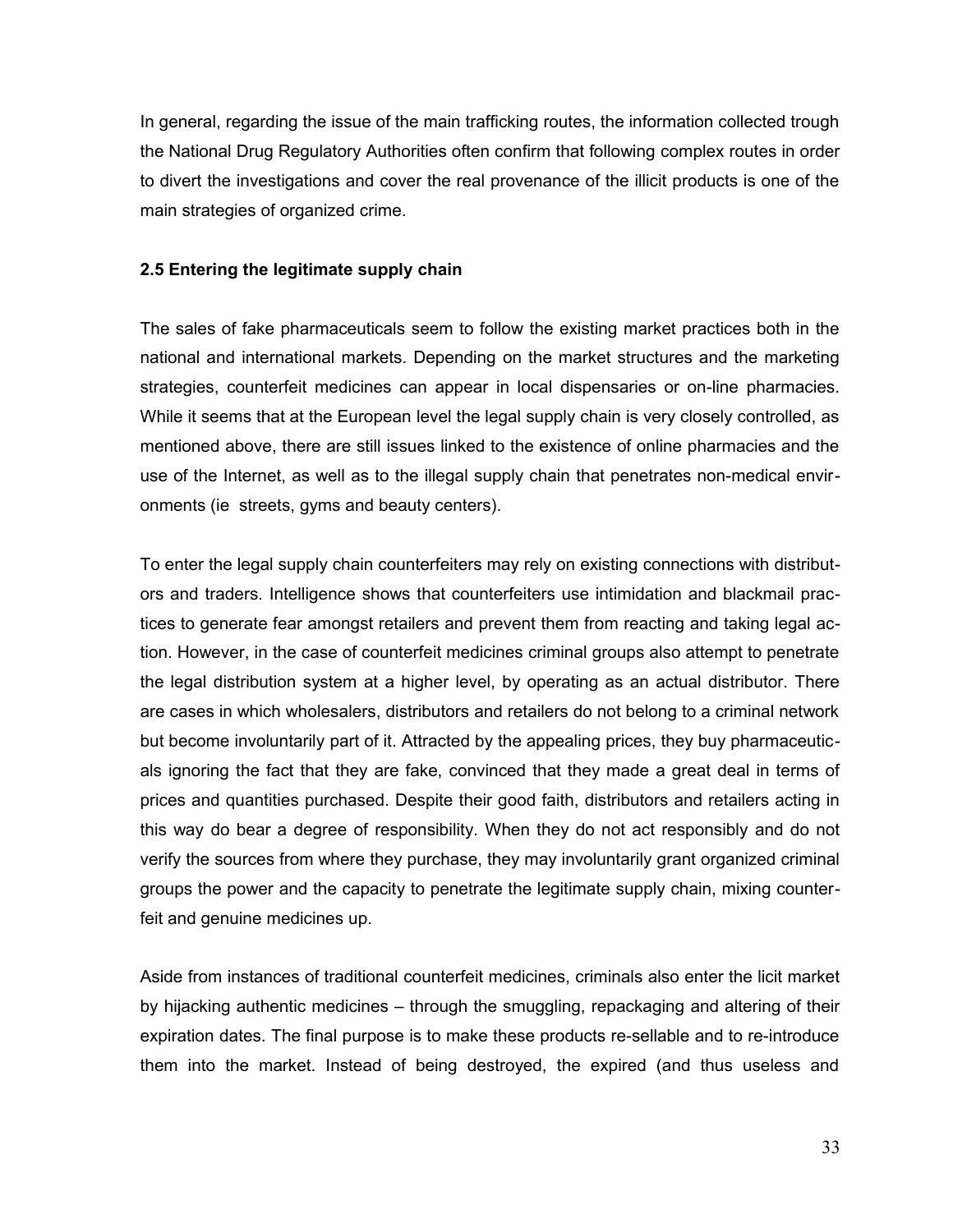ineffective) drugs find their way into the markets and criminals receive large profits for very little effort.

Products for diseases such as malaria are unfortunately particularly attractive for counterfeiters of pharmaceuticals. The magnitude of the disease; the high prices of treatments in comparison to the revenue of people who require such treatments; and the availability of discounted or free medicines for humanitarian purposes that can be illegally diverted, these elements make these type of medicines an appealing and very promising market for organized crime. It is not overly difficult for counterfeiters to infiltrate the markets of affected countries with bogus choloquine, mefloquine or tetracycline-based treatments as border controls are not always systematic and rigorous.

Several cases concerning illegal manufacturers and unlicensed intermediaries have also shown that criminals who operate in a more coordinated way and develop large amounts of an ample range of counterfeit pharmaceuticals often try to deceive authorities by masking themselves as transparent legitimate businesses. Their main objective is to avoid raising suspicions about the nature and the lawfulness of their activities, as this would lead to controls and the possible discovery of their real activities. Therefore they focus much of their efforts on portraying a legal appearance. Detailed and faultless packages; impeccably forged production and sales licenses and certificates; perfect websites advertising affiliations with hospitals or medical centres; even participation in trade shows, are the elements that are crucial to looking trustworthy and reliable. These deceiving practices together with corruption, intimidation, blackmail and violence against public officials render the legitimate supply chain more vulnerable to criminal groups.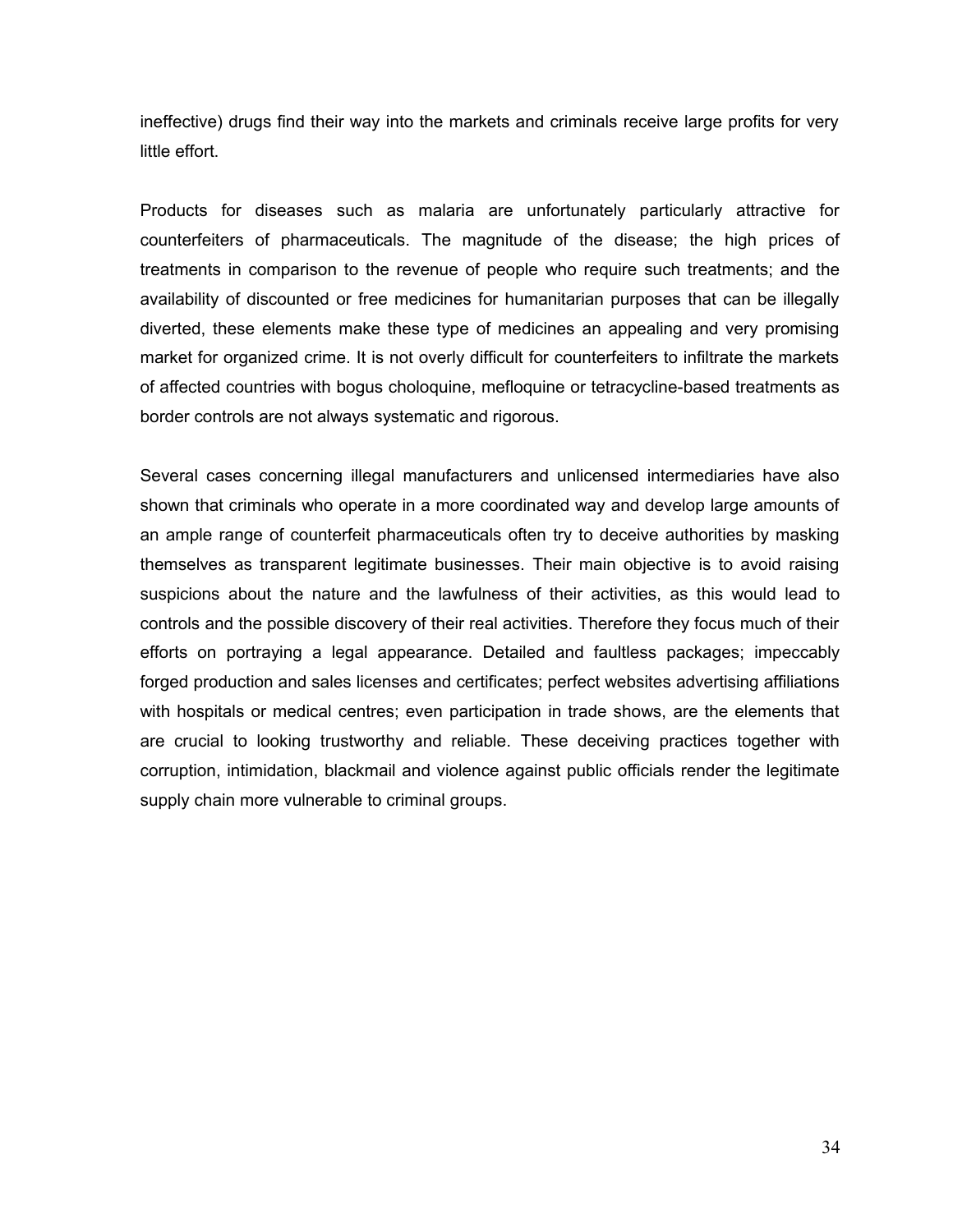## **3. INDICATIONS**

Counterfeiting of medicines should be tackled by law enforcement and medicines agencies as an organized crime activity. Investigative tools employed for organized crime should be utilized nationally and internationally to investigate and prosecute this crime.

Being mostly a transnational activity, Member States and law enforcement agencies could make reference to the United Nations Convention against Transnational Organized Crime (UNTOC) to support their investigations and cooperation across borders. At the European level, some important legal instruments are the MediCrime Convention and the Directive 2011/62 on Falsified Medicines.

The following are the indications that UNICRI identified for the technology partners and summarize those elements that should be taken into account during the creation of the anticounterfeiting technology.

## **- Increase the cost of replication for counterfeiters**

The profitability of the trade is one of the most important motivations for criminals, pushing them into the business of counterfeit medicines. The technology under development should take this aspect into consideration, allowing legitimate producers to use it without excessive financial implications but creating an important financial burden for counterfeiters in the case in which they want to replicate it. In this case the technology will directly impact the counterfeiters' "business case".

## **- Verification tool inside/incorporated by the medicines**

Since reproducing the exterior features of a medicine is quite simple for counterfeiters,  $26$  the technology under development should allow for a verification method applied also on the

<span id="page-34-0"></span> $26$  According to David Shore, associate director of global security for Europe at Pfizer, any new security features for packaging last only about 18 months before counterfeiters can produce fake copies.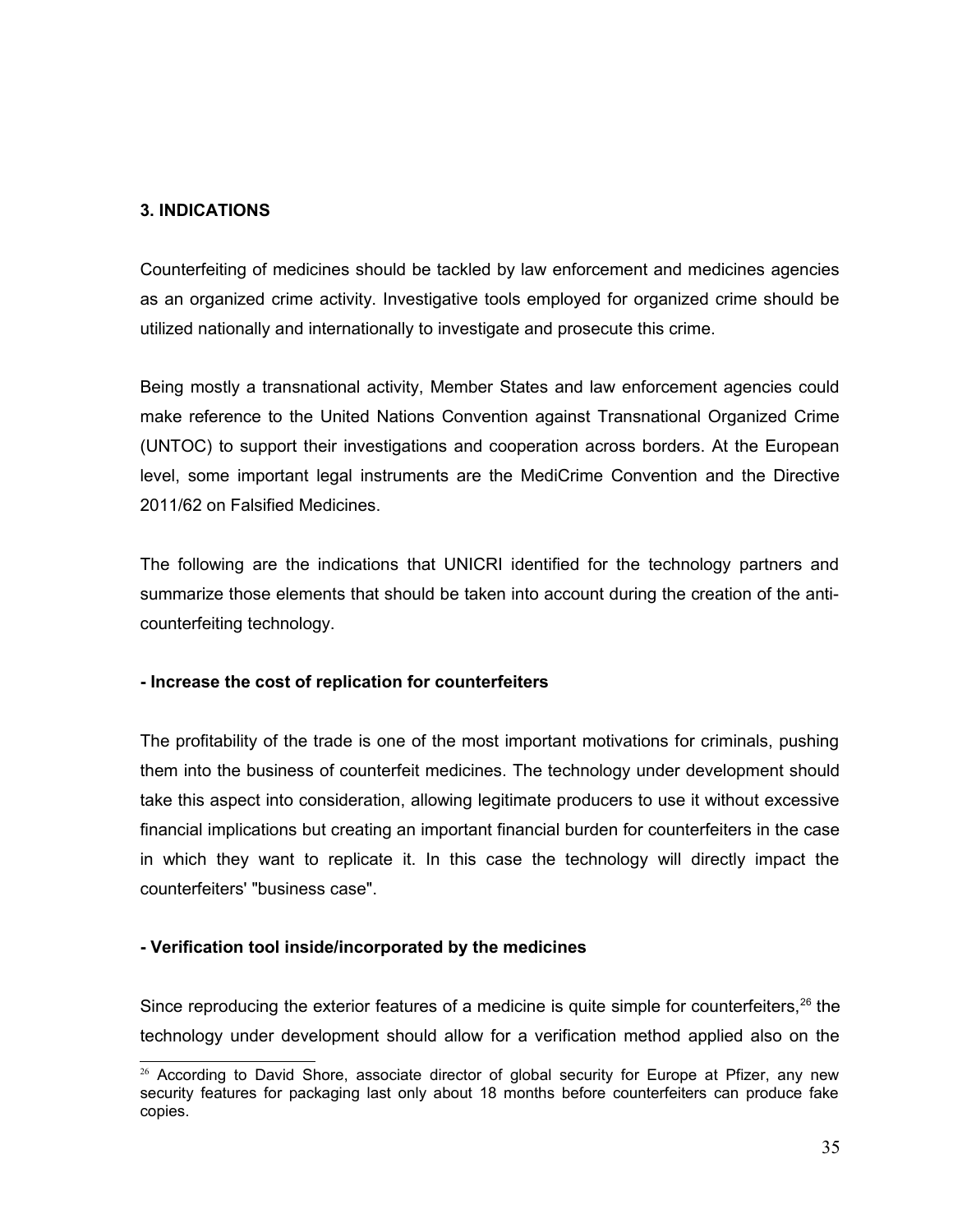external appearance of the product. In this case, counterfeiters would find it more difficult to create externally identical copies of original products while this solution would also allow for an easier "first sight" distinction between the original and the fake product.

#### **- Allow easy checks at all stages of the supply chain, especially by poorer countries**

The technology under development should allow for an easier and immediate verification by Customs and Law Enforcement Authorities regarding the genuinity of the products. This is to say the creation of a feature that is immediately visible, difficult replicated, linked-attachedcomprised by the product itself, and easily verifiable with the means available to developing countries

## **- Possibly link the medicine to its intended commercial route**

The code or identification method in the medicine should also be linked to a total traceability technology in order to control the different stages that the product passed during the supply chain. This would allow for the verification of the respect of the trade route that was intended for the specific product and for the identification of incorrect behaviours in the case in which the trade route has not been respected. A next step could be a type of verification process "step by step" during the supply phase and an alarm system in case a product is passing through a distribution step that was not intended for it.

In general, several regulatory agencies would welcome the possibility of making controls on safety issues at every stage of the distribution process. However the lack of resources is a serious burden over the implementation of a monitoring system that would enable law enforcement agencies to check every step of the distribution, even if it would help to strengthen controls.

## **- Involve and takle the facilitators**

As in the case of other serious crimes as drug and arms trafficking or pedopornography, "facilitators" should also be involved in the fight against counterfeiting of medicines. Credit card issuers, money transfers, Internet providers as well as private mail services should be involved through tools such as the adoption of voluntary codes of conduct and awareness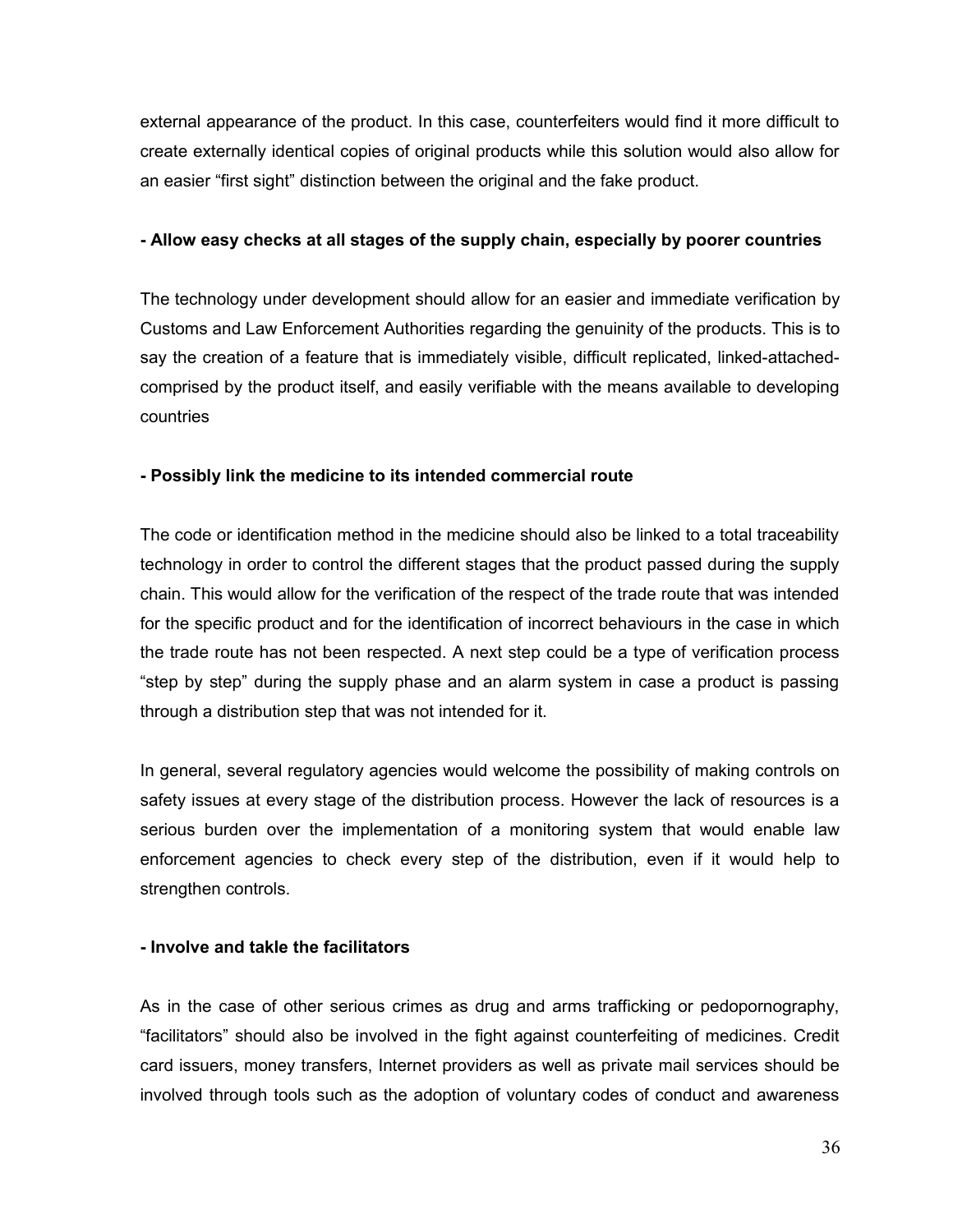raising campaigns. Possible penal liability could be also explored in case the crime is committed thanks to the services provided for by such entities and with reason to believe that a certain degree of knowledge existed.

#### **- Tablets machines**

Machineries used by counterfeiters to perfectly replicate the external appearance of specific drugs are very often quite sophisticated in terms of technology they use. There is no control or restriction over the movement of such machineries, and no information regarding, for example, where they end up when they are dismissed by a legitimate pharmaceutical company or who purchases them "second hand" from the producers. If such machineries would be put under a regulatory system whereby producers are requested to keep and share information on who purchases them, this may provide addition important information to help track down counterfeiters.

#### **Create a link with the packaging**

We have seen how the various phases of the supply chain, especially those including repackaging, may facilitate the introduction of counterfeit medicines into the legitimate supply chain. The possibility of double verifying that the package and the content are what they were intended by the manufacturer would allow for an immediate verification of the genuinity of both elements (package and content). In this case each package should be linked to its content in a unique way (or types of packages for types of content) but a sort of unique verification element linking the package to its content would be extremely important.

#### **Give consumers the possibility to recognize the genuine product**

The previous element would also allow consumers to perform a check regarding the product they bought. Since a large amount of counterfeit medicines are purchased through the Internet, allowing buyers to check the shipment they receive could be an improvement as well as a way of empowering individuals in their choices. Nonetheless, this element should not entail any verification "burden" on the consumer. These responsibilities need to be on the relevant authorities, manufacturers, distributors and pharmacies. Moreover, even if this element might be useful on the consumers' side, it does not prevent the profits to arrive to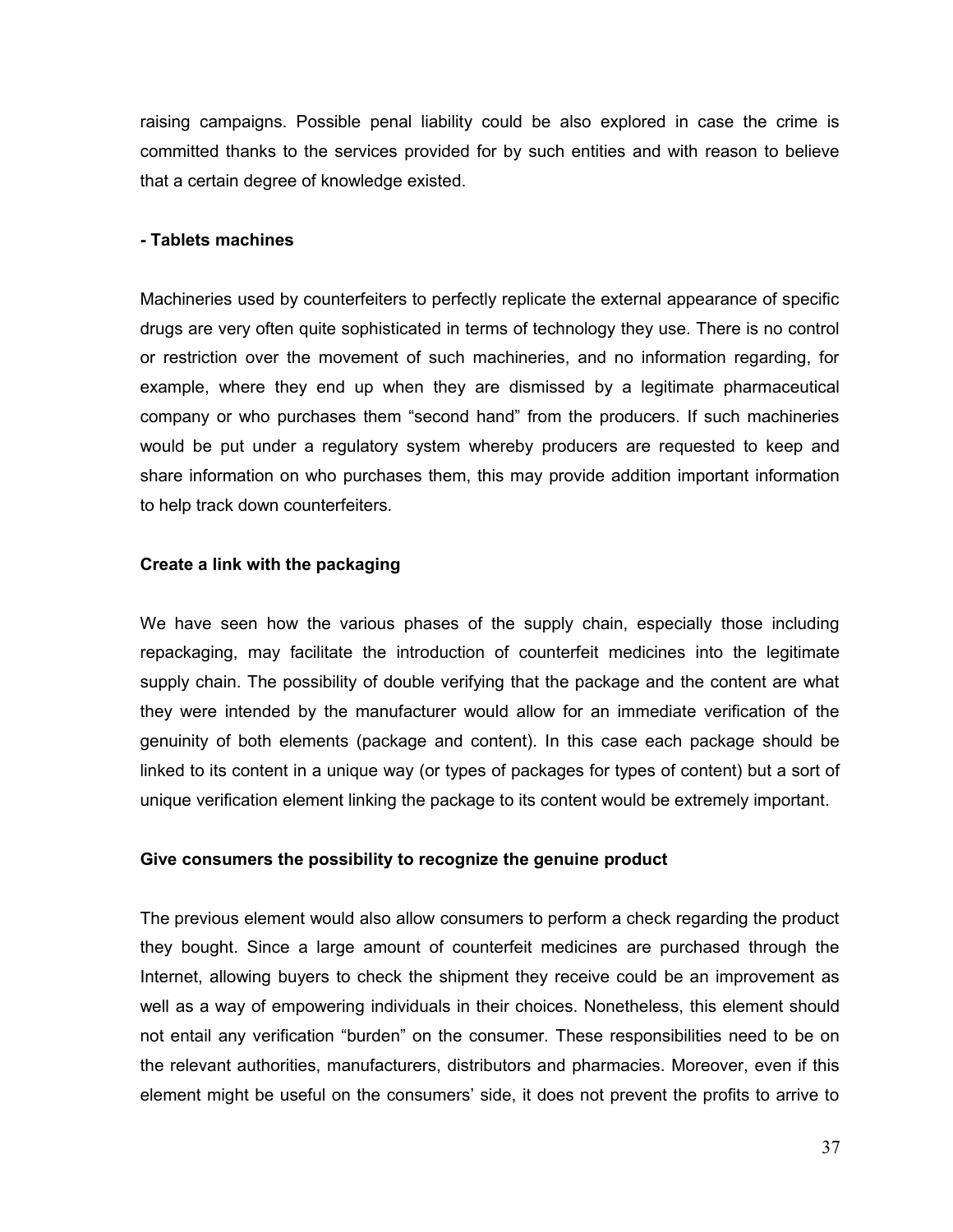criminals and thus could not be used against organized crime. It would be, in fact, only a post-purchase verification<sup>[27](#page-37-0)</sup>.

## **Inter-agencies cooperation and political willingness of states**

During the interviews we conducted, several national regulatory agencies underlined how important is the cooperation with the manufacturers, in view of detecting illegal products and for the analysis of the medicines. A prompt inter-agencies communication can be an important way to rapidly detect possible dangerous products as well.

Good practices of inter-agencies communication exist at European level, even if they are not always regulated by existing laws but rather based on good relations established among the people involved. In this perspective, the political willingness of the governments and the consequent support – both in terms of resources and the development of a solid legal background – is a crucial aspect in view of preventing and tackling the phenomenon of counterfeit medicines. An attempt in this sense can be the use of the "EU risk information form" in relation with counterfeit medicines. $28$ 

The political willingness is a fundamental aspect also with regard to the implementation of new technologies to track and trace the medicines: they are a very important instrument, but they need to be supported by effective policies and legal instruments, as well as by continuous training to keep the police and customs officers up to date with the evolving challenges posed by the criminal networks operating in this field.

<span id="page-37-0"></span><sup>&</sup>lt;sup>27</sup> The impossibility to use consumers' verification as a tool against criminals was highlighted by some participants to the first roundtable meeting of the SAVEmed project during the discussion on "OC Strategies".

<span id="page-37-1"></span><sup>&</sup>lt;sup>28</sup> The purpose of the RIF is to exchange risk information dealing with routine control concerns. A RIF should raise the awareness of the offices concerned with regard to a potential irregularity. It can be prepared following a finding of an irregularity (for example a misdeclaration or finding of counterfeit or undeclared CITES goods) and could give information on the technique used to find the irregularity, for example the result of a physical examination or a classification decision.

The RIF is aimed at being a simple and easy to use form which can be exchanged rapidly directly between customs offices. It can be used to support targeting and risk analysis in a simple and effective manner at the external frontier.

Several pilot actions have been carried out in partnership between the Commission and the EU Member States on the distribution of the RIF. An example is the dissemination by the Commission to all Member States and Candidate Countries risk analysis centres, information regarding the protection measures relating to avian influenza in Thailand. EU customs have been given detailed information to include in their risk assessment strategies to support their controls in the fight against the possible illegal importation of prohibited poultry products from Thailand.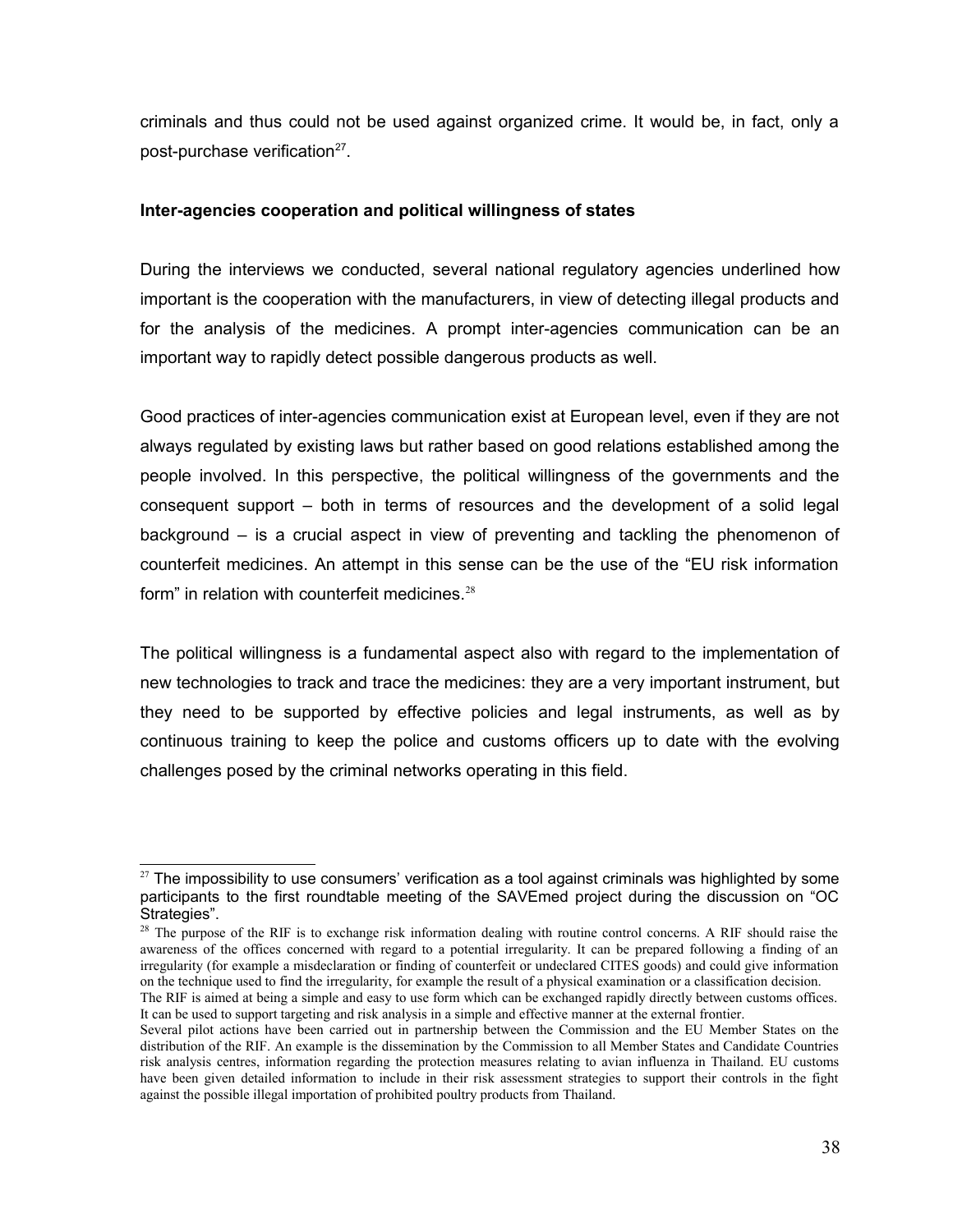## **4. CASES SUPPORTING THE INDICATIONS**

#### **APIs used to produce medicines killed hundreds of people across the world**

The case herewith presented concerns fake heparine, which was shipped halfway around the world, and may highlight with immediate evidence some of the main points discussed above:

- Between 2007 and 2008 eleven countries including Germany, France, Denmark, Italy, the Netherlands, the United States, Canada, Australia, New Zealand, Japan and China reported cases of contaminated heparin within their markets. From November 2007, an unexplained spike in adverse events related to Heparin worried the medical community, so much so that in January 2008 a number of incidents forced a recall of Heparin products. It was determined that all adverse events reported up to that point had come from Heparin manufactured and distributed by a well known American pharmaceutical corporation company. Since then, investigations found that the Chinese factory which supplied raw materials for the American corporation was substituting oversulfated chondroitin sulphate for raw heparin. Oversulfated chondroitin sulphate mimics the function of heparin, but is not approved for use in medications. In July 2008, the FDA formally acknowledged the connection between the contaminants found in the Heparin manufactured by the American pharmaceutical corporation, and the serious, even deadly, side effects experienced by patients who used it.

Chinese officials have denied that any contamination took place and blocked FDA investigations aimed at determining exactly where and how the contaminants entered into the production process. The FDA's working hypothesis was that this was intentional contamination. Testing has shown that in some batches of recalled heparin, up to 1/3 of the material was a contaminant. As the contaminant was approximately 99% cheaper than raw heparin, it is possible that production costs played a part in the substitution.<sup>[29](#page-38-0)</sup>

<span id="page-38-0"></span><sup>&</sup>lt;sup>29</sup> U.S. Food and Drugs Administration, Drugs, Informations on Heparin: 2008 Heparin Contamination, [http://www.fda.gov/Drugs/DrugSafety/PostmarketDrugSafetyInformationforPatientsandProviders/UC](http://www.fda.gov/Drugs/DrugSafety/PostmarketDrugSafetyInformationforPatientsandProviders/UCM112597) [M112597](http://www.fda.gov/Drugs/DrugSafety/PostmarketDrugSafetyInformationforPatientsandProviders/UCM112597)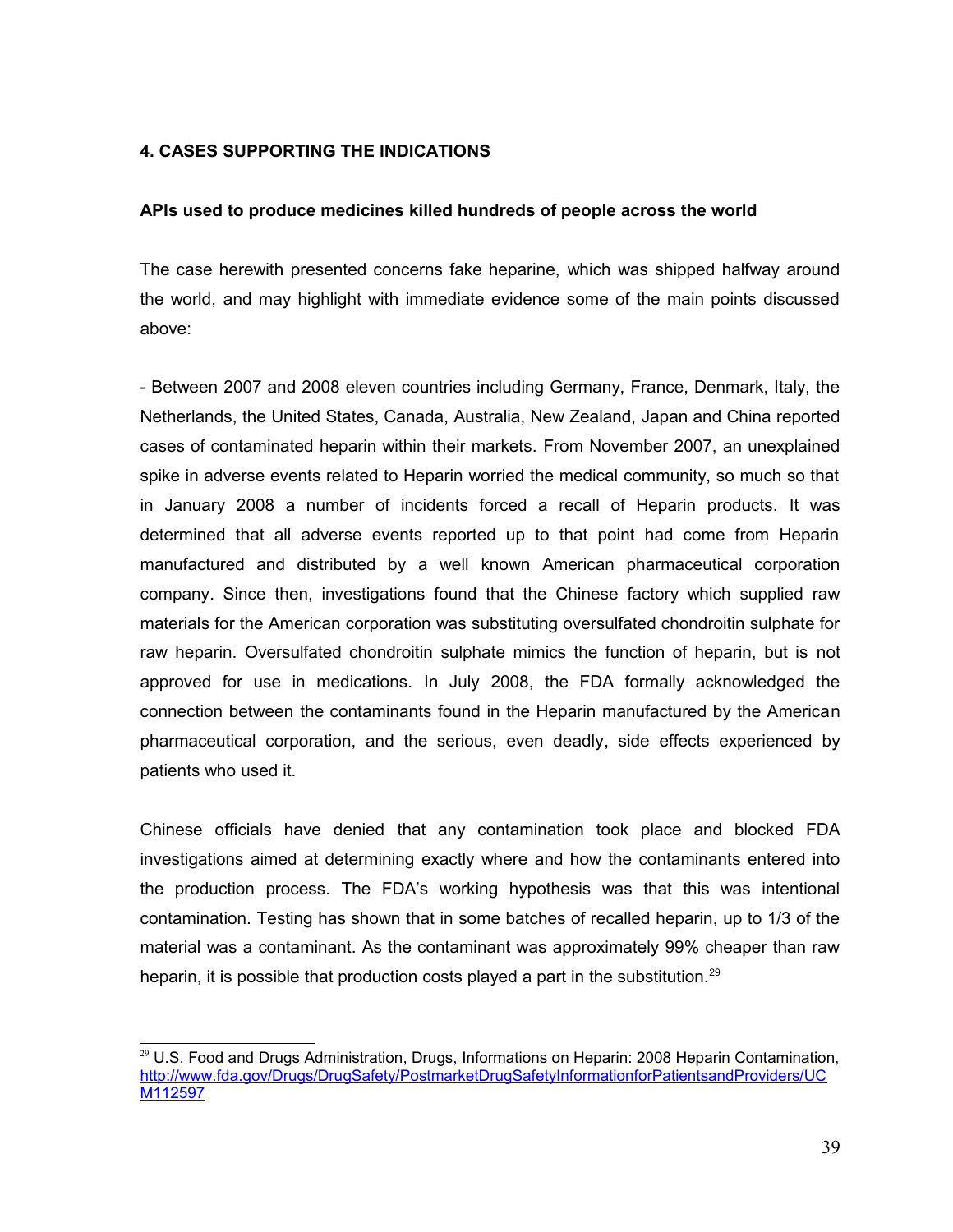This case shows a very interesting element regarding organized crime strategies. Criminals have acquired enough knowledge to fool authenticity tests on products, especially on APIs. This element supports the need to ensure that also APIs can be verified at different stages of the supply chain and that these controls are rendered easy to perform.

- Another case presenting similarities with the previous one is the case of toxic syrup containing counterfeit dyethilene. In April 2006 the Panamian Government Health Agency manufactured cough and antihistamine syrup, mixed with 99.5 per cent pure glycerin syrup shipped from Barcelona, Spain. In September, patients exhibiting unusual symptoms started to come to Panama City public hospital. Victims were counted all over the country and raised alert. Investigators from the United States Centers for Disease Control and Prevention tested suspect bottles of syrup and found traces of a toxic substance used as industrial solvent and primary ingredient for antifreeze: diethylene glycol. Medical authorities stated that a precise account of the victims was impossible, as many of them were buried even before the cause of their death was discovered.

In the same year, an investigation of The New York Times found out that loads of diethylene glycol manufactured near the Yagtze Delta in China reached the port of Colon in Panama, passing through a Spanish trading company in Barcelona, which served as a stopover as well as second distribution point. Diethylene glycol was used for the preparation of various types of medicines – cough syrups, fever medications, injectable drugs – and sold as 99.5 per cent pure glycerin.

The label of the counterfeit glycerin falsely attesting the purity of the shipment was repeatedly altered by the traders who erased the name of the manufacturer and of the previous owner. This practice is called "neutralization" and is often applied by brokers and companies to protect their own interests. In this case counterfeiters clearly took advantage of this commonly utilized practice to allow the fake ingredient to reach its final destination without raising any suspect.

This particular case clearly shows how traders bought the toxic ingredient without testing it and without knowing where it came from or who manufactured it, which further underlines how easy it was for counterfeiters to spread their fake product. The New York Times discovered that the Chinese manufacturer was not certified to make pharmaceutical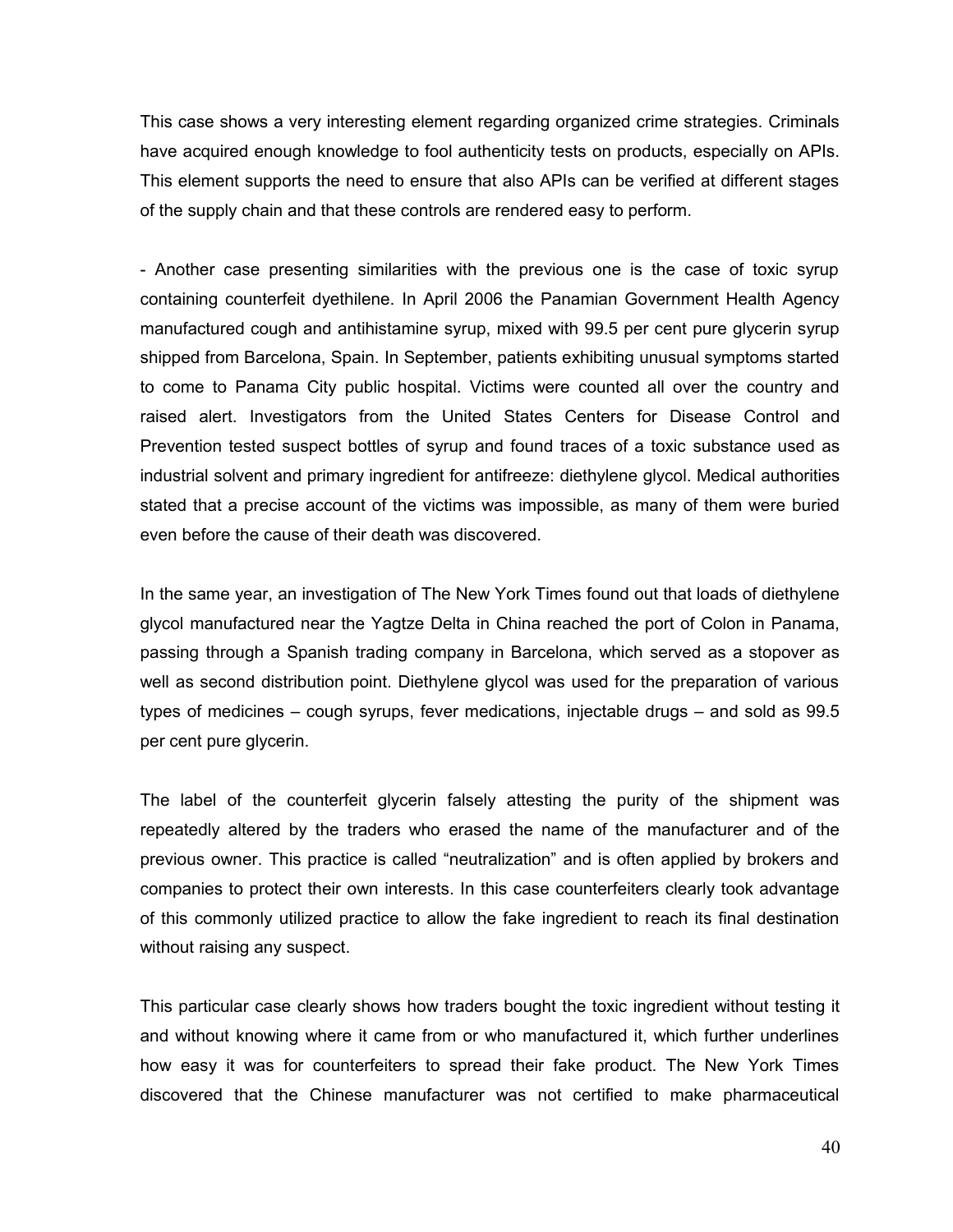ingredients, information that traders might have acquired as well just by carrying out more accurate inquiries.

The problem of diethilene glycol is unfortunately not isolated to this case.

- Back in 2005 many deaths occurred in China due to the administration of diethylene glocol syrup. Advertisements of the toxic syrup also apperead on an Internet website, posted by the manufacturer. In this case the Internet proved as a veritable easy source of counterfeit drugs for online customers. The government was unable to stop the poisoning which spread all over the country causing one of the biggest domestic scandals of the year.

In the past two decades diethylene glycol was responsible for at least eight mass poisonings around the world. Beyond China and Panama it has caused mass poisoning in Haiti, Banglasedh, Argentina, Nigeria and twice in India. According to researchers' estimates, thousands of people have died, proving how easy it is for counterfeit drugs to contaminate the worldwide market and make this crime way far from being victimless.

These cases show a series of very interesting elements linked to our indications. First of all it is extremely clear that the problem of counterfeiting does not refer only to "finished" medicines, as it can involve APIs and other ingredients. The toxic substance was in fact traded as glycerin, demonstrating that every ingredient of which a medicine is composed should be subject to control and identification procedures. The supply chain needs to consent easy checks at all stages in order to avoid such misfeasances and allow for the APIs detection and neutralizion of the counterfeiters' intervention. The implementation of more rapid checks by customs officials at the borders proves once again to be necessary. Furthermore this case also shows the importance of linking the medicines or their ingredients to their intended commercial route with the use of innovative technology. In the cases described above, new monitoring technology could have empowered traders to conduct independent checks on the product which would have blocked the distribution phase at an early stage and prevented the spread of the toxic product.

#### **Fake drugs into the legitimate supply chain**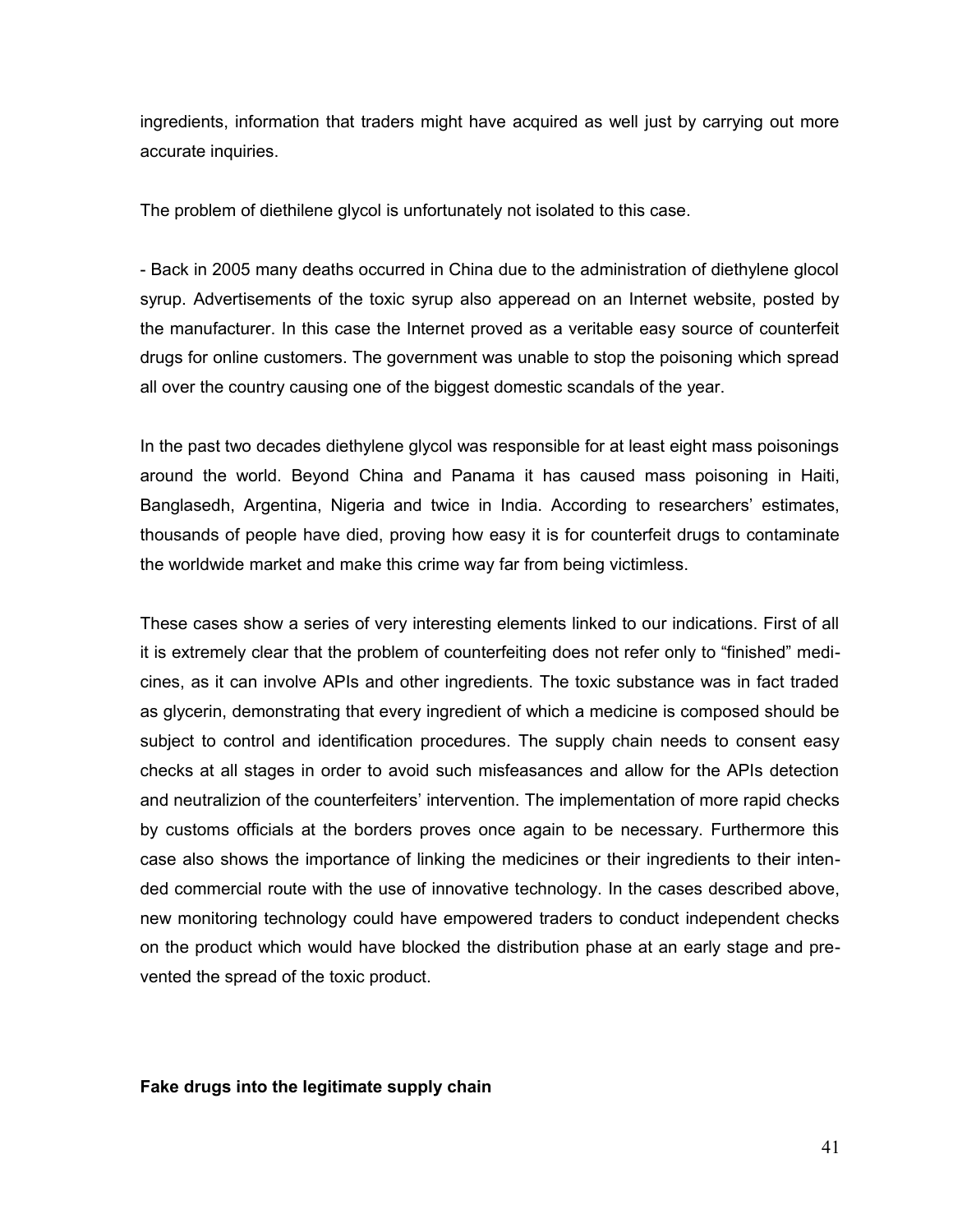In some areas of the world, it may be tremendously easy for counterfeiters to introduce fake drugs into the legitimate supply chain and the examples below will provide evidence of this situation. Some of the cases presented in this research already showed that counterfeit medicines have been found in legal and authorized pharmacies in several countries around the world. In addition other cases are presented in this section.

- In 1992 more than 200 unwanted pregnancies resulted out of the use of counterfeit birth control pills in Brazil. Although the drugs did not contain any active ingredient, they were sold in authentic packages. $30\,$  $30\,$  In 2005 when counterfeits were found in the U.K. legal supply chain with a valid batch number, Pfizer recalled 120,000 packs of Lipitor, its cholesterol lowering drug, from 240 pharmacies. Sixty per cent of the retrieved stock turned out to be fake $^{31}$  $^{31}$  $^{31}$ .

These cases clearly show the importance of some of the proposed indications. The examples have been chosen because they represent a very similar situation that happened in two different and distant countries with almost 15 years of time span between them. This clearly shows that after 15 years counterfeiters were still able to use the same strategy to market counterfeit medicines and that every country is a potential target of these organized crime activities.

These cases have two important elements in common: the use of original packagings for the trade of counterfeit medicines and their insertion into the legal supply chain. This means that criminals have been able to obtain original packagings, fill them with counterfeit medicines and infiltrate the supply chain so deeply that they were sold at regular pharmacies. This highlights the extreme potential vulnerability of the medicines' supply chain and the possible ineffectiveness of those security features that are applied only to the packaging. This gives more and more importance to the need to create a unique link between a security feature on the packaging and one on the medicines, creating a sort of unique self-verification tool. If this system was used, the counterfeiters would have had great difficulties in introducing their products into the supply chain because they would have not known how to replicate the unique symbiosis existing between the original packaging and the original medicine. Even in

<span id="page-41-0"></span><sup>30</sup> "I farmaci contraffatti", D. Di Giorgio, Edqm, 2009 pp 33-34

<span id="page-41-1"></span><sup>31</sup> [www.mhra.gov.uk//index.htm](http://www.mhra.gov.uk//index.htm)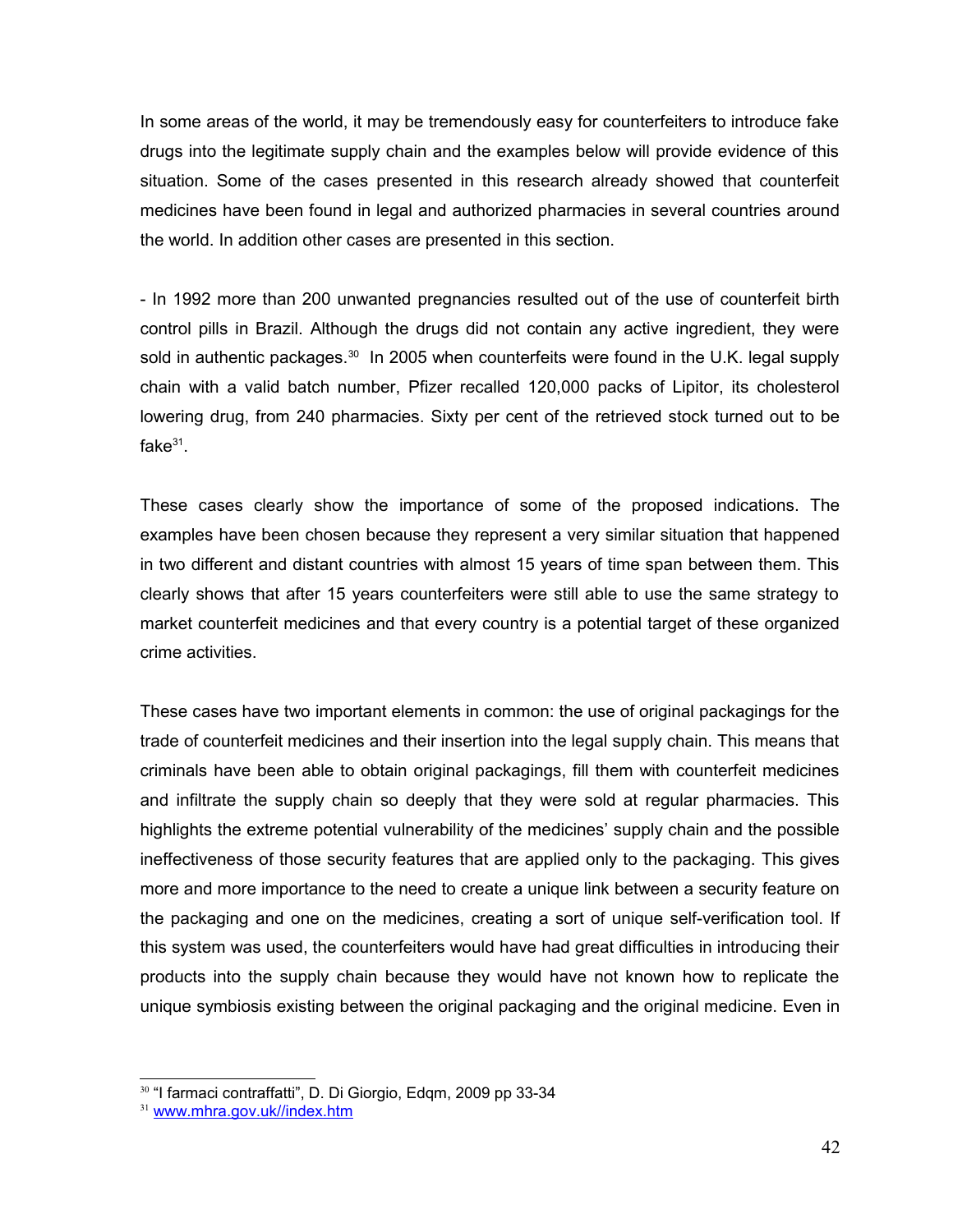the case in which they would acquire such knowledge, the costs of replication would be very high $32$ , reducing the "business case" for criminals.

The same cases also show the importance of allowing easy checks by the Regulatory or Law Enforcement Authorites at all stages of the distribution, using also a way to link the medicine to its intended market route. This would have prevented the possibility for the counterfeit medicines to reach the pharmacies because it is highly improbable that the counterfeiters would have known or respected the intended commercial route of the original packagings they acquired. A technology proposing this feature, in addition to the constant checks to be done during the distribution chain, would have created an additional difficulty for counterfeiters because during one of the various cheks the fact that the intended distribution route was not respected would have come to light.

Finally, these two cases also show how important it is to give consumers the possibility to check the authenticity of the products they buy, especially allowing them to use a self verification tool that will "validate" the content with the packaging. It is in fact evident that validating only the packaging is not a guarantee for consumers.

- In 2007 the Medicines and Healthcare products Regulatory Agency (MHRA) recalled from U.K. pharmacies a parallel distributed stock of Clopidogrel tablets branded as Plavix, after the discovery of counterfeit tablets in the legal supply chain. The counterfeit drugs were supplied in French livery via parallel distributors into the U.K supply chain. Parallel traders used a very simple strategy: they applied an overlabel on livery cartons or remanufactured packages and wrote them in English.

Once again, often the authenticity of the packaging turns out to be misleading in relation to the actual content of the drugs. Therefore it is clear the absolute necessity to create a link between the medicines and their packaging. In particular, when repackaging activities are involved, assuring a permanent connection with the packaging is a fundamental step in order to guarantee the maximum level of safety regarding the genuineness of the medicine inside.

<span id="page-42-0"></span> $32$  The system that is proposed by the SAVEmed project to legitimate manufacturers will result cheap in view of the production volumes of their products.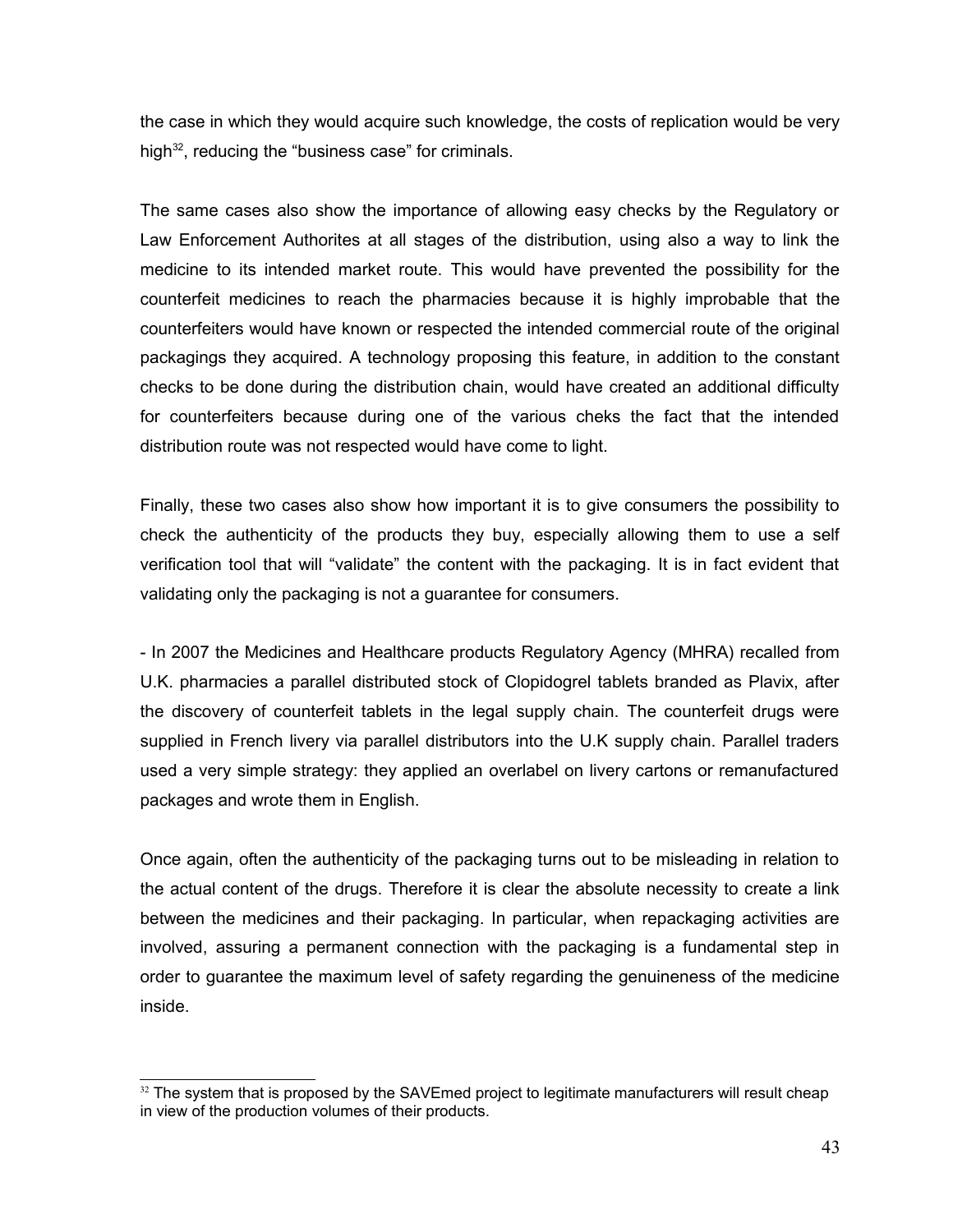- As we have seen in the 1992 and 2005 cases, and as also reported by the Canadian Criminal Intelligence Service, counterfeit drugs are not unlikely to be sold within licensed pharmacies. In Canada, in particular, despite in-depth safeguards across the country, criminals succeeded to identify vulnerabilities in more than an occasion. This is exemplified in the case of the seized grey-market Norvasc pills used in the treatment of hypertension and angina. Here, the eleven patients of the pharmacy who were prescribed Norvasc died and the Ontario Coroner's Office conducted an investigation to determine if the counterfeit medication was a contributing factor to those deaths. In January 2006 it was determined that in four of the eleven deaths the medical cause of death included "possible unauthorized medication substitution".

 In such a circumstance, if those consumers could have been able to perform a check on the medicine they bought, their lives could possibly have been spared. As it is proved, counterfeit drugs can be found in regularly licenced pharmacy stores and thus be immediately used by unaware consumers. That is why the possibility to empower consumers giving them the chance to check the originality of a medicine is important. Allowing individuals to perform easy checks is also a step ahead in order to spread awareness on the counterfeit pharmaceuticals plague.

This case also confirms the importance of performing controls during all the steps of the distribution chain. All players involved should be allowed and asked to perform checks on their own as well. This could enable them to both make sure that the legal chain has been respected at each stage and to concretely try to recognize the difference between an original medicine and its copies.

#### **EU as transit zone: the effective response of the law enforcement agencies**

Several cases demonstrated the role of Europe, and especially Eastern and Central Europe, as transit zone for counterfeit products coming from the Far-East and directed to the EU or even across the Atlantic. Due to the huge number of containers and shipments crossing Europe, it is impossible to check all of them and thus the effective response of the law enforcers is extremely important when the risk is detected.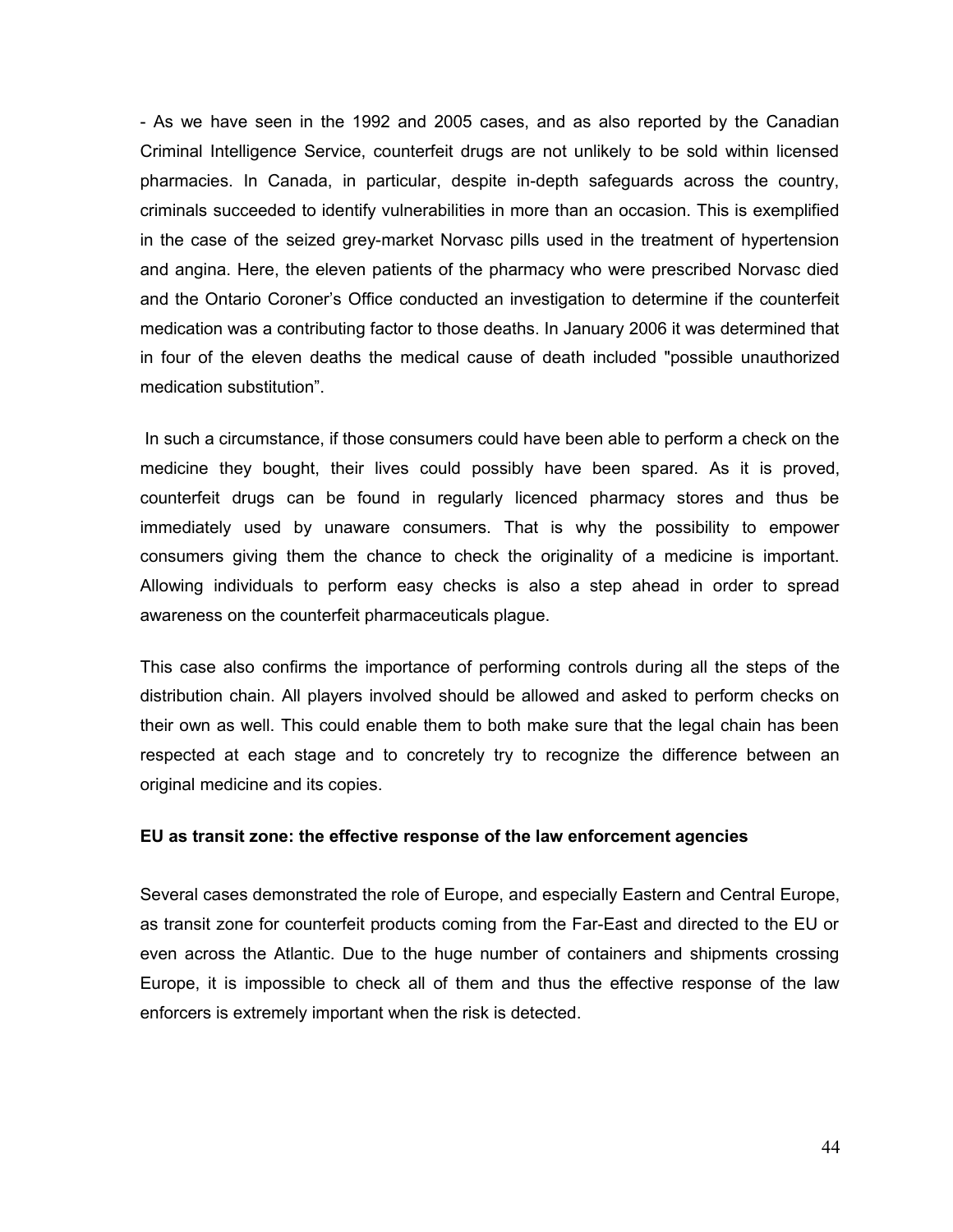- In 2008 in Czech Republic, customs officials of Kralupy and Vlatvou (north Prague) destroyed one tonne of fake medicines in an industrial furnace. Approximately one million pills were discovered by way of x-rays that examined incoming packages in the regular post. Officials, using x-rays to monitor incoming packages uncovered what was estimated as a million pills and tablets, most often sent from China, India or Hong Kong. Then the drugs were being distributed throughout Europe. Police busted a counterfeit drug ring producing steroids and other hormone-based drugs. In addition to those, police seized "hundreds of thousands" of tablets for illnesses like kidney and liver disease and erectile dysfunction. $33$ 

Of course, not all the countries in the world have the same human and financial resources to dedicate to the problem. In addition, counterfeit medicines have shown-up in the legal distribution chain of both developed and developing countries, demonstrating that the issue of more effective controls and easier checks during the distribution chain is extremely important. When developing an innovative anti-counterfeiting technology it is important to remember that counterfeit medicines are a global problem and that it is extremely important to grant also poorer countries the possibility to protect their citizens against this plague. The effective response of the LEAs, also through the use of technology, is crucial both at the prevention and detection level.

## **The role of brokers and the high risks connected to the repackaging process**

- The scandal of the counterfeit home diabetes test "OneTouch" strips imported into the US from China in October 2006 is a good example of the obscurity of the role of brokering in the medicines' distribution chain. Investigations revealed that the phony copies were produced in China without respecting the production quality standards and were then channeled through Canada to the United States of America. Bogus strips had also been found in considerable amounts in 35 other countries worldwide, including Greece, India, Pakistan, the Philippines, Saudi Arabia and Turkey. The defendants – importers, brokers and wholesalers who were supplying the American pharmacies with the bogus stripes – claimed that they had only distributed the products because they wanted to achieve more competitive prices.

<span id="page-44-0"></span><sup>&</sup>lt;sup>33</sup> Velinger, J. Customs officers destroy tonne of fake-brand medicines. Radio Prague. Jul 2, 2008, [www.radio.cz/en/article/105717;](http://www.radio.cz/en/article/105717)

Johnstone, C. Czech police pounce on hormone drugs ring. Czech Position. Jul 26, 2011, www.ceskapozice.cz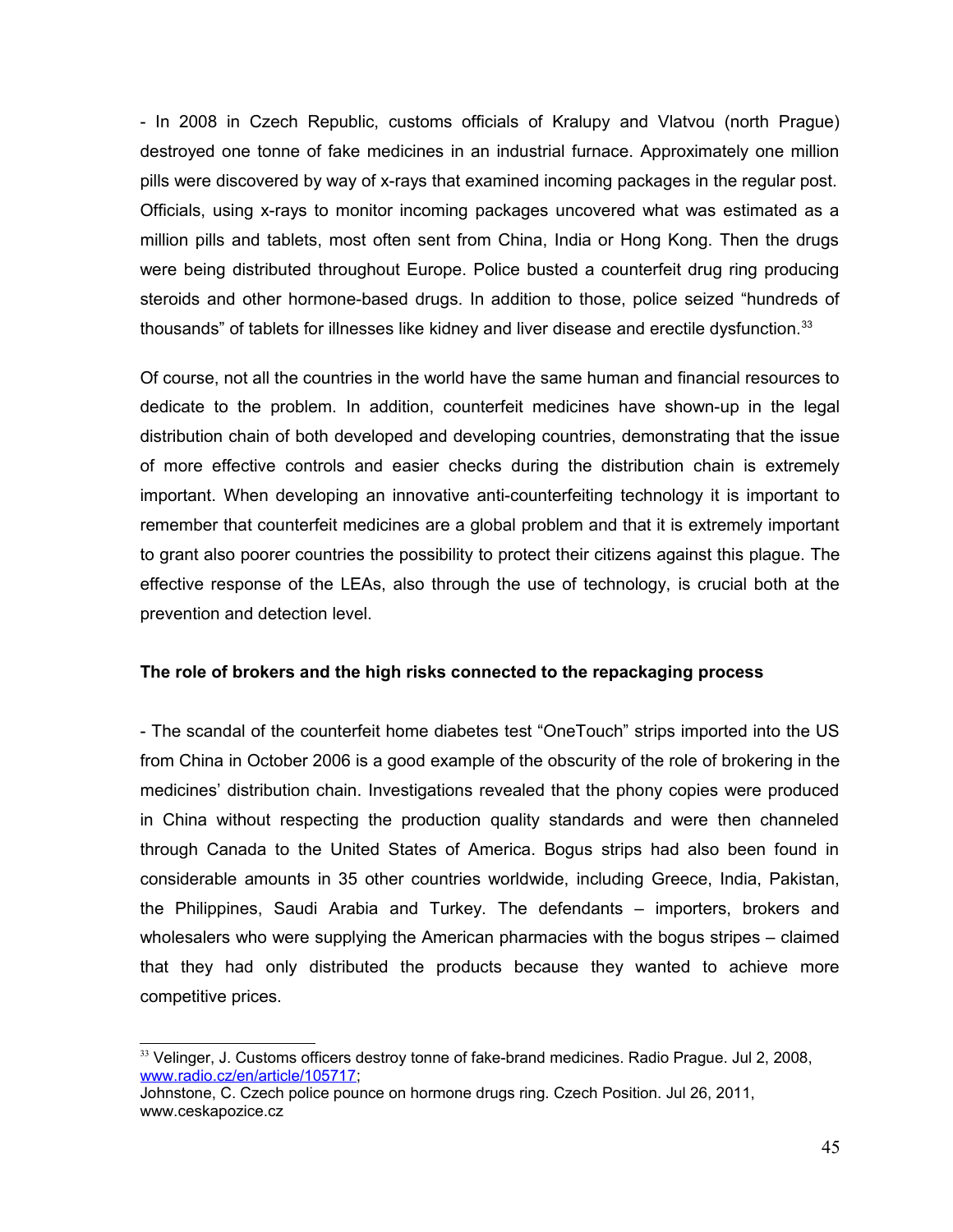This particular case clearly shows how allowing easier checks at the various stages of the supply chain could contribute to reduce the dangerous effects of brokers' reckless behaviours. In such a case the chance that the counterfeit products could reach up to 35 countries could have been lowered simply by setting up easier and more immediate controls. Moreover if a link between medicines and their commercial route was established, it would have made it much more difficult for brokers to mindlessly spread their hazardous products all over the world.

- At the beginning of 2005 counterfeit Tadalafil tablets aiming to treat erectile dysfunction and shipped to the Czech Republic from the Philippines were found by Customs Administration officers. Their batch number was not consistent with that of the authentic product but there was no proof that the counterfeit drugs had been introduced in the legal distribution channels. Nevertheless in 2004 counterfeit tadalafil tablets of the same batch number had been found in the legal distribution channel in the United Kingdom, allowing creating a link with the products found in the Czech Republic.

- Another interesting example is that of counterfeit clenbuterol tablets traded from the Czech Republic to the United States, bearing a batch number that had previously already been placed on the Czech market. Out of 53,760 packages on the market, that same batch had already gone through the distribution process and the seizure consisted of only 14 packages, that is to say the small stock actually detained by the wholesaler. Such a case presents similaritites with the previous one and, even though no proof was found that the product had entered the legal distribution channel (no pharmacy or distributor was identified as sender), what happened in the United Kingdom may allow us to think that the same might have occured also in this case. The product was detected as counterfeit by the Czech authorities and it was withdrawn from the market, altought there were no indications the legal supply chain had been infiltrated.

- It is clear that intervening in the repackaging process is a very easy operation for counterfeiters, as it occurred in the case of the re-packaged paracetamol tablets sold in Kenya as anti malarial pills presumably produced in backyard operations in or around Nairobi. Whereas the authentic packs presented slight differences due to paper shifts in the manufacturing process, counterfeit ones looked all identical on both sides, as it was a